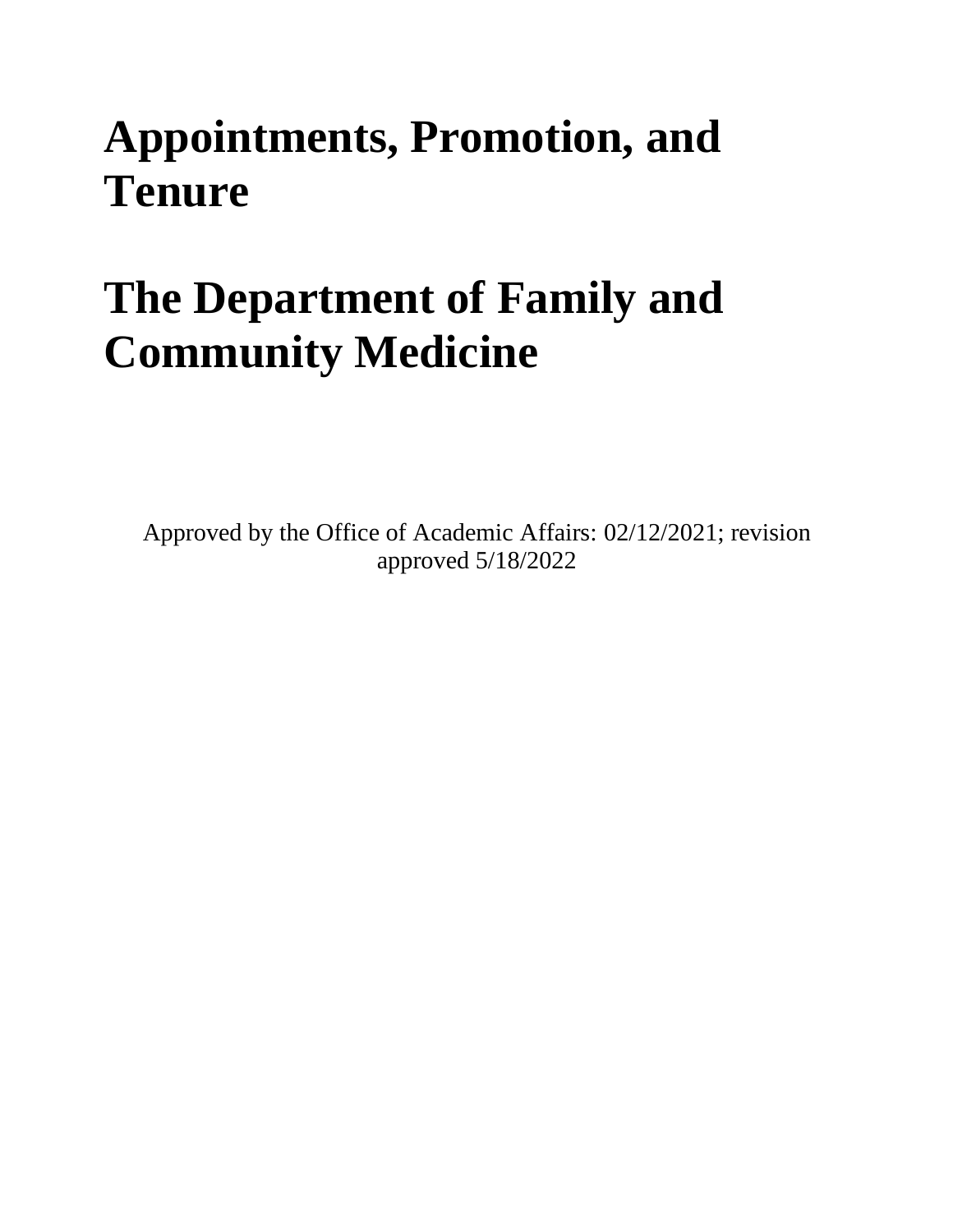# **DEPARTMENT OF FAMILY AND COMMUNITY MEDICINE**

# **APPOINTMENTS, PROMOTION AND TENURE DOCUMENT**

# **TABLE OF CONTENTS**

| <b>I. PREAMBLE</b>                                           | 4                |
|--------------------------------------------------------------|------------------|
| <b>II. MISSION</b>                                           | 5                |
| <b>III. VALUES</b>                                           | 6                |
| <b>IV. DEFINITIONS</b>                                       |                  |
| A. COMMITTEE OF THE ELIGIBLE FACULTY                         | 6                |
| <b>1. TENURE TRACK FACULTY</b>                               | 6                |
| <b>2. CLINICAL FACULTY</b>                                   | 6                |
| <b>3. RESEARCH FACULTY</b>                                   | 7                |
| <b>4. ASSOCIATED FACULTY</b>                                 | 7                |
| <b>5. CONFLICT OF INTEREST</b>                               | $\bf{8}$         |
| <b>6. MINIMUM COMPOSITION</b>                                | 8                |
| <b>B. PROMOTION AND TENURE COMMITTEE</b>                     | 8                |
| <b>C. QUORUM</b>                                             | 8                |
| D. RECOMMENDATION FROM THE COMMITTEE OF THE ELIGIBLE FACULTY | 9                |
| <b>1. APPOINTMENTS</b>                                       | 9                |
| 2. REAPPOINTMENT, PROMOTION AND TENURE, PROMOTION            | $\boldsymbol{9}$ |
| <b>V. APPOINTMENTS</b>                                       | 9                |
| <b>A. CRITERIA</b>                                           | 9                |
| <b>1. TENURE TRACK FACULTY</b>                               | 10               |
| <b>2. CLINICAL FACULTY</b>                                   | 13               |
| <b>3. RESEARCH FACULTY</b>                                   | 14               |
| <b>4. ASSOCIATED FACULTY</b>                                 | 16               |
| <b>5. EMERITUS FACULTY</b>                                   | 17               |
| <b>6. COURTESY APPOINTMENT FOR FACULTY</b>                   | 18               |
| <b>B. APPOINTMENT PROCEDURES</b>                             | 19               |
| <b>1. TENURE TRACK FACULTY</b>                               | 19               |
| <b>2. CLINICAL FACULTY</b>                                   | 20               |
| <b>3. RESEARCH FACULTY</b>                                   | 20               |
| <b>4. TRACK TRANSFER</b>                                     | 20               |
| <b>5. ASSOCIATED FACULTY</b>                                 | 21               |
| <b>6. COURTESY APPOINTMENT FOR FACULTY</b>                   | 21               |

| <b>VI.ANNUAL PERFORMANCE AND MERIT REVIEW</b> |  |
|-----------------------------------------------|--|
|                                               |  |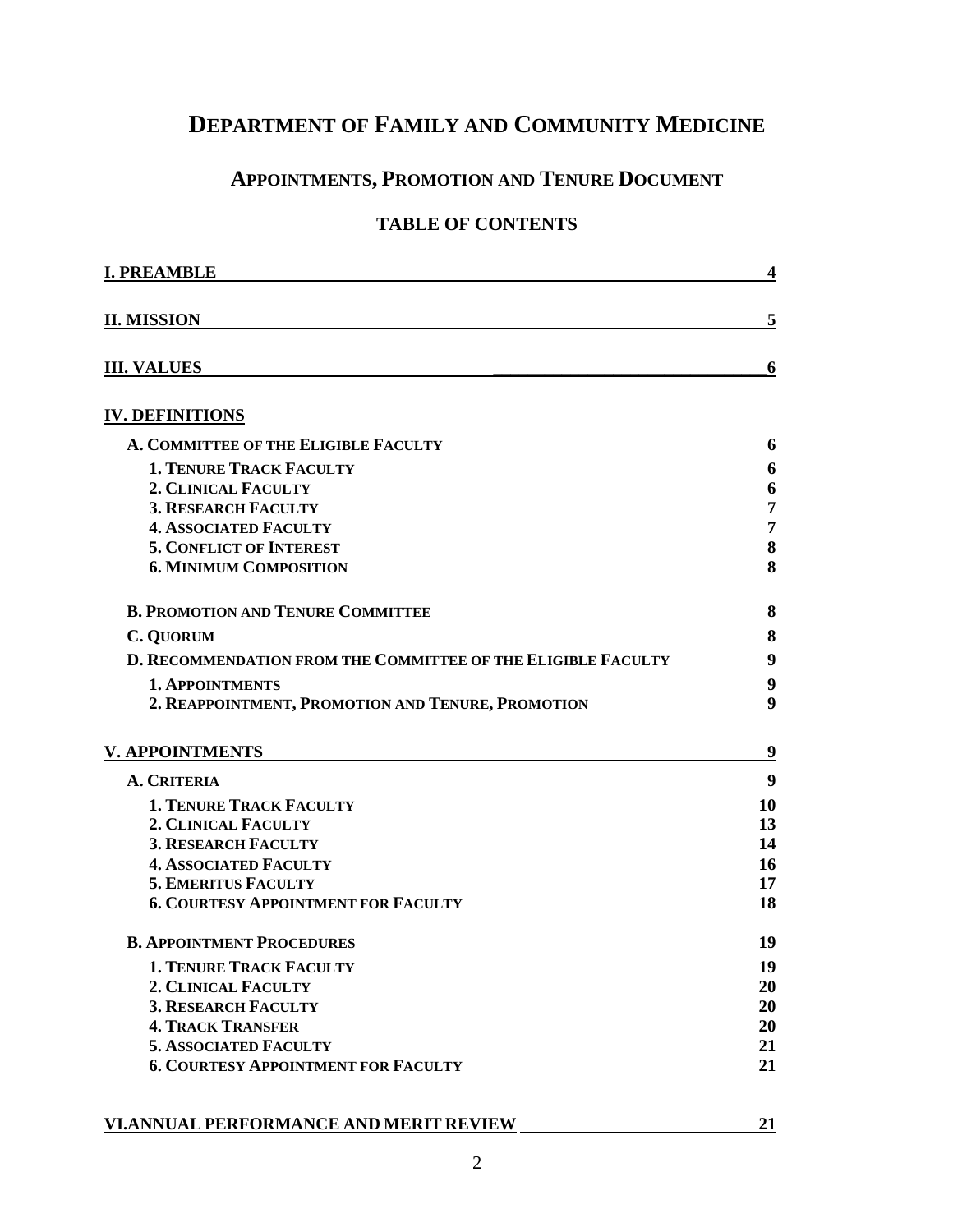| <b>A. DOCUMENTATION</b>                                                                                                    | <u>22</u> |
|----------------------------------------------------------------------------------------------------------------------------|-----------|
| <b>B. PROBATIONARY TENURE TRACK FACULTY</b>                                                                                | 22        |
| <b>1. FOURTH YEAR REVIEW</b>                                                                                               | 23        |
| <b>2. EIGHTH YEAR REVIEW</b>                                                                                               | 23        |
| <b>3. EXCLUSION OF TIME FROM PROBATIONARY PERIOD</b>                                                                       | 23        |
| <b>C. ANNUAL REVIEW PROCEDURES: TENURED FACULTY</b>                                                                        | 23        |
| <b>D. ANNUAL REVIEW PROCEDURES: CLINICAL FACULTY</b>                                                                       | 24        |
| <b>E. ANNUAL REVIEW PROCEDURES: RESEARCH FACULTY</b>                                                                       | 24        |
| <b>F. ANNUAL REVIEW PROCEDURES: ASSOCIATED FACULTY</b>                                                                     | 25        |
| <b>G. SALARY RECOMMENDATIONS</b>                                                                                           | 25        |
| VII. PROMOTION AND TENURE, AND PROMOTION REVIEWS                                                                           | 25        |
| A. CRITERIA                                                                                                                | 25        |
| <b>1. PROMOTION OF TENURE TRACK FACULTY</b>                                                                                | 26        |
| A. PROMOTION TO ASSOCIATE PROFESSOR WITH TENURE                                                                            | 26        |
| <b>B. PROMOTION TO ASSOCIATE PROFESSOR IN ADVANCE OF TENURE</b>                                                            | 29        |
| <b>C. PROMOTION TO PROFESSOR</b>                                                                                           | 30        |
| 2. PROMOTION OF CLINICAL FACULTY                                                                                           | 32        |
| A. PROMOTION TO ASSOCIATE PROFESSOR, CLINICIAN EDUCATOR PATHWAY                                                            | 32        |
| <b>B. PROMOTION TO PROFESSOR, CLINICIAN EDUCATOR PATHWAY</b>                                                               | 33        |
| C. PROMOTION TO ASSOCIATE PROFESSOR, CLINICIAN SCHOLAR PATHWAY                                                             | 34        |
| D. PROMOTION TO PROFESSOR, CLINICIAN SCHOLAR PATHWAY                                                                       | 35<br>36  |
| E. PROMOTION TO ASSOCIATE PROFESSOR, CLINICAL EXCELLENCE PATHWAY<br>F. PROMOTION TO PROFESSOR, CLINICAL EXCELLENCE PATHWAY | 39        |
| <b>3. PROMOTION OF RESEARCH FACULTY</b>                                                                                    | 40        |
| A. ASSOCIATE                                                                                                               | 40        |
| <b>B. PROFESSOR</b>                                                                                                        | 40        |
| <b>4. PROMOTION OF ASSOCIATED FACULTY</b>                                                                                  | 41        |
| <b>B. PROCEDURES</b>                                                                                                       | 41        |
| <b>1. CANDIDATE RESPONSIBILITIES</b>                                                                                       | 42        |
| 2. DEPARTMENT PROMOTION AND TENURE COMMITTEE RESPONSIBILITIES                                                              | 42        |
| <b>3. DEPARTMENT ELIGIBLE FACULTY RESPONSIBILITIES</b>                                                                     | 43        |
| <b>4. DEPARTMENT CHAIR RESPONSIBILITIES</b>                                                                                | 44        |
| <b>5. EXTERNAL EVALUATIONS</b>                                                                                             | 45        |
| <b>6. DOSSIER</b>                                                                                                          | 46        |
| <b>VIII. APPEALS</b>                                                                                                       | 49        |
| IX. REVIEWS IN THE FINAL YEAR OF PROBATION                                                                                 | 49        |
| X. PROCEDURES FOR STUDENT AND PEER EVALUTION OF TEACHING                                                                   | 49        |
| <b>XI. APPENDICES</b>                                                                                                      | 50        |
|                                                                                                                            |           |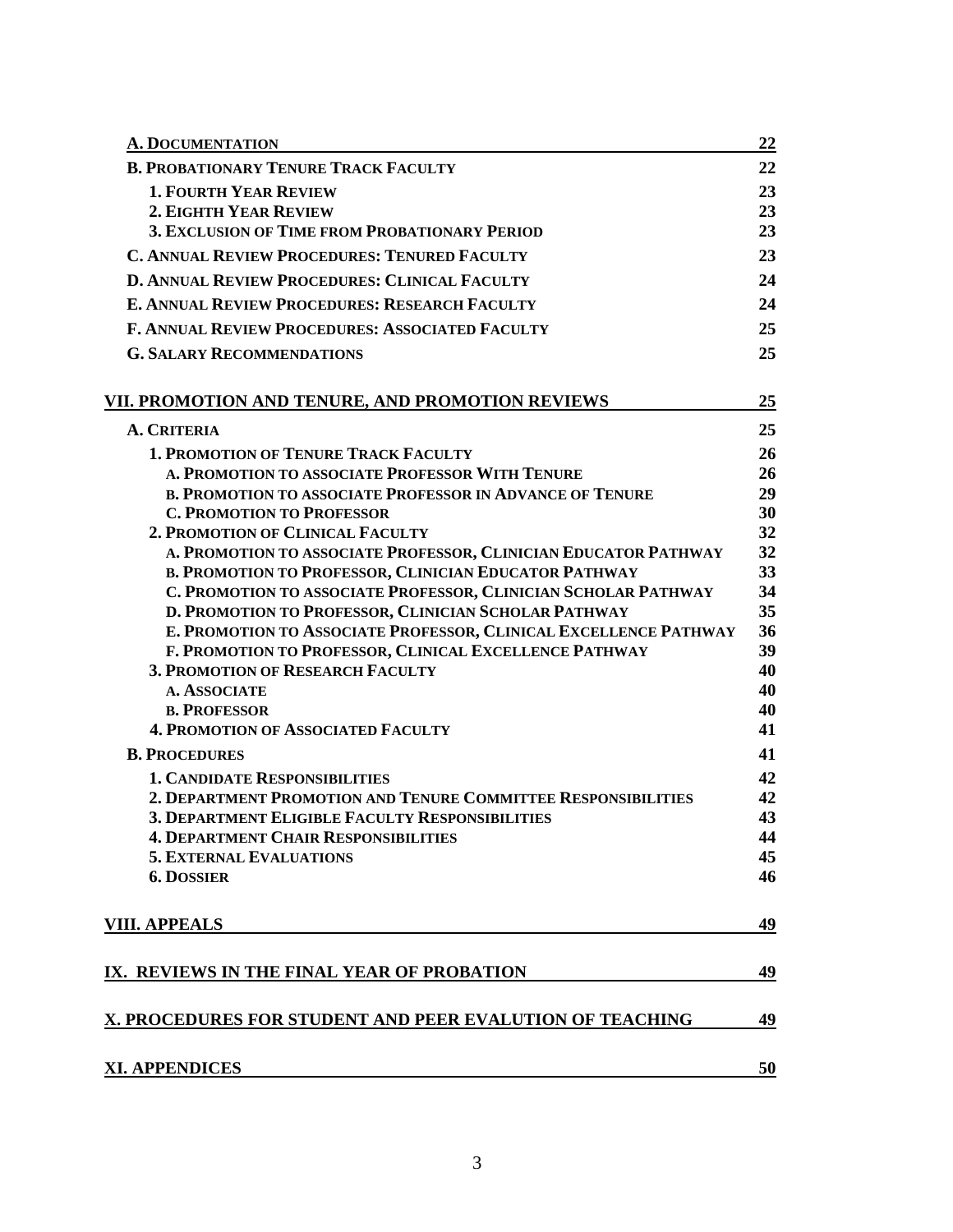# **I. PREAMBLE**

This document is a supplement to Chapters 6 and 7 of the [Rules of the University Faculty](https://trustees.osu.edu/bylaws-and-rules/university-faculty-rules) the annually updated procedural guidelines for promotion and tenure reviews in Volume 3 of the Office of Academic Affairs *[Policies and Procedures Handbook](https://oaa.osu.edu/policies-and-procedures-handbook)* and other policies and procedures of the college and University to which the college and its faculty are subject. Should those rules and policies change, the College of Medicine and the Department of Family and Community Medicine (DFCM) will follow the new rules and policies until such time as it can update this document to reflect the changes. In addition, this document must be reviewed, and either reaffirmed or revised, at least every five years on the appointment or reappointment of the dean.

This document must be approved by the Dean of the College and the Office of Academic Affairs before it may be implemented. It sets forth the Department's mission and, in the context of that mission and the mission of the college and the University, its criteria and procedures for faculty appointments and for faculty promotion, tenure and rewards, including salary increases. In approving this document, Dean and the Office of Academic Affairs accepts the mission and criteria of the Department and delegate to it the responsibility to apply high standards in evaluating current faculty and faculty candidates in relation to the departmental mission and criteria.

The faculty and the administration are bound by the principles articulated in Faculty Rule [3335-6-01](https://trustees.osu.edu/rules/university-rules/chapter-3335-6-rules-of-the-university-faculty-concerning-faculty-appointments-reappointments-promotion-and-tenure.html) of the Administrative Code. In particular, all faculty members accept the responsibility to participate fully and knowledgeably in review processes; to exercise the standards established in Faculty Rul[e 3335-6-02](https://trustees.osu.edu/rules/university-rules/chapter-3335-6-rules-of-the-university-faculty-concerning-faculty-appointments-reappointments-promotion-and-tenure.html) and other standards specific to this department and college; and to make negative recommendations when these are warranted in order to maintain and improve the quality of the faculty.

Decisions considering all appointment, reappointment, and promotion and tenure will be free of discrimination in accordance with the University's [policy on equal opportunity](https://hr.osu.edu/public/documents/policy/policy110.pdf)**Error! Hyperlink reference not valid.**: *"Ohio State does not discriminate on the basis of age, ancestry, color, disability, gender, gender identity or expression, genetic information, HIV/AIDS status, military status, national origin, pregnancy, race, religion, sex, sexual orientation, or protected veteran status, or any other bases under the law, in its activities, academic programs, admission, and employment."*

This document is the Department's Appointments, Promotion, and Tenure document. The document will describe, in qualitative and quantitative terms, the Department's criteria for appointments, promotion, and tenure, and evidence to be provided to support a case within the context of the Department's mission as well as the mission and standards of the College of Medicine. The document indicates with specificity how the quality and effectiveness of teaching, the quality and significance of scholarship, and the quality and effectiveness of service are to be documented and assessed. The document will also describe the Department's procedures for conducting annual performance reviews of faculty as well as reviews for promotion and tenure. The document has been drawn up through broad faculty consultation with all voting members of the Department according to the principles articulated in paragraph (C)(3) of rule [3335-3-35](https://trustees.osu.edu/bylaws-and-rules/3335-3) of the *Rules of the University Faculty* and will be approved by the Dean of the College and the Executive Vice President and Provost.

The criteria for appointments, reappointments, promotions and tenure contained herein are in the context of the institutional commitment to continuous elevation of the standards for faculty achievement. Accordingly, all decisions on promotion and/or tenure will be made in the context of a continuing effort at academic, scholarly and intellectual improvement. Therefore, a decision to promote a faculty member or award tenure cannot be made primarily on the basis of a need for that individual's area of expertise or of service to the Department, the College of Medicine or the University.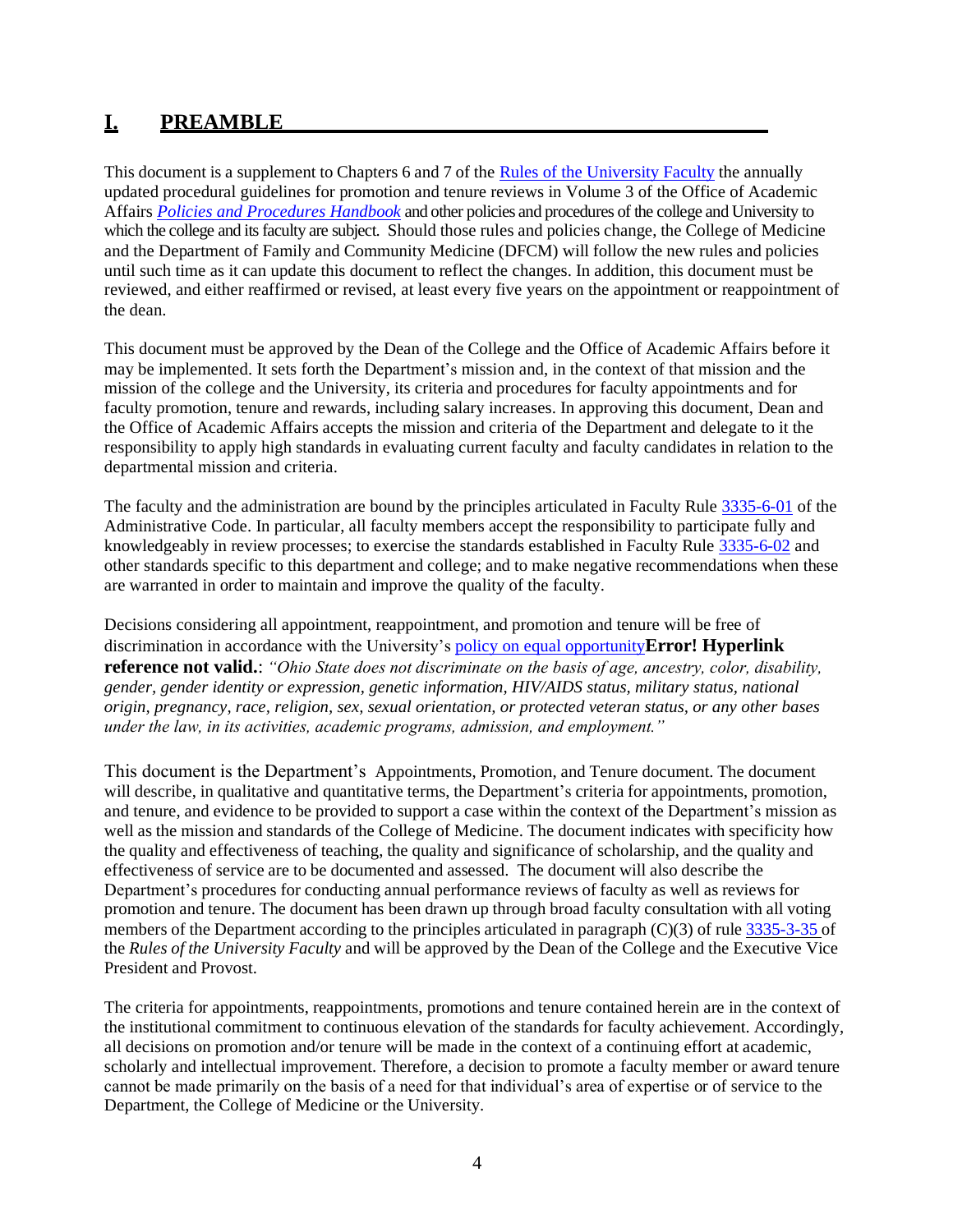Faculty members in the department will be evaluated for their contributions to the multi-partite mission of the Department, the College of Medicine, and the University. Evaluation encompasses accomplishments in research and scholarship, teaching, education, innovation, program development and service, including activities in support of the patient care mission of the Department or College of Medicine.

The *Rules of the University Faculty* permit the Department of Family and Community Medicine to make appointments in the following faculty categories: Tenure Track; Clinical Faculty; Research Faculty; and Associated Faculty. Herein are described the characteristics and qualifications that distinguish faculty members in these different categories, and provide guidelines for appointments and promotions consistent with these distinctions.

The DFCM endorses the College of Medicine's and the University's recognition of the value of diverse contributions by individual faculty members toward the realization of the overall mission of the institution. For example, within the Clinical & Tenure categories there may be many different patterns of scholarly activity that reflect a range of faculty interests, skills, and accomplishments. These different patterns of performance may result in variation in emphasis among teaching, scholarship and service. Although faculty members may choose to place greater emphasis on certain aspects of scholarly activity, and less emphasis on others, the Department requires that the faculty member demonstrate commitment to all areas.

All faculty members will be evaluated for appointment and promotion using metrics that reflect the quality and impact of their contributions to the DFCM, College of Medicine, to the Medical Center and OSU in the context of their assigned position descriptions. Criteria for quality and impact will be carefully determined by the DFCM, defined by the Department's Appointment, Promotion, and Tenure document, and should be validated, peer-reviewed and relevant to the chosen/assigned body of work.

In addition, faculty members' activities may change over time, and thus may be consistent with different patterns of performance throughout the course of their careers. These different patterns of faculty activity will still lead to consideration for, and granting of, promotion and/or tenure, provided that the College's standard of excellence (including demonstration of national or international impact and recognition) as appropriate to the faculty level track, and duties, is met.

This department's Appointments, Promotion and Tenure document must be reviewed, and either reaffirmed or revised, upon the appointment or reappointment of the department chair.

# **II. MISSION**

The mission of the Department of Family and Community Medicine at The Ohio State University College of Medicine is to optimize the quality of people's lives by advancing family medicine principles through:

- Service
- Education
- Research and scholarship
- Personalized health care
- Community engagement

Vision Statement: The Ohio State Department of Family and Community Medicine shall be a world class, premier department that leads the nation in the training, delivery, practice and improvement of family medicine and primary care, through a focus on: Clinical Excellence & Innovation, Research and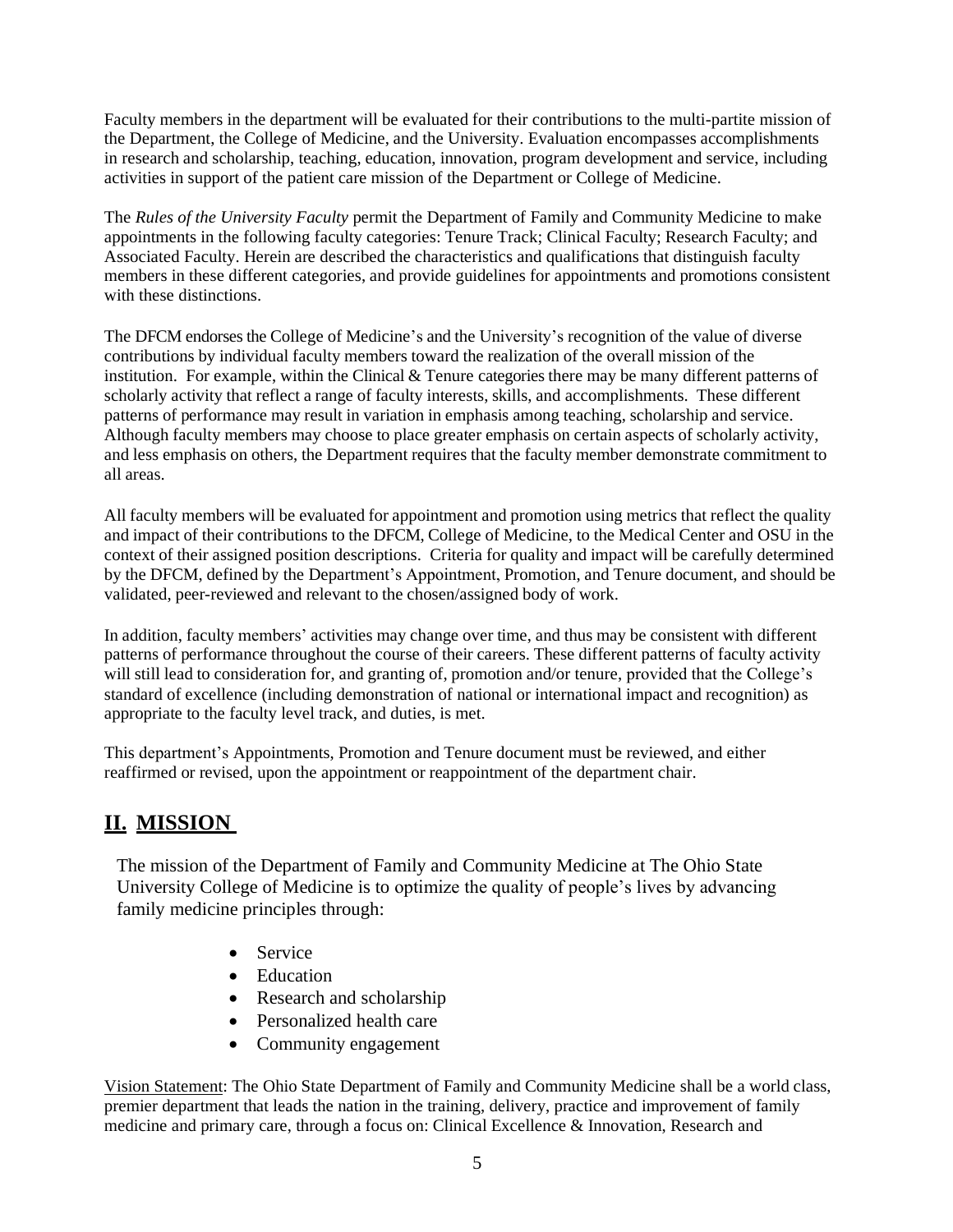Scholarship, Diversity, Equity, Inclusion & Community Training, Education and Talent/Professional Development

# **III. Values**

The Ohio State University Department of Family and Community Medicine is committed to:

- Excellence
- Compassion
- Integrity
- Collaboration
- Innovation

## **IV.DEFINITIONS**

## **A. Committee of the Eligible Faculty**

The eligible faculty for all appointment (hiring), reappointment, promotion, or promotion and tenure reviews must have their tenure home or primary appointment in the DFCM.

The department chair, the dean, assistant/associate/vice deans of the college, the executive vice president and provost, and the president may not participate as eligible faculty members in reviews for appointment, reappointment, promotion, promotion and tenure, or contract renewal. Senior rank faculty under consideration, regardless of category (tenure-track, clinical, research, associated), may be reviewed only by faculty of the rank at or above consideration (associate and professor for associate, and professor for professor).

# **1**. **Tenure-track Faculty**

## **Initial Appointment Reviews**

- Initial appointments (hiring or appointment change from another faculty type) at the rank of assistant professor are based on recommendations from the search committee to the DFCM Chair or the individual who has commissioned the search, who then proceeds with the offer of an appointment. See Section V.B.1.
- For appointment (hiring or appointment change from another faculty type) at senior rank (associate professor or professor), a review is performed and a second vote cast by all tenured faculty of equal or higher rank than the position requested.

## **Reappointment, Promotion, or Promotion and Tenure Reviews**

- For the reappointment and promotion and tenure reviews of assistant professors, the eligible faculty consists of all tenured associate professors and professors.
- For the promotion reviews of associate professors and the tenure reviews of probationary professors, the eligible faculty consists of all tenured professors.

# **2**. **Clinical Faculty**

## **Initial Appointment Reviews**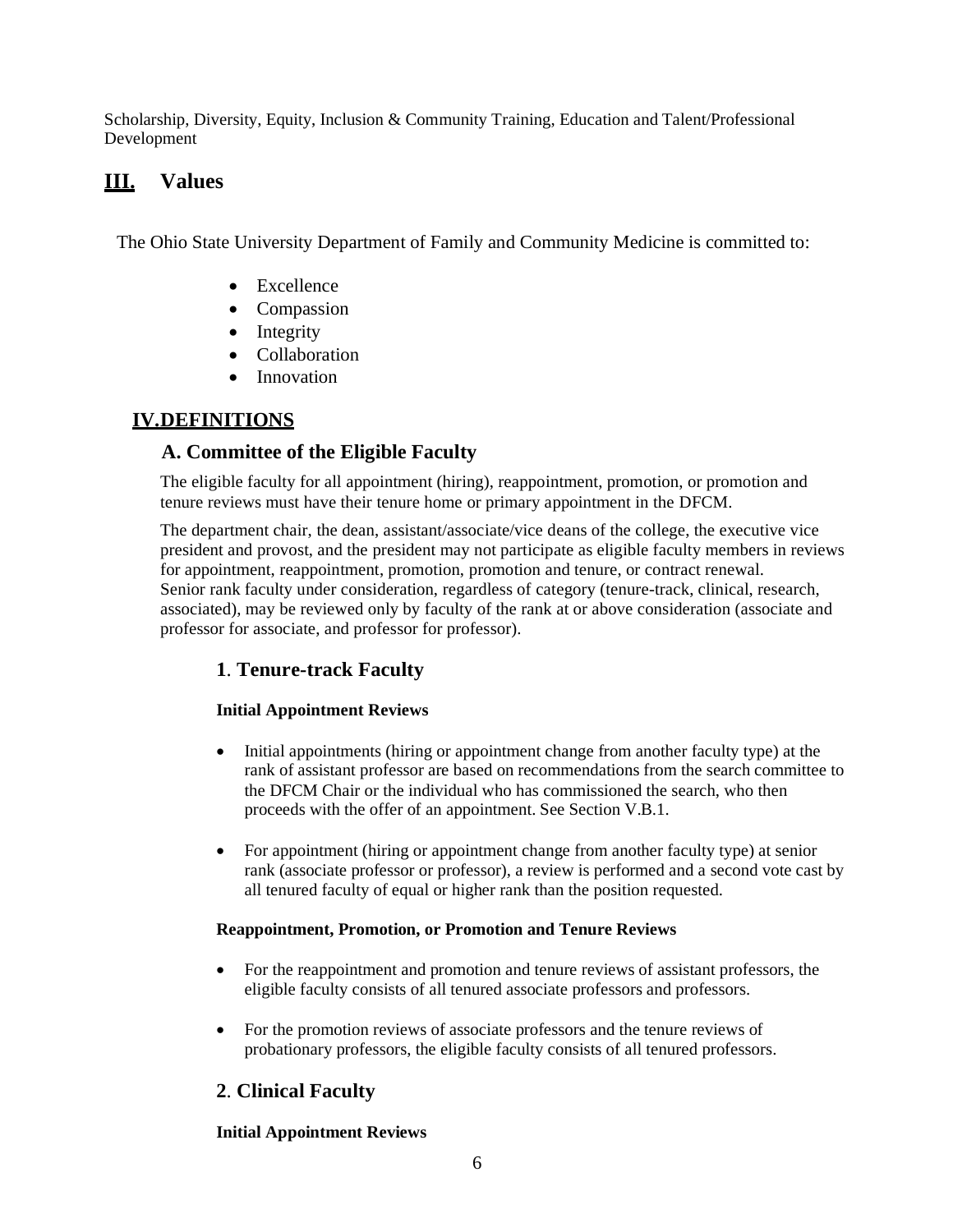- Initial appointments (hiring or appointment change from another faculty type) at the rank of assistant professor are based on recommendations from members of the Executive Committee to the DFCM Chair or the individual who has commissioned the search, who then proceeds with the offer of an appointment.
- For appointment (hiring) at senior rank (clinical associate professor or professor), a review is performed and a second vote cast by all tenured faculty of equal or higher rank than the position requested, and all nonprobationary clinical faculty of equal or higher rank than the position requested.

#### **Reappointment, Contract Renewal, and Promotion Reviews**

- For the reappointment, contract renewal, and promotion reviews of clinical assistant professors, the eligible faculty consists of all tenured associate professors and professors, and all nonprobationary clinical associate professors and professors.
- For the reappointment, contract renewal, and promotion reviews of clinical associate professors, and the reappointment and contract renewal reviews of clinical professors, the eligible faculty consists of all tenured professors and all nonprobationary clinical professors.

## **3**. **Research Faculty**

## **Initial Appointment Reviews**

- Initial appointments (hiring or appointment change from another faculty type) at the rank of assistant professor are based on recommendations from members of the Executive Committee to the DFCM Chair or the individual who has commissioned the search, who then proceeds with the offer of an appointment.
- For appointment (hiring or appointment change from another faculty type) at senior rank (research associate professor or research professor), a review is performed and a second vote cast by all tenured faculty of equal or higher rank than the position requested and all nonprobationary research faculty of equal or higher rank than the position requested.

#### **Reappointment, Contract Renewal, and Promotion Reviews**

- For the reappointment, contract renewal, and promotion reviews of research assistant professors, the eligible faculty consists of all tenured associate professors and professors and all nonprobationary research associate professors and professors.
- For the reappointment, contract renewal, and promotion reviews of research associate professors and the reappointment and contract renewal reviews of research professors, the eligible faculty consists of all tenured professors and all nonprobationary research professors.

## **4. Associated Faculty**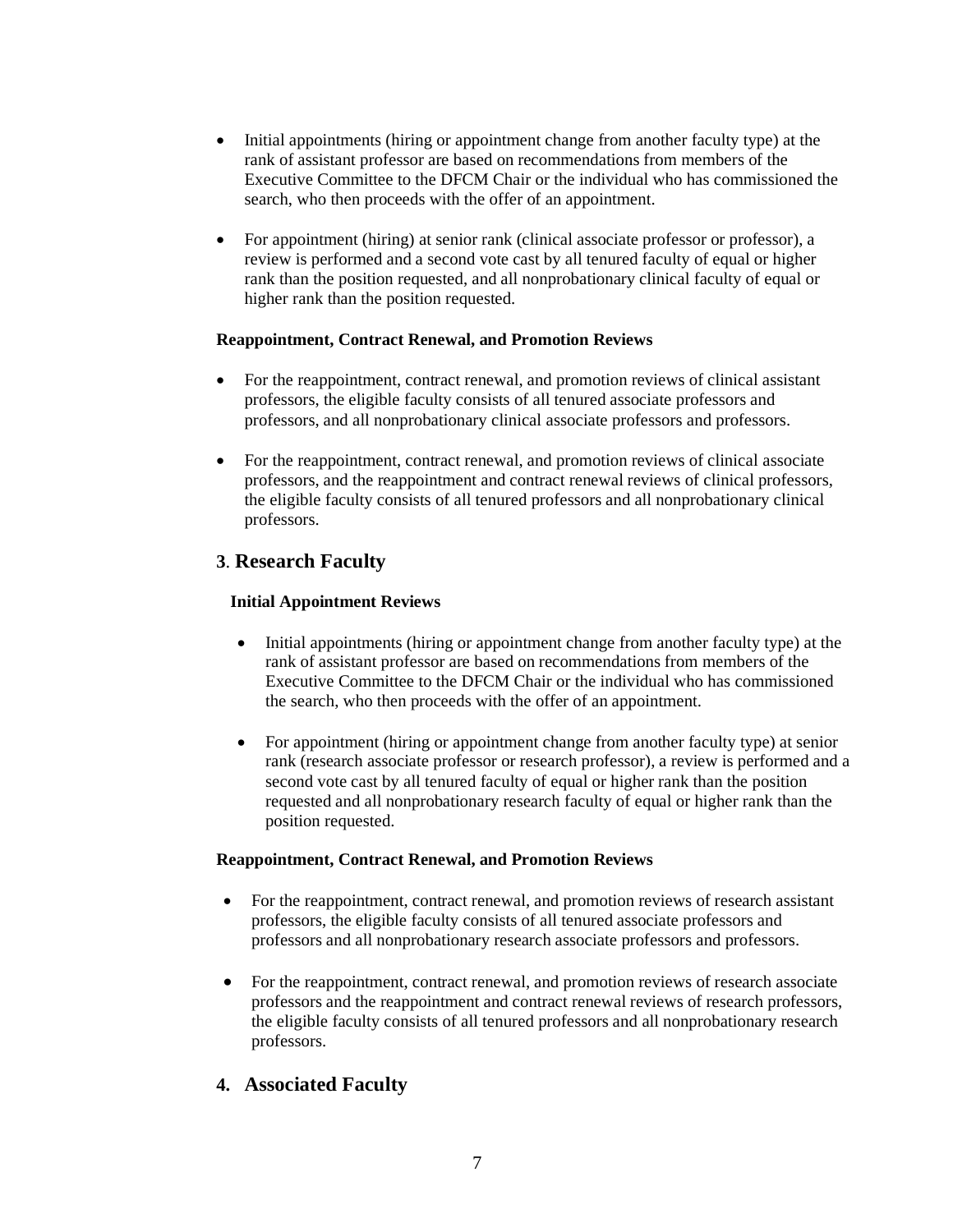- Initial appointments (hiring or appointment change from another faculty type) to a paid associated faculty position follow the same procedures as those utilized by the DFCM and the College of Medicine for clinical faculty. See Section V.B.5.
- Appointments to an unpaid associated faculty position require no formal search process.
- The eligible faculty for reappointment and promotion reviews of associated faculty consists of all tenured faculty at or above the rank for which the candidate is being reviewed, all non-probationary clinical faculty at or above the rank for which the candidate is being reviewed, and all non-probationary research faculty at or above the rank for which the candidate is being reviewed.

## **5. Conflict of Interest**

A conflict of interest exists when an eligible faculty member is related to a candidate or has a comparable close interpersonal relationship, has substantive financial ties with the candidate, is dependent in some way on the candidate's services, has a close professional relationship with the candidate (e,g,. dissertation advisor), or has collaborated so extensively with the candidate that an objective review of the candidate's work is not possible.

Generally, faculty members who have collaborated with a candidate on at least 50% of the candidate's published work since the last promotion will be expected to withdraw from a promotion review of that candidate. In addition, an individual who has had personal or professional conflicts or who is or may appear to be biased against the candidate are ineligible to participate in the discussion and vote.

## **6. Minimum Composition**

In the event that the Department does not have at least three eligible faculty members who can undertake a review, the Department Chair, after consulting with the Associate Dean for Academic Affairs, will appoint a faculty member from another department within the college taking into consideration gender and racial/ethnic diversity when establishing the committee.

# **B. Promotion and Tenure Committee**

The Department has a Promotion and Tenure Committee that assists the eligible tenure-track, clinical, and research faculty in managing the personnel and promotion and tenure issues. The committee consists of 2-5 professors and 2-5 associate professors, at least 2 of whom are tenure track faculty; the remaining may be non-probationary clinical faculty members. The Academic Vice Chair (or other designee as appointed by the Chair should the Academic Vice Chair postion be vacant) serves as the Chair and membership is recommeneded by the Academic Vcie Chair and approved by the Department Chair. The term of service is three years, with reappointment possible. When considering cases involving associated faculty the Promotion and Tenure Committee may be augmented by a non-probationary associated faculty member.

# **C. Quorum**

The quorum required to discuss and vote on all personnel decisions is a simple majority (greater than 50%) of the committee not on an approved leave of absence. Faculty members who recuse themselves because of a conflict of interest are not counted when determining quorum. Faculty members on approved university leave (e.g. medical, business, parental) are not counted when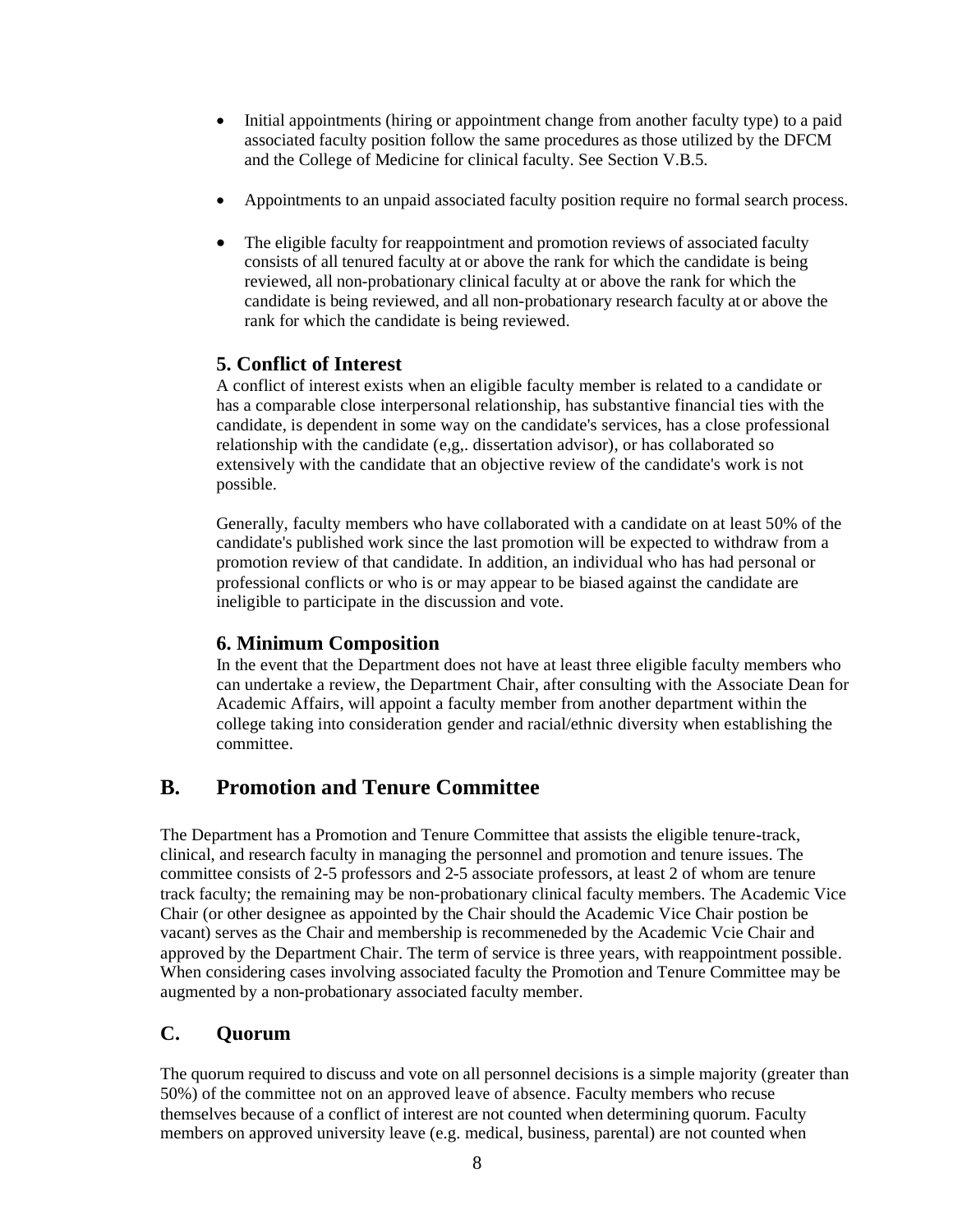determining quorum. Faculty members with a competing scheduling constraint at the scheduled meeting time are not excused absences and do count as members of the eligible faculty.

# **D. Recommendation from the Committee of the Eligible Faculty**

In all votes taken on personnel matters only "yes" and "no" votes are counted. Abstentions are not votes. Faculty members are strongly encouraged to consider whether they are participating fully in the review process when abstaining from a vote on a personnel matter.

Absentee ballots and proxy votes are not permitted.

# **1. Appointment**

A positive recommendation from the eligible faculty for appointment is secured when a simple majority (greater than 50%) of the votes cast is positive.

# **2. Reappointment, Promotion and Tenure, Promotion**

A positive recommendation from the eligible faculty for reappointment, promotion and tenure, and promotion, is secured when a simple majority (greater than 50%) of the votes cast is positive.

# **V. Appointments**

The *Rules of the University Faculty* permit the Department of Family and Community Medicine to make appointments to the: Tenure Track; Clinical faculty; Research faculty; and to the Associated faculty. The latter contains unpaid and paid Associated faculty. The appropriate faculty initial appointment to the DFCM will be aligned with the expectations and responsibilities of the faculty member and be consistent with both the short-term and long-term career plans of the individual. The department chair will carefully evaluate and align the career goals of the faculty candidate in consultation with the Department needs in determining the most appropriate appointment for the faculty member.

The DFCM is committed to making only faculty appointments that enhance or have strong potential to enhance the quality of the faculty. Important considerations include an individual's record to date in teaching, scholarship and service; the potential for professional growth in each of these areas; and the potential for interacting with colleagues and students in a way that will enhance their academic work and attract other outstanding faculty and students to the college. No offer will be extended in the event that the search process does not yield one or more candidates who would enhance faculty quality. The search is either cancelled or continued, as appropriate to the circumstances.

For each type of faculty appointment (tenure-track faculty, clinical faculty, research faculty, associated faculty, courtesy appointment for faculty), Department's AP&T document will describe: (1) the Department's criteria for making such an appointment, (2) the evidence to be provided in support of such an appointment, and (3) the Department's procedures for making such an appointment. The appointment recommendation will be consistent with the Department's AP&T document, and other relevant policies, procedures, practices, and standards established by the college, the Rules of the University Faculty, the Office of Academic Affairs, and the Office of Human Resources.

# **A. Appointment Criteria**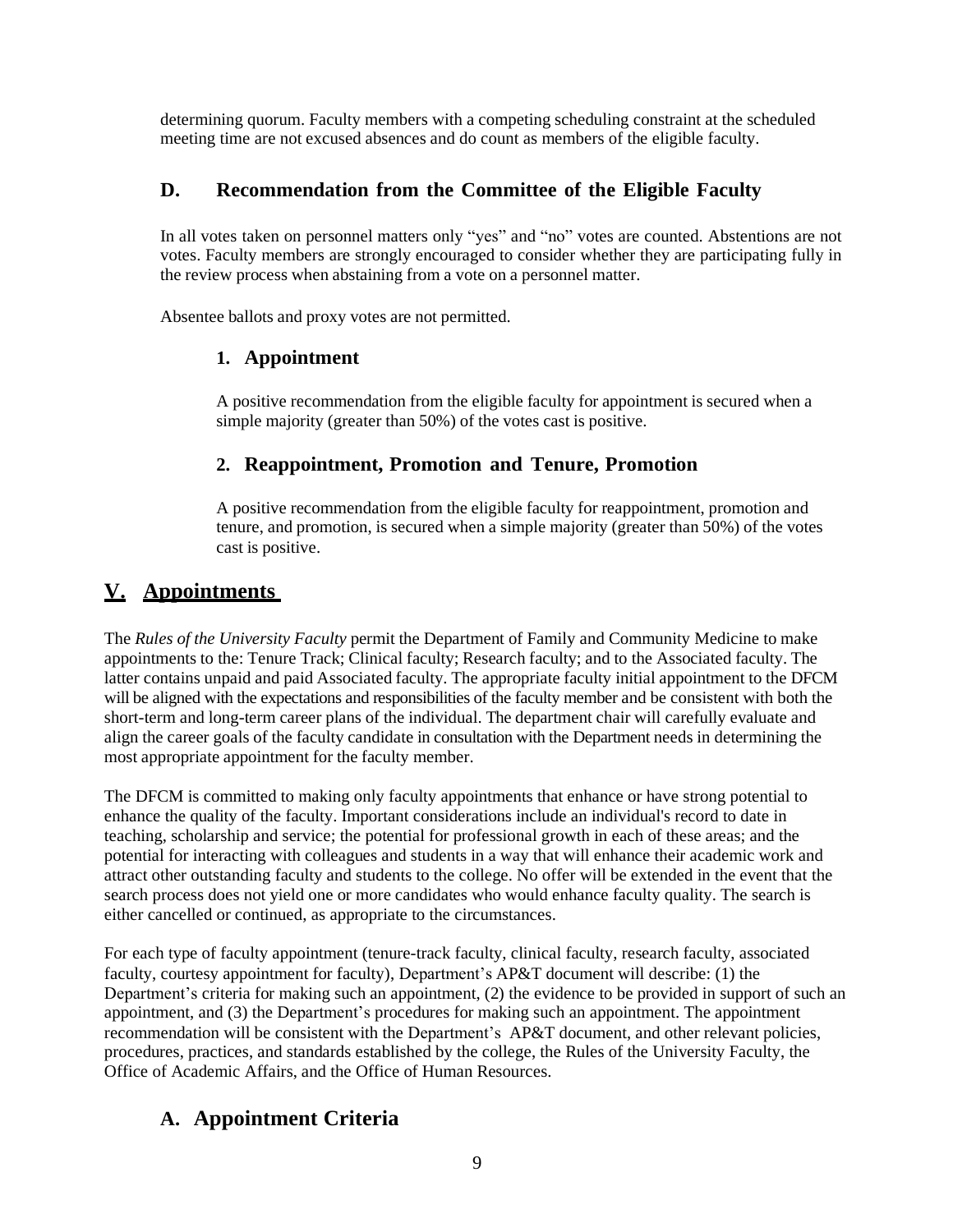## **1. Tenure Track Faculty**

The Tenure Track exists for those faculty members who primarily strive to achieve sustained excellence in the discovery and dissemination of new knowledge, as demonstrated by national and international recognition of their scholarship and successful competition for extramural funding. Although excellence in teaching and outstanding service to Ohio State is required, these alone are not sufficient for progress on this track. The DFCM has established criteria for appointment, reappointment, and promotion and tenure that are consistent with these criteria and for ensuring that every faculty appointment, reappointment, and promotion and tenure recommendation is consistent with these criteria.

Appointments to this track are made in accordance with University Rule [3335-6-02.](https://trustees.osu.edu/rules/university-rules/chapter-3335-6-rules-of-the-university-faculty-concerning-faculty-appointments-reappointments-promotion-and-tenure.html) Each new appointment must enhance, or have strong potential to enhance, the quality of the DFCM. There must be an expectation that faculty members who are appointed to the tenure track will be assigned a workload that provides sufficient time for the faculty member to meet the expectations and requirements for tenure track appointments. The appointment process requires the DFCM to provide sufficient evidence in support of a Tenure Track faculty appointment so as to ensure that the faculty candidate has clearly and convincingly met or exceeded applicable criteria in teaching, scholarship, and service. [See Section VII. of this document for examples]. Each candidate for appointment should undergo an appropriate review by the Department faculty which may or may not include a vote of the faculty as described in the Department's AP&T document.

All faculty members have access to all pertinent documents detailing DFCM, College of Medicine, and University promotion and tenure policies and criteria. The most updated documents can be located at the Department, College of Medicine and [Office of Academic Affairs](http://oaa.osu.edu/) websites.

Each appointee will obtain the appropriate Ohio licensure and other required certifications.

#### **Appointment: Instructor on the Tenure Track**

An appointment to the rank of instructor is always probationary. During the probationary period a faculty member does not have tenure and is considered for reappointment annually. Appointments at the rank of instructor are appropriate for individuals who do not yet have the requisite skills or experience to fully assume the range of responsibilities of an assistant professor or need time to establish a research program and set themselves up for the requirements to progress toward tenure. Appointments to this rank may also be made if all of the criteria for the position of assistant professor have been met with the exception that the candidate will not have completed a terminal degree, or other relevant training, at the time of the appointment. When an individual is appointed to the rank of instructor, the letter of offer should indicate the specific benchmarks and achievements required for promotion to assistant professor.

An appointment at the instructor level is limited to three years. An instructor must be approved for promotion to assistant professor by the beginning of the third year of appointment or the appointment will not be renewed beyond the end of the third year. When an instructor has not met the expectations for moving from instructor to the rank of assistant professor by the beginning of the third year of appointment, the third year is a terminal year of employment. Upon promotion to assistant professor, the faculty member may request prior service credit for time spent as an instructor. Unless there are unique circumstances, the college recommends against requesting prior service credit. This request must be approved by the DFCM's eligible faculty, the DFCM Chair, the Dean, and the Office of Academic Affairs and, if approved, is irrevocable.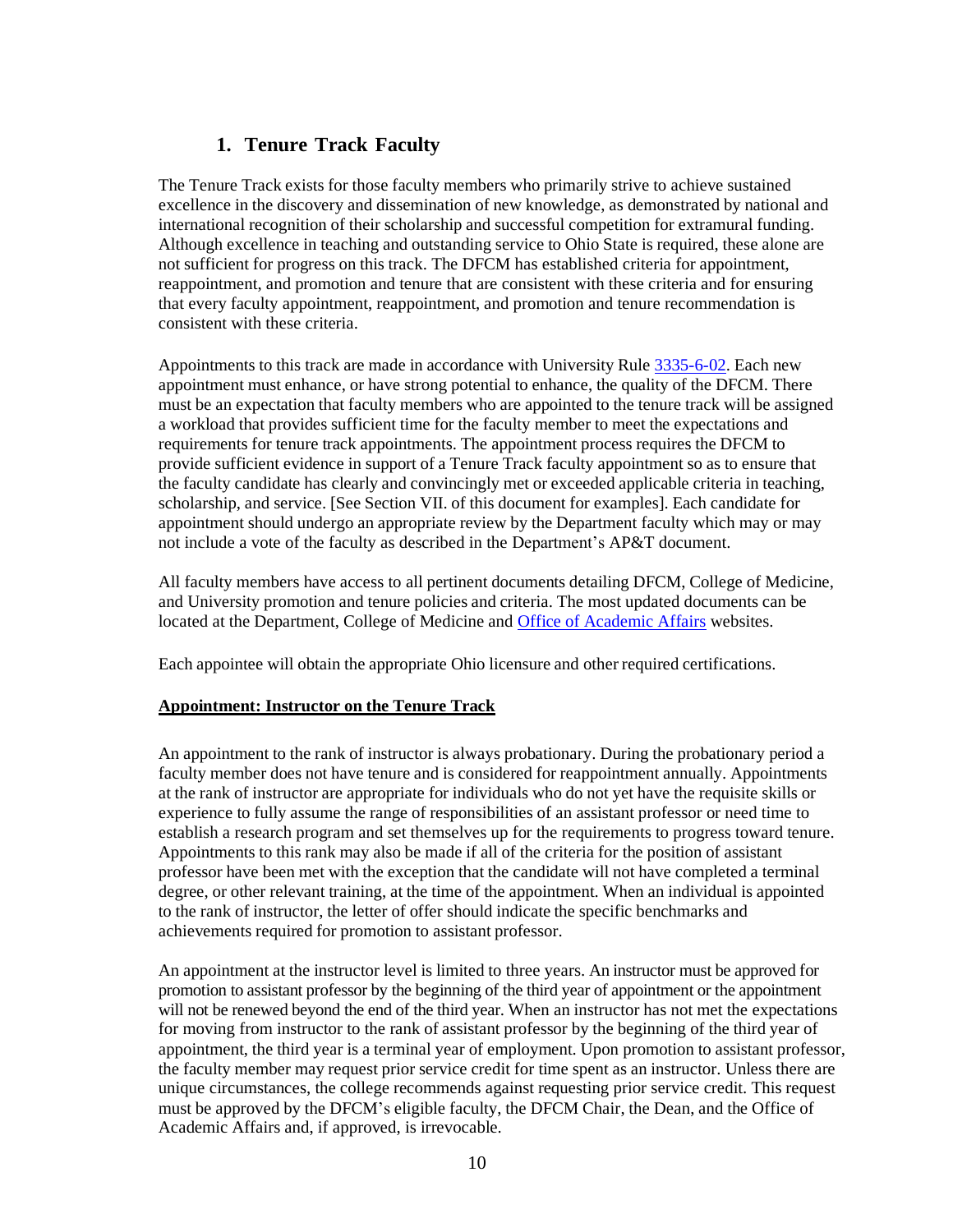Criteria for appointment to the rank of instructor include the following.

- Anticipated receipt of an earned doctorate or other terminal degree in the relevant field of study or possession of equivalent experience. Individuals who have completed all the requirements of their terminal degree, but who have not obtained the final degree at the time of initial employment will be appointed as an instructor. In addition, appointment at the rank of instructor is appropriate for individuals who, at the time that they join the faculty, do not have the requisite skills or experience to fully assume the full range of responsibilities of an assistant professor.
- Evidence of potential for excellence in scholarship. Such evidence might include peerreviewed publications in a mentored setting, but insufficient evidence of an independent, creative, and productive program of research with potential for external funding.
- A mindset and track record reflecting adherence to standards of professional ethical conduct consistent with the "Statement on Professional Ethics" by the American Association of University Professors [see Appendix B]**.**
- In aggregate, accomplishments related to the above criteria should be sufficiently compelling that the appointee is judged to have significant potential to attain tenure and a distinguished record as a faculty member in the College of Medicine.

#### **Appointment: Assistant Professor on the Tenure Track:**

An appointment to the rank of assistant professor is always probationary. During a probationary period a faculty member does not have tenure and is considered for reappointment annually. Tenure cannot be awarded at the rank of assistant professor. An assistant professor must be reviewed for promotion and tenure no later than the mandatory review year  $(6<sup>th</sup>$  year of appointment for faculty without significant clinical responsibilities,  $11<sup>th</sup>$  year of appointment for faculty with significant clinical service responsibilities); however, promotion and tenure may be granted by following the promotion and tenure review process at any time during the probationary period when the faculty member's record of achievement so merits. Similarly, a probationary appointment may be terminated at any time subject to the provision of University Rule **Error! Hyperlink reference not valid.** [3335-6-08](https://trustees.osu.edu/university-faculty-rules/3335-6) and the provision of paragraphs (6), (H), and (I) of University Rule [3335-6-03.](https://trustees.osu.edu/university-faculty-rules/3335-6)

Consistent with Faculty Rule, [3335-6-09](https://trustees.osu.edu/rules/university-rules/chapter-3335-6-rules-of-the-university-faculty-concerning-faculty-appointments-reappointments-promotion-and-tenure.html) faculty members without clinical service responsibilities are reviewed for promotion  $&$  tenure no later than the  $6<sup>th</sup>$  year as to whether promotion and tenure will be granted at the beginning of the  $7<sup>th</sup>$  year. For individuals not recommended for promotion and tenure after the mandatory review, the  $7<sup>th</sup>$  year will be the final year of employment. Faculty members with significant clinical service responsibilities are granted an extended probationary period of up to 11 years, including prior service credit, depending on the pattern of research, teaching, and service workload. An assistant professor with an extended probationary period is reviewed for promotion and tenure no later than the  $11<sup>th</sup>$  year as to whether promotion and tenure will be granted at the beginning of the  $12<sup>th</sup>$  year. For individuals not recommended for promotion and tenure after the mandatory review, the 12<sup>th</sup> year will be the final year of employment unless the individual moves to the clinical faculty pursuant to University rules regarding changing tracks.

For appointments at the rank of assistant professor, prior service credit of up to three years may be granted for work experience at the time of the initial appointment. Doing so requires the approval of the eligible faculty, DFCM Chair, Dean, and Executive Vice President and Provost. Prior service credit shortens a probationary period by the amount of the credit . The College discourages these requests because, if granted, it is irrevocable.

Criteria for appointment at the rank of Assistant Professor in the Tenure Track include: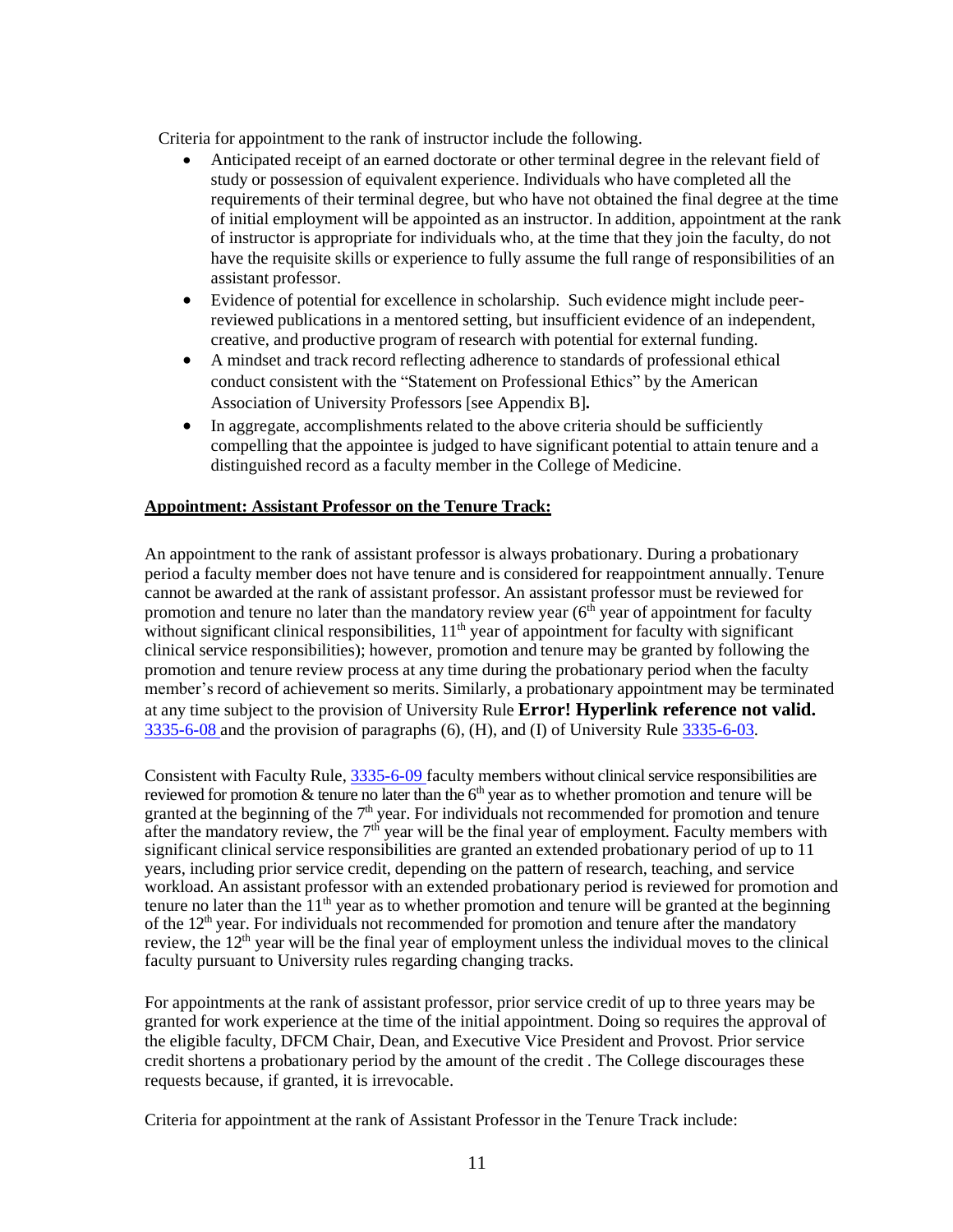- An earned doctorate or other terminal degree in the relevant field of study or possession of equivalent experience.
- Early evidence of excellence in scholarship as demonstrated by the initial development of a body of research, scholarship, and creative work. In addition, evidence must be provided that supports a candidate's potential for an independent program of scholarship and a strong likelihood of independent extramural research funding.
- A mindset and track record reflecting adherence to standards of professional ethical conduct consistent with the "Statement on Professional Ethics" by the American Association of University Professors [see Appendix B]**.**
- In aggregate, accomplishments related to the above criteria should be sufficiently compelling that the appointee is judged to have significant potential to attain tenure and a distinguished record as a faculty member in the College of Medicine.

#### **Appointment: Associate Professor with Tenure on the Tenure Track**

Appointment offers at the rank of associate professor, with or without tenure, require prior approval of the Office of Academic Affairs. Criteria for appointment to the rank of associate professor with tenure are identical to the criteria for promotion to associate professor with tenure, as detailed in Section VII of this document. The university will not grant tenure in the absence of permanent residency. In general, appointments at higher rank shall not entail a probationary period unless there are compelling reasons not to offer tenure.

#### **Appointment: Associate Professor in Advance of Tenure on the Tenure Track:**

While appointments to the rank of associate professor typically include tenure, a probationary period can be granted after petition to the Office of Academic Affairs. The DFCM will exercise care in making these appointments, and provide the metrics that the faculty member must achieve to be awarded tenure. For faculty without significant clinical service responsibilities the probationary period may not exceed four years. For faculty with significant clinical service responsibility, the probationary period may not exceed six years. In both cases, review for tenure will occur in the final year of the probationary appointment. If tenure is not granted, an additional (terminal) year of employment is offered. Requests for such appointments require the approval of the Dean of the College of Medicine, and the Executive Vice President and Provost.

An appointment to the rank of associate professor in advance of tenure is probationary. During a probationary period a faculty member does not have tenure and is considered for reappointment annually. Criteria for appointment to the rank of associate professor in advance of tenure are identical to the criteria for promotion to associate professor in advance of tenure, as detailed in Section VII of this document. The university will not grant tenure in the absence of permanent residency. Offers to foreign nationals require prior consultation with the Office of International Affairs.

#### **Appointment: Professor with Tenure on the Tenure Track**

Appointment offers at the rank of professor require prior approval of the Office of Academic Affairs. Criteria for initial appointment to the rank of professor with tenure are identical to the DFCM's and College of Medicine's criteria for promotion to professor with tenure, as detailed in Section VII of this document. The university will not grant tenure in the absence of permanent residency. Appointment to the rank of professor will include tenure unless the candidate does not have permanent residency, in which case a probationary period of up to four years may be extended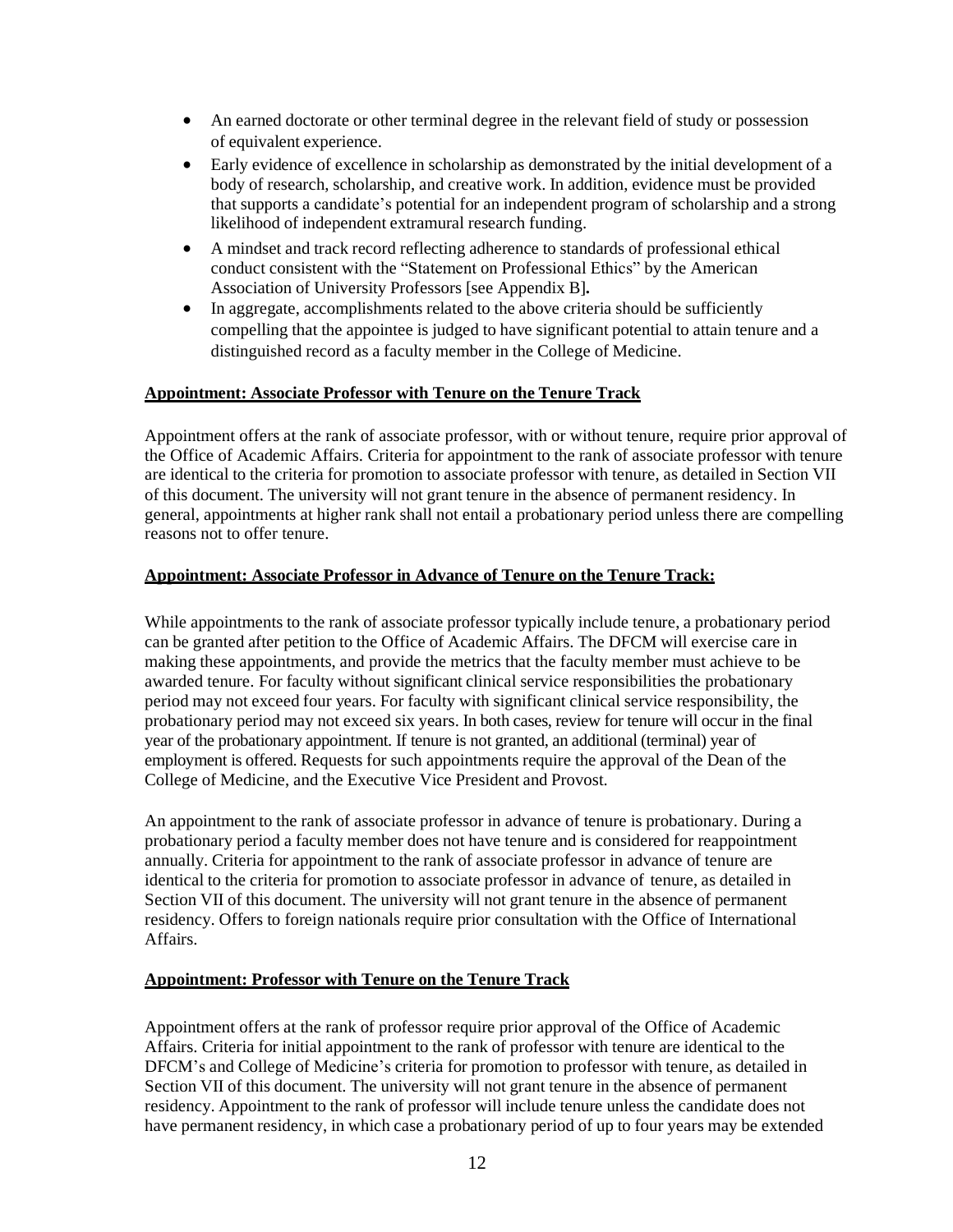to provide the faculty member with time to establish permanent residency. During the probationary period the faculty member is considered for reappointment annually. If permanent residency is not established during the probationary period, the fourth year of appointment will be the terminal year. Offers to foreign nationals require prior consultation with the Office of International Affairs.

# **2. Clinical Faculty**

Clinical faculty are equivalent in importance to the College of Medicine as the Tenure Track faculty. The Clinical faculty exists for those faculty members whose principal career focus is outstanding teaching, clinical and translational research, and delivery of exemplary clinical service. Clinical faculty members will generally not have sufficient time to meet the scholarship requirements of the Tenure Track within a defined probationary period. For this reason, the nature of scholarship for the Clinical faculty differs from that in the Tenure Track and may be focused on a mixture of academic pursuits including the scholarship of practice, integration, community engagement and education, as well as new knowledge discovery. Faculty members appointed to the clinical faculty may choose to distinguish themselves in patient care, teaching, innovative educational program development, or research (scholarship). Faculty members appointed to the clinical faculty may choose to distinguish themselves through several portfolios of responsibility including Clinician-Educator, Clinician-Scholar, and Clinical Excellence pathways. The DFCM uses all three pathways The Clinician-Educator pathway reflects excellence as an educator as measured by teaching evaluations, innovative teaching practices and curricula or modules development, publications, invitations to serve as faculty on national continuing medical education programs or leadership in relevant medical societies. The Clinician-Scholar pathway reflects excellence in basic science, translational science, clinical research and/or health services research (e.g., public health care policy, outcomes and comparative effectiveness research) as measured by publications and grant funding. The Clinical Excellence pathway exists for faculty members who focus on exemplary clinical care or unique areas of emphasis in patient management. These faculty may build signature clinical programs and/or serve as preferred providers developing a regional or national reputation for clinical service expertise. Faculty members on this pathway typically devote 80% or more of their effort to patient care or administrative service. Faculty members on the Clinical faculty are not eligible for tenure and may not participate in promotion and tenure matters of tenure track faculty.

All appointments of faculty members to the Clinical faculty are made in accordance with Chapter 7 of the *Rules for University Faculty* [3335-7.](https://trustees.osu.edu/university-faculty-rules/3335-7) Each new appointment will enhance, or have strong potential to enhance, the quality of the Department. All faculty members have access to all pertinent documents detailing Department, College of Medicine, and University promotion and tenure policies and criteria. The most updated documents can be located at the Office of Academic Affairs website.

Contracts will be for a period of at least three years and for no more than five years. The College recommends that the probationary contract be five years in length. The initial contract at all ranks is probationary, and a faculty member will be informed by the end of each probationary year if he or she will be reappointed for another year. By the end of the penultimate year of the probationary contract, the faculty member will be informed as to whether a new contract will be extended. In the event that a new contract is not extended, the final year of the probationary contract is the terminal year of employment. There is no presumption that a new contract will be extended. In addition, the terms of the contract may be renegotiated at the time of reappointment. Furthermore, each appointee must obtain the appropriate Ohio licensure and other required certifications, including medical staff privileges if required for successful execution of their faculty responsibilities. The Department's process for reappointment follows procedures set forth in the [Faculty Annual Review and](https://oaa.osu.edu/sites/default/files/uploads/policies/Faculty-Annual-Review-and-Reappointment.pdf)  [Reappointment Policy, III, A-G.](https://oaa.osu.edu/sites/default/files/uploads/policies/Faculty-Annual-Review-and-Reappointment.pdf)

The POA of the DFCM describes the governance rights extended to its clinical faculty.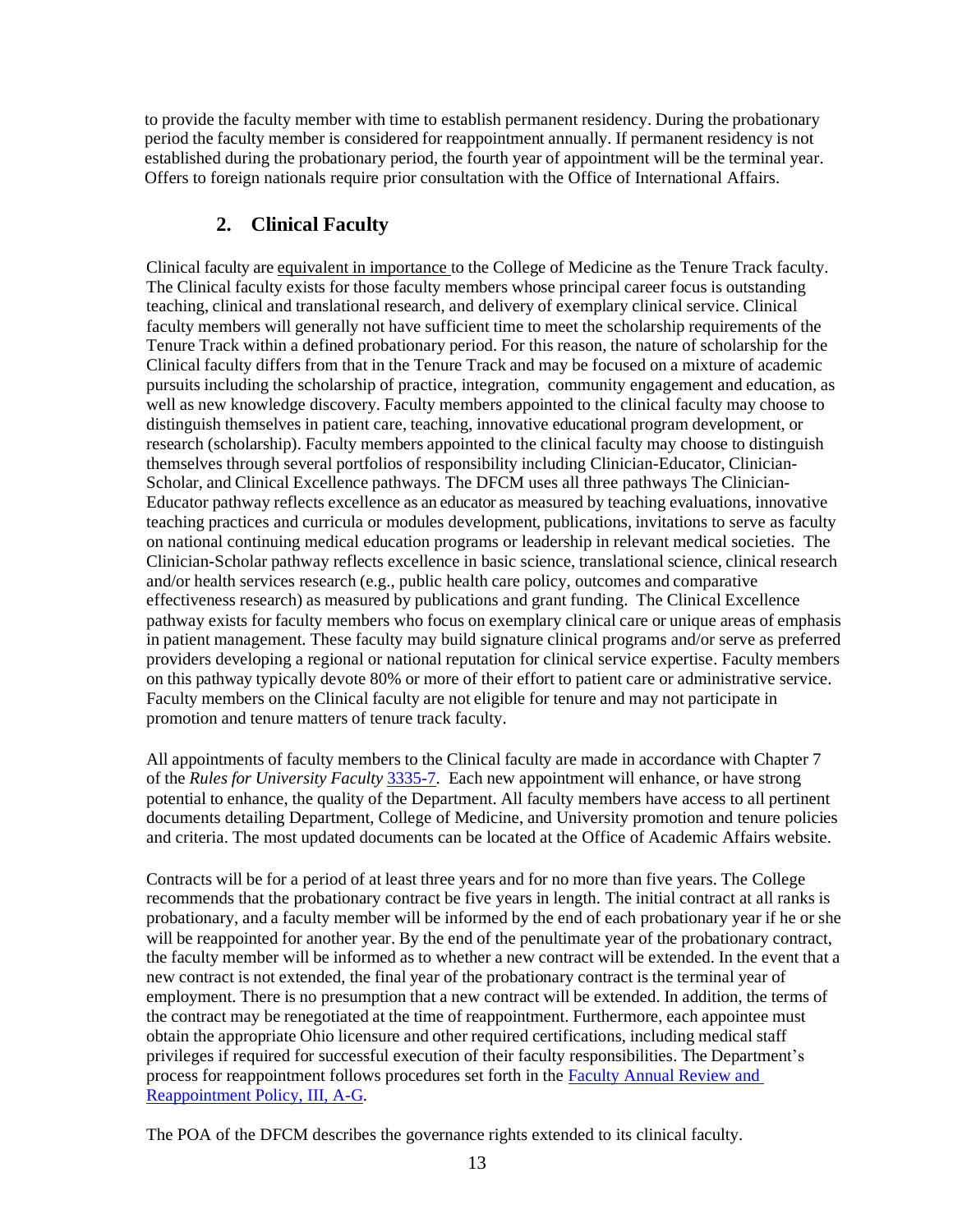The following paragraphs outline the basic criteria for initial appointments to the Clinical faculty.

#### **Appointment: Assistant Professor of Clinical Family and Community Medicine**

Candidates for appointment at this rank are expected to have completed all relevant training, including residency and fellowship where appropriate, consistent with the existing or proposed clinical or educational program goals of the DFCM.

The initial appointment to the rank of assistant professor is always probationary. During a probationary period a faculty member is considered for reappointment annually. A probationary appointment may be terminated at any time subject to the provision of University Rule [3335-6-08](https://trustees.osu.edu/university-faculty-rules/3335-6) and the provision of paragraphs (B) and (D) of University Rule [3335-7-07.](https://trustees.osu.edu/university-faculty-rules/3335-7) An assistant professor may be reviewed for promotion at any time during the probationary period or during a subsequent contract.

This is the appropriate level for initial appointment of persons holding the appropriate terminal degree and the relevant clinical training,

Candidates for appointment to the rank of assistant professor on the clinical faculty will have, at a minimum:

- An earned doctorate or other terminal degree in the relevant field of study or possession of equivalent experience; and completion of requisite post-doctoral clinical training.
- Evidence of contributions to scholarship, education, community engagement or patient care and the potential to advance through the faculty ranks.
- A mindset and track record reflecting adherence to standards of professional ethical conduct consistent with the "Statement on Professional Ethics" by the American Association of University Professors [see Appendix D]**.**

#### **Appointment: Associate Professor of Clinical Family and Community Medicine**

The criteria for initial appointment at the rank of associate professor to the clinical faculty, are identical to those criteria for promotion to this rank as outlined in Section VII of this document.

#### **Appointment: Professor of Clinical Family and Community Medicine**

The criteria for initial appointment at the rank of professor in the clinical faculty, are identical to those criteria for promotion to this rank as outlined in Section VII of this document.

## **3. Research Faculty**

Research faculty appointments exist for individuals who focus entirely on research. These appointments are intended for individuals who will have faculty level responsibilities in the research mission, comparable to the level of a Co-Investigator. Individuals who serve as laboratory managers or otherwise contribute to the research mission at a level comparable to that of a postdoctoral fellow should not be appointed on the research faculty but rather should be appointed as research scientists,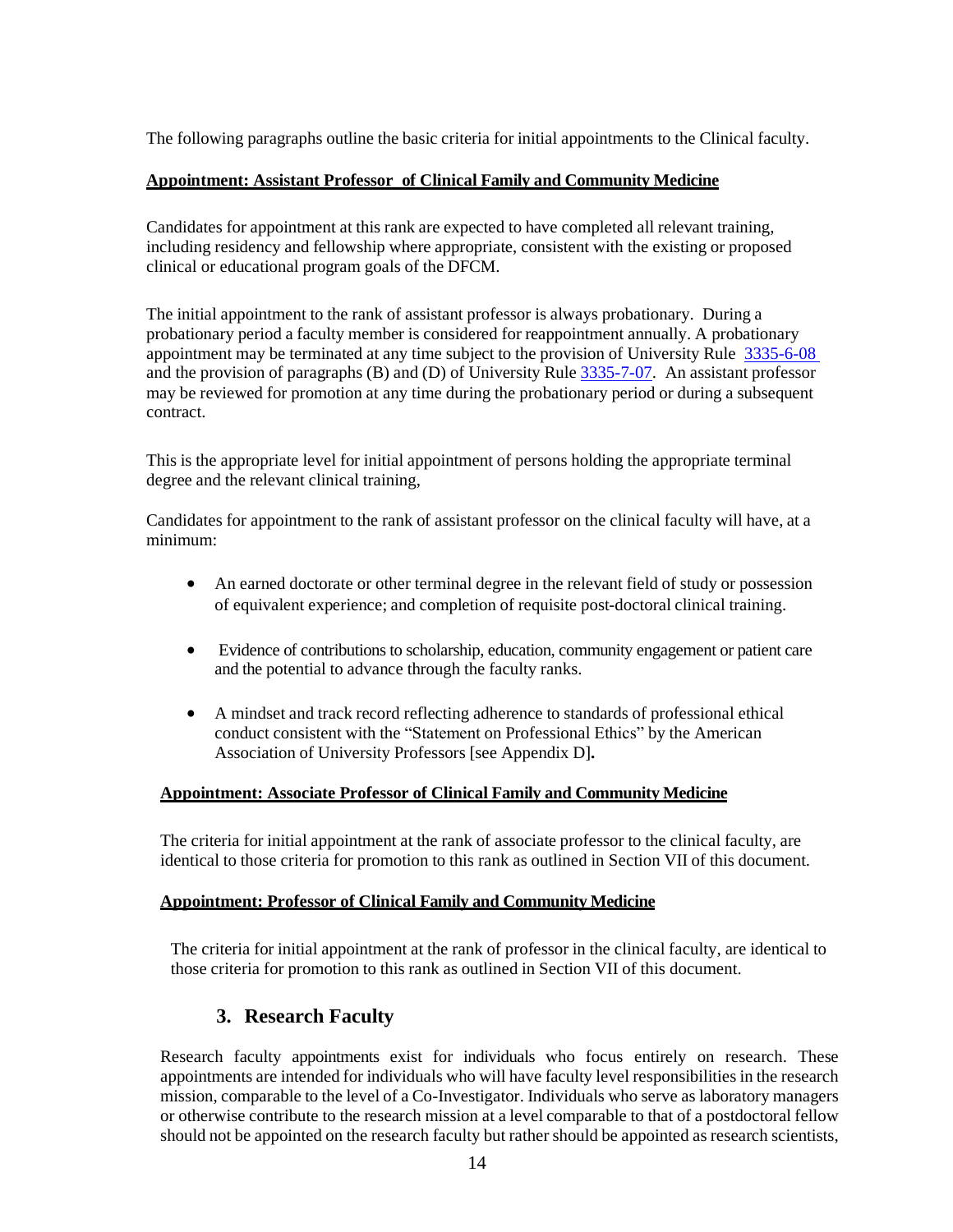potentially with associated faculty appointments (postdoctoral fellows are appointed as postdoctoral researchers). Appointments to the Research faculty are made in accordance with Chapter 7 of the *Rules of the University Faculty* [3335-7.](https://trustees.osu.edu/university-faculty-rules/3335-7) Each new appointment must enhance, or have strong potential to enhance, the quality of the DFCM. Unless otherwise authorized by a majority vote of the Tenure Track faculty in the DFCM, Research faculty must comprise no more than twenty per cent of the number of Tenure Track faculty in the DFCM. In all cases, however, the number of Research faculty positions in a unit must constitute a minority with respect to the number of tenure-track faculty in the DFCM.

Tenure is not granted to research faculty.

Contracts will be for a period of at least one year and for no more than five years and must explicitly state the expectations for salary support. In general, research faculty appointments will require 100% salary recovery. It is expected that salary recovery will be entirely derived from extramural funds. The initial contract is probationary, and a faculty member will be informed by the end of each probationary year as to whether he or she will be reappointed for the following year. By the end of the penultimate year of the probationary contract, the faculty member will be informed as to whether a new contract will be extended at the conclusion of the probationary contract period. In the event that a new contract is not extended, the final year of the probationary contract is the terminal year of employment. There is no presumption that a new contract will be extended. In addition, the terms of a contract may be renegotiated at the time of reappointment. The Department will determine the process for reappointment according to procedures set forth in the [Faculty Annual Review and](https://oaa.osu.edu/sites/default/files/uploads/policies/Faculty-Annual-Review-and-Reappointment.pdf)  [Reappointment Policy, III, A-G.](https://oaa.osu.edu/sites/default/files/uploads/policies/Faculty-Annual-Review-and-Reappointment.pdf)

Research faculty members are eligible to serve on University committees and task forces but not on University governance committees. Research faculty members also are eligible to advise and supervise graduate and postdoctoral students and to be a principal investigator on extramural research grant applications. Approval to advise and supervise graduate students must be obtained from the graduate school as detailed in Section 13 of the Graduate School [Handbook.](https://gradsch.osu.edu/handbook/all)

#### **Appointment: Research Assistant Professor**

Appointment as a research assistant professor requires at a minimum:

- An earned doctorate or other terminal degree in the relevant field of study, or possession of equivalent experience.
- Completion of sufficient research training to provide the basis for specific expertise for contributing to the research mission.
- An initial record of scholarship that indicates effective collaboration and contribution to peer-reviewed research, reflected by co-authorship of peerreviewed publications or funded effort on peer-reviewed grants.
- A mindset and track record reflecting adherence to standards of professional ethical conduct consistent with the "Statement on Professional Ethics" by the American Association of University Professors [see Appendix D]**.**
- Strong potential for career progression and advancement through the faculty ranks.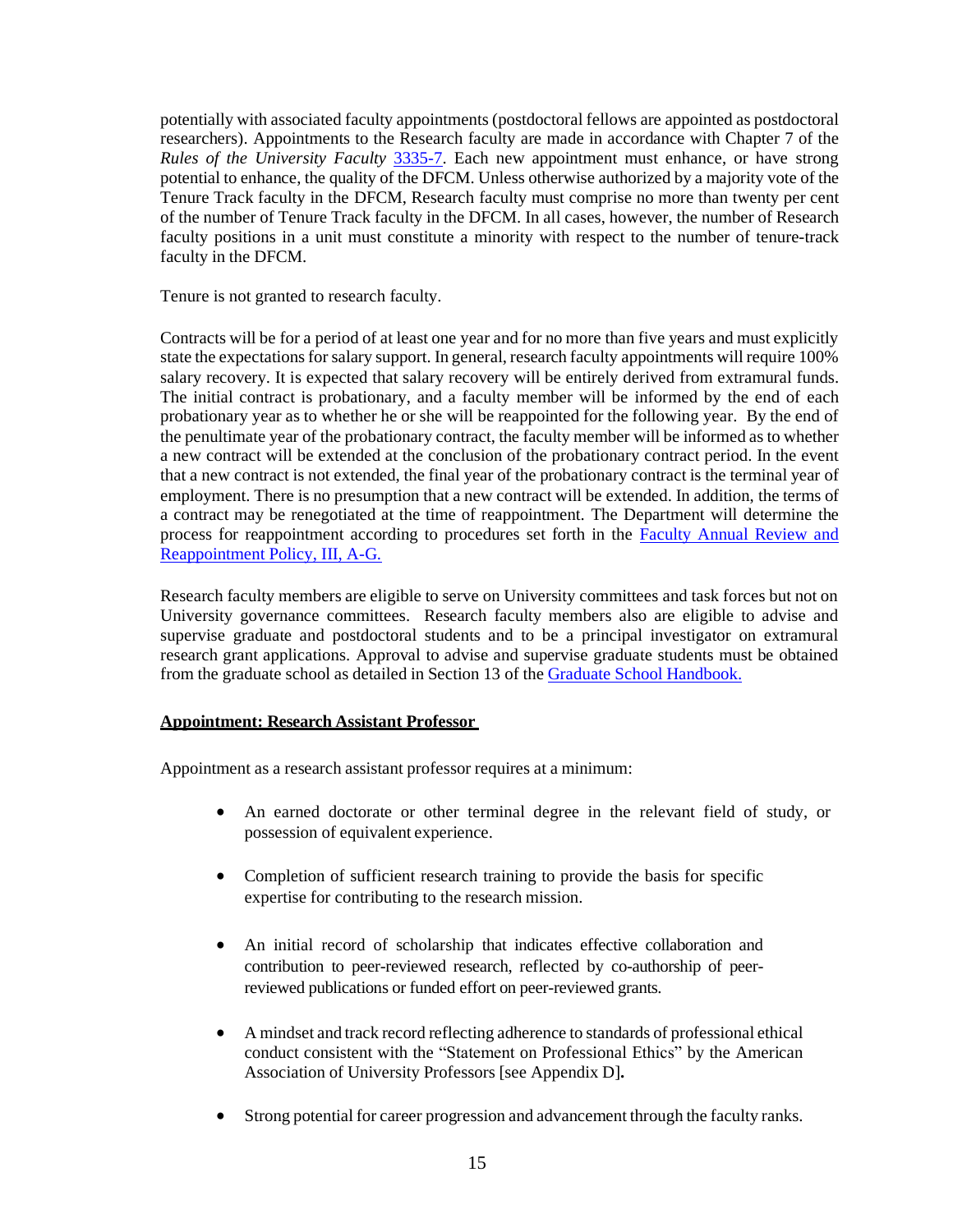#### **Appointment: Research Associate Professor**

The criteria for initial appointment to the rank of associate professor on the research faculty are identical to those criteria for promotion to this rank as outlined in Section VII of this document.

#### **Appointment: Research Professor**

The criteria for initial appointment to the rank of professor on the research faculty are identical to those criteria for promotion to this rank as outlined in Section VII of this document.

## **4. Associated Faculty**

Associated Faculty, as defined in the *Rules of the University Faculty* [3335-5-19](https://trustees.osu.edu/bylaws-and-rules/3335-5) (B)(3), include "persons with practice titles, adjunct titles, visiting titles, and lecturer titles." Persons with a tenuretrack faculty title on an appointment of less than 50% FTE are associated faculty. Members of the associated faculty are not eligible for tenure, may not vote at any level of governance, and may not participate in promotion and tenure matters. Associated faculty appointments are for one to three years. The below titles are used for associated faculty in the Department of Family and Community Medicine.

**Adjunct Assistant Professor, Adjunct Associate Professor, Adjunct Professor.** Adjunct appointments are uncompensated and are given to individuals who volunteer academic service to the DFCM for which a faculty title is appropriate and/or required. Examples of such service could include but are not limited to serving on graduate student committees or teaching and evaluating medical students. Criteria for appointment at advanced rank are the same as for promotion. Adjunct faculty members are eligible for promotion (but not tenure).

**Instructor - Practice, Assistant Professor - Practice, Associate Professor - Practice, Professor - Practice**. Practice associated faculty appointments may be compensated or uncompensated. Uncompensated appointments are given to individuals who volunteer uncompensated academic service to the DFCM, for which a faculty title is appropriate. Compensated appointments are given to full time clinicians who are not appointed to the clinical or tenure track faculty.

This category of Associated faculty will have a paid appointment at OSU, OSUP (Ohio State University Physicians, Inc.), or Nationwide Children's Hospital (NCH) and requires a faculty appointment (e.g. for clinical credentialing or teaching a course). They may have another paid appointment at OSU (e.g. physician), but their faculty appointment can be unpaid. This may be appropriate to use for faculty appointments that are expected to be less than three years or for faculty who are paid through OSU, OSUP, or NCH but are 100% deployed in the community.

Associated practice rank is determined by applying the criteria for appointment of clinical faculty. Associated practice faculty members are eligible for promotion (but not tenure) and the relevant criteria for compensated practice faculty are those for promotion of clinical faculty.

**Lecturer.** Appointment as lecturer requires that the individual have, at a minimum, a Master's degree in a field appropriate to the subject matter to be taught. Evidence of ability to provide highquality instruction is desirable. Lecturers are not eligible for tenure but may be promoted to senior lecturer if they meet the criteria for appointment at that rank.

**Senior Lecturer.** Appointment as senior lecturer requires that the individual have, at a minimum, a doctorate in a field appropriate to the subject matter to be taught, along with evidence of ability to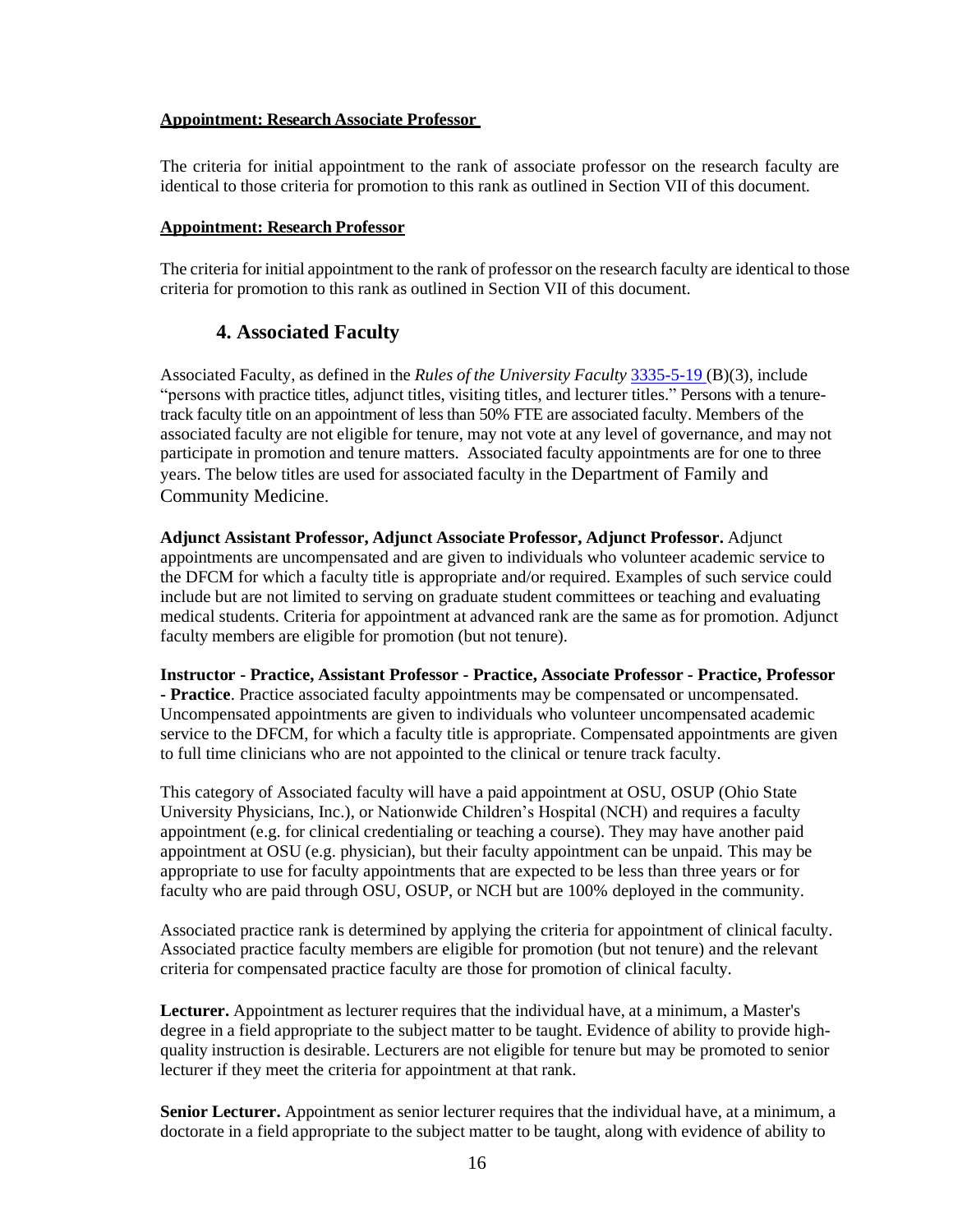provide high-quality instruction; or a Master's degree and at least five years of teaching experience with documentation of high quality. Senior lecturers are not eligible for tenure or promotion.

#### **Tenure track Assistant Professor, Associate Professor, Professor with FTE below 50%.**

Individuals on the tenure track with an appointment at 49% FTE or below, either compensated or uncompensated fall within the associated faculty. Associated tenure track is determined by applying the criteria for appointment of tenure track faculty. Associated tenure track faculty members are eligible for promotion (but not tenure) and the relevant criteria are those for promotion of tenure track faculty.

## **Visiting Instructor, Visiting Assistant Professor, Visiting Associate Professor, Visiting**

**Professor.** Visiting faculty appointments may either be compensated or not compensated. Faculty members on temporary leave from another academic institution are appointed as a visiting faculty at the same rank held in that other institution. Visiting faculty appointments may also be used for new senior rank candidates for whom the appointment process is not complete at the time of their employment. In that case the visiting rank is determined by the criteria for the appointment to which they will be ultimately employed. Visiting faculty members are not eligible for tenure or promotion. They may not be reappointed for more than three consecutive years.

At a minimum, all candidates for Associated faculty appointments must meet the following criteria.

- Associated clinical faculty with clinical responsibilities must be a licensed physician or health care provider if required for successful execution of their faculty responsibilities.
- Have significant and meaningful interaction in at least one of the following mission areas of the College of Medicine:
	- a) Teaching of medical students, residents, clinical fellows, undergraduate and graduate students and postdoctoral fellows: For community physicians providing outpatient teaching of medical students, meaningful interaction consists of supervising medical students for at least one month out of the year.
	- b) Research: These faculty members may collaborate with the DFCM in research projects or other scholarly activities.
	- c) Service to the Department or the College including participation in committees or other leadership activities (e.g., membership in the Medical Student Admissions Committee).

#### **Appointment: Associated Faculty at Advanced Rank**

Associated faculty may be compensated or uncompensated, and typically provide service to the department in the areas of research, clinical care, or education. For compensated faculty who are principally focused on patient care, the appointment at advanced rank criteria and procedures will be identical to those for the clinical excellence pathway. For compensated faculty who contribute principally through educational activities or scholarship, the appointment at advanced rank criteria and procedures will be identical to those for the clinician-educator pathway. For uncompensated faculty, the criteria for appointment at advanced rank is be specified in this AP&T document.

# **5. Emeritus Faculty**

Emeritus faculty status is an honor given in recognition of sustained academic contributions to the university as described in Faculty Rule [3335-5-36.](https://trustees.osu.edu/university-faculty-rules/3335-5) Full-time tenure track, clinical, research, or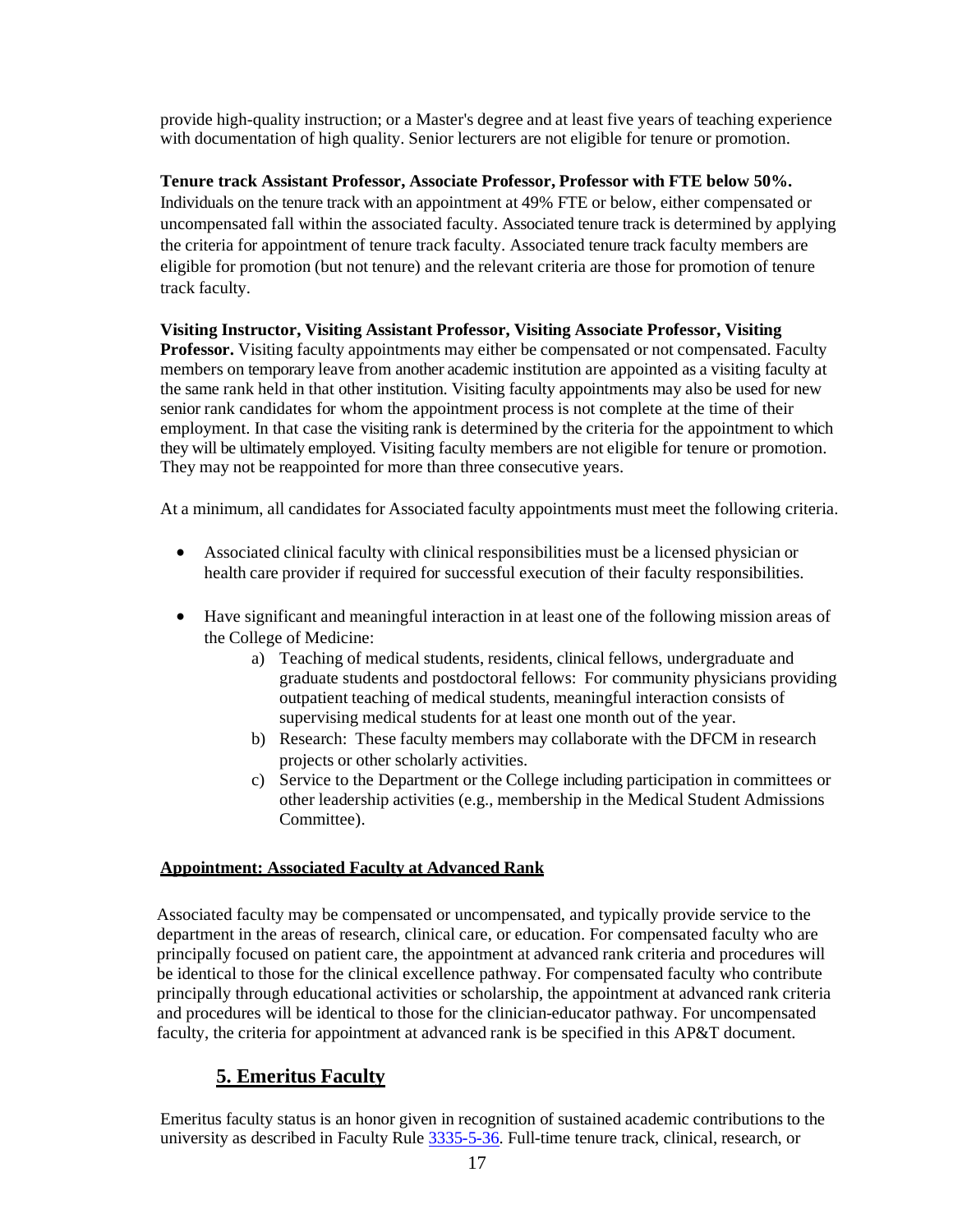associated faculty may request emeritus status upon retirement or resignation at the age of sixty or older with ten or more years of service or at any age with twenty-five or more years of service.

Faculty will send a request for emeritus faculty status to the DFCM head outlining academic performance and citizenship. The DFCM head will decide upon the request, and if appropriate submit it to the dean. If the faculty member requesting emeritus status has in the 10 years prior to the application engaged in serious dishonorable conduct in violation of law, rule, or policy and/or caused harm to the university's reputation or is retiring pending a procedure according to Faculty Rule [3335-05-04,](https://trustees.osu.edu/university-faculty-rules/3335-5) emeritus status will not be considered.

See the OAA *[Policies and Procedures Handbook](https://oaa.osu.edu/policies-and-procedures-handbook)* Volume 1, Chapter 1, for information about the types of perquisites that may be offered to emeritus faculty, provided resources are available.

Emeritus faculty may not vote at any level of governance and may not participate in promotion and tenure matters.

## **6. Courtesy Appointments**

A non-salaried appointment for a University faculty member from another TIU/Department is considered a Courtesy appointment. An individual with an appointment in one TIU/Department may request a Courtesy appointment in the DFCM when that faculty member's scholarly and academic activity overlaps significantly with that of the DFCM. Such appointments must be made in the same faculty rank/track, using the same title, as that offered in the primary TIU/Department. Courtesy appointments are warranted only if they are accompanied by substantial involvement in the academic and scholarly work of the DFCM.

# **B. Appointment Procedures**

See the Faculty Policy on Faculty [Recruitment](https://oaa.osu.edu/sites/default/files/links_files/facultyrecruitment.pdf) and Selection and the Policy on [Faculty](https://oaa.osu.edu/sites/default/files/links_files/facultyappointments.pdf) Appointments for information on the following topics:

- recruitment of tenure track, clinical and research faculty
- appointments at senior rank or with prior service credit
- hiring faculty from other institutions after April 30
- appointment of foreign nationals

The DFCM's Appointments, Promotion and Tenure document (as described on page 4) describes in detail the procedures to be utilized in faculty searches for initial appointments in each of the different faculty categories. Any faculty appointment forwarded from the DFCM for approval by the College of Medicine will be consistent with that DFCM's Appointments, Promotion and Tenure document, and other relevant policies, procedures, practices, and standards established by: (1) the College of Medicine, (2) the *Rules of the [University](https://trustees.osu.edu/bylaws-and-rules/university-faculty-rules) Faculty*, (3) the Office of Academic Affairs, including the Office of Academic Affairs Policies and [Procedures](https://oaa.osu.edu/policies-and-procedures-handbook) Handbook*,* and (4) the Office of Human Resources. A draft letter of offer to a faculty candidate must be submitted to the Associate Dean for Academic Affairs of the College of Medicine for review and approval. The draft letter of offer will be reviewed for consistency with the essential components required by the Office of Academic Affairs Policies and Procedures Handbook*,* and by the College. Templates for letters of offer are found online on [OneSource.](https://onesource.osumc.edu/sites/forms/Pages/COM%20Faculty%20Affairs%20Forms.aspx) The DFCM will use these templates for each letter written to ensure that they use the approved version. The following sections provide general guidelines for searches in the different faculty categories.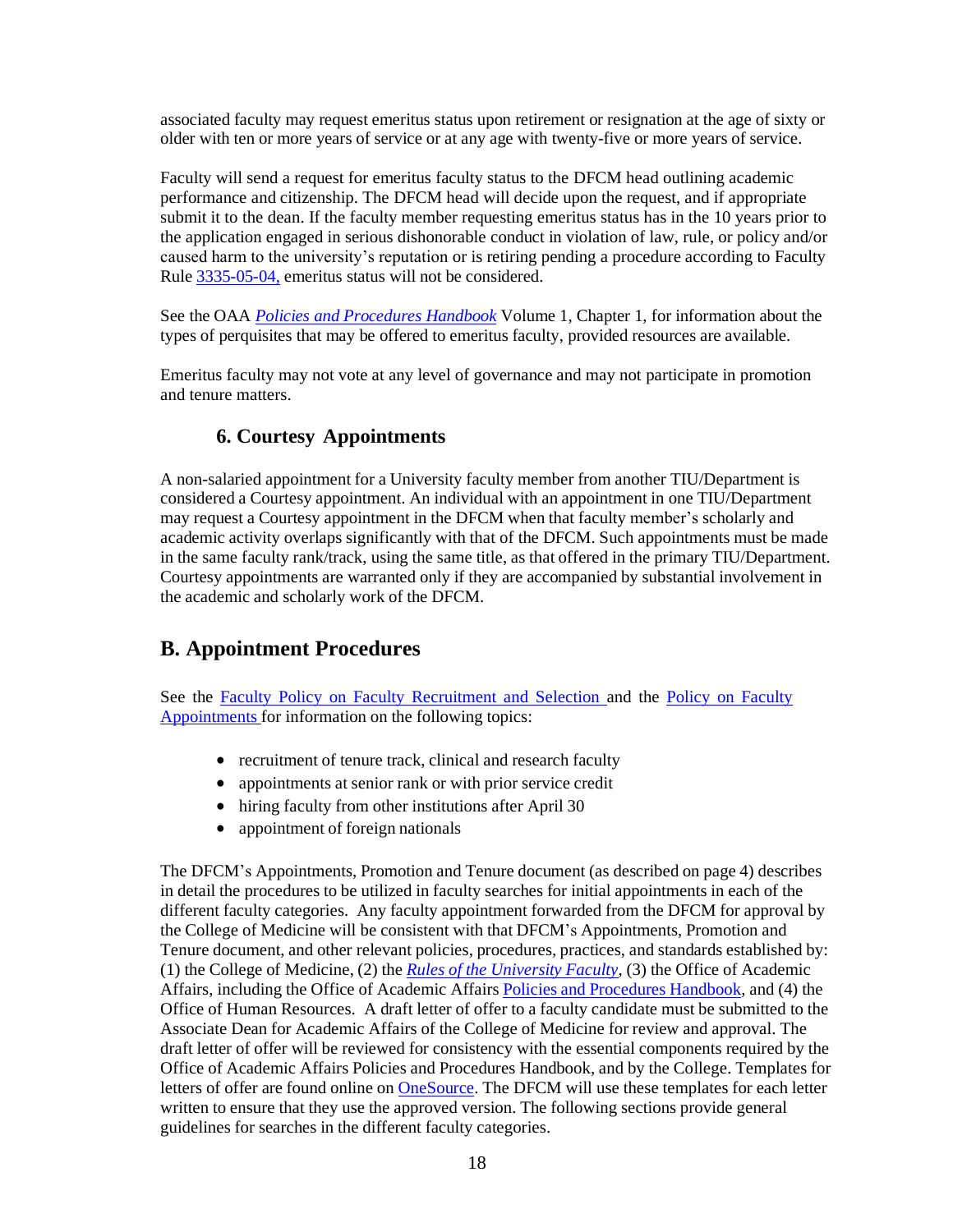# **1. Tenure Track Faculty**

A national search is required to ensure a diverse pool of highly qualified candidates for all tenure track positions. Exceptions to this policy must be approved by the college and the Office of Academic Affairs in advance. Search procedures must entail substantial faculty involvement and be consistent with the OAA [Policy on Faculty Recruitment and Selection.](http://oaa.osu.edu/sites/default/files/links_files/facultyrecruitment.pdf) .

The Dean or designee of the College provides approval for the DFCM to commence a search. The Department Chair or the individual who has commissioned the search, in consultation with the Chief Diversity Officer, appoints a search committee, usually consisting of three or more faculty members who reflect the field of expertise that is the focus of the search, as well as other fields within the DFCM.

Prior to any search, members of all search committees must undergo inclusive hiring practices training available through the college with resources from the [Office of Diversity and Inclusion.](https://odi.osu.edu/) Implicit bias training is required and is available through the [Kirwan Institute for the Study of Race](http://kirwaninstitute.osu.edu/)  [and Ethnicity](http://kirwaninstitute.osu.edu/) or the [Office of Diversity and Inclusion.](https://odi.osu.edu/)

The search committee:

- Appoints a Diversity Advocate who is responsible for providing leadership in assuring that vigorous efforts are made to achieve a diverse pool of qualified applicants and conduct searches that minimize bias.
- Develops a search announcement for internal posting in the University Personnel Postings through the Office of Human Resources Employment Services (hr.osu.edu) and external advertising, subject to the DFCM Chair's approval.
- Develops and implements a plan for external advertising and direct solicitation of nominations and applications. If there is any likelihood that the applicant pool will include qualified foreign nationals, the search committee must advertise using at least one 30-day online ad in a national professional journal or other appropriate venue. The University does not grant tenure in the absence of US citizenship or permanent residency ("green card"), and strict U. S. Department of Labor guidelines do not permit sponsorship of foreign nationals for permanent residency unless the search process resulting in their appointment to a tenure track position included an advertisement in a field-specific nationally prominent professional journal or other appropriate venue.
- Screens applications and letters of recommendation and presents its findings to the Department Chair.

Virtual or on-campus interviews are arranged by the search committee chair. Interviews with candidates must include opportunities for interaction with faculty groups, including the search committee; graduate students or residents, where appropriate; the DFCM Chair; and the Dean or designee. In addition, it is recommended that all candidates make a presentation to the faculty, students and/or residents on their scholarly activity. All candidates interviewing for a particular position must follow the same interview format and relevant accommodations for disability/impairment should be provided.

Following completion of virtual/on-campus interviews, the Search Committee presents its findings and makes its recommendations to the DFCM Chair or the individual who has commissioned the search, who then proceeds with the offer of an appointment.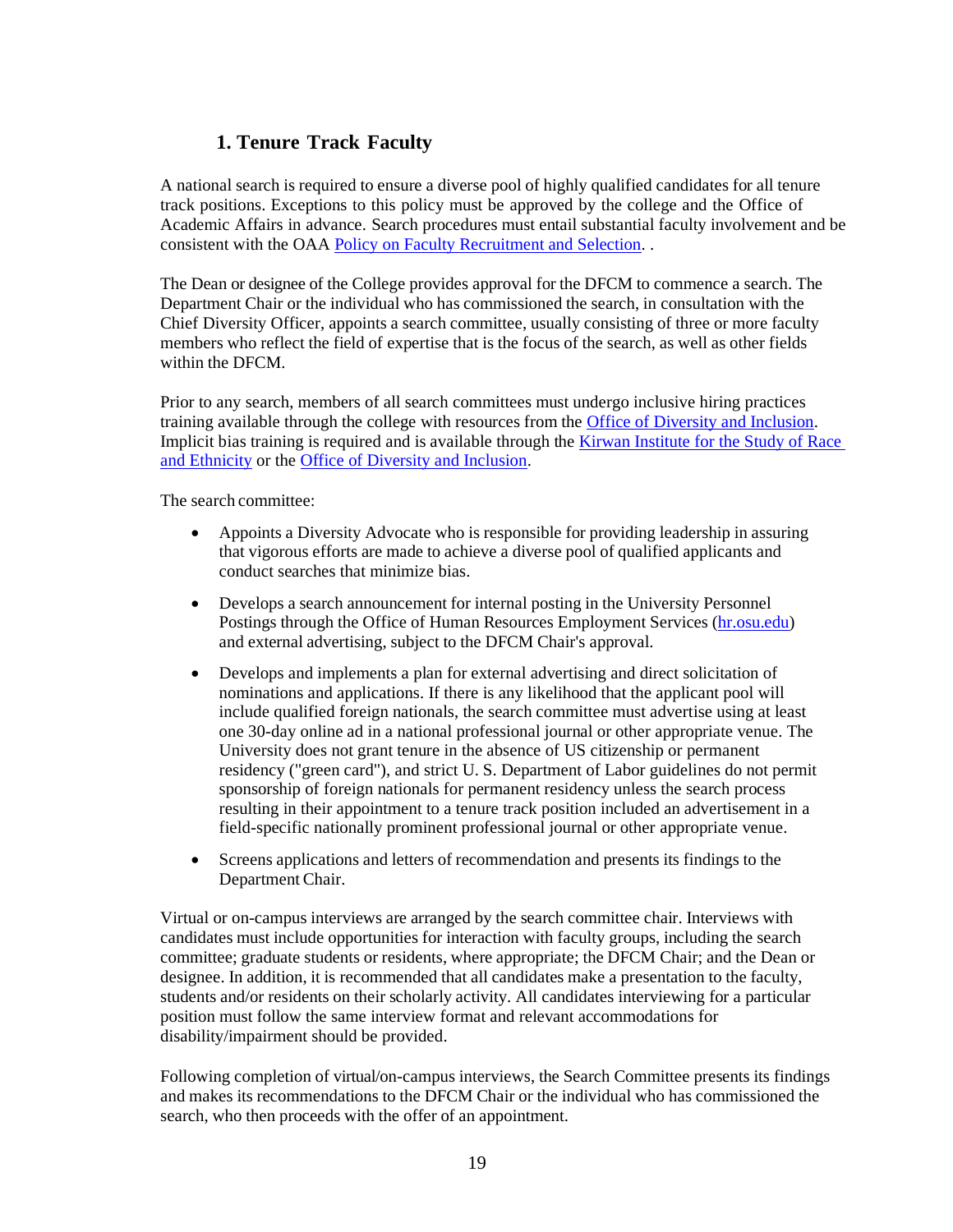If the offer involves senior rank (associate professor or above), solicitation of external letters of evaluation are required and follow the same guidelines as for promotion reviews. The eligible faculty members must also vote on the appointment. If the offer may involve prior service credit, the eligible faculty members vote on the appropriateness of such credit. Appointment offers at the rank of associate professor or professor, with or without tenure, and/or offers of prior service credit require prior approval of the Office of Academic Affairs.

Potential appointment of a foreign national who lacks permanent residency must be discussed with the Office of International Affairs. The University does not grant tenure in the absence of permanent residency status. The Department will use caution in making such appointments and assure that appointees seek residency status promptly and diligently.

# **2. Clinical Faculty**

A national search is not required. However, to ensure a diverse and inclusive candidate pool of highly qualified candidates for all clinical faculty positions, clinical faculty openings will be posted on national open-access websites such as those of relevant professional associations and organizations, and in the Ohio State University Personnel Postings through the Office of Human [Resources](http://www.hr.osu.edu/) [Employment](http://www.hr.osu.edu/) Services.

# **3. Research Faculty**

A national search is not required. However, to ensure a diverse and inclusive candidate pool of highly qualified candidates for all research faculty positions, research faculty openings will be posted on national open-access websites such as those of relevant professional associations and organizations and in the Ohio State University Personnel Postings through the Office of Human [Resources](http://www.hr.osu.edu/) [Employment](http://www.hr.osu.edu/) Services.

# **4. Track Transfer**

Transfers between faculty categories are permitted only under the strict guidelines detailed in the paragraphs below, per University Rules [3335-7-09](https://trustees.osu.edu/university-faculty-rules/3335-7) and [3335-7-10.](https://trustees.osu.edu/university-faculty-rules/3335-7) Furthermore, transfer of an individual to a track with more limited expectations for scholarship may not be used as mechanism for retaining underperforming faculty members. An engaged, committed, productive and diverse faculty should be the ultimate goal of all appointments.

## **Transfer: Tenure Track to Clinical faculty**

If faculty members' activities become more aligned with the criteria for appointment to the Clinical faculty, they may request a transfer. A transfer request must be approved by the DFCM Chair, Dean, and Executive Vice President and Provost. The first appointment to the new clinical faculty is probationary; and tenure, or the possibility thereof, is revoked.

The request for transfer must be initiated by the faculty member in writing and must state clearly how the individual's career goals and activities have changed.

The new letter of offer must outline a new set of expectations for the faculty member aligned with the new responsibilities. Presumably, these will differ from prior expectations.

## **Transfer: Tenure Track to Research Faculty**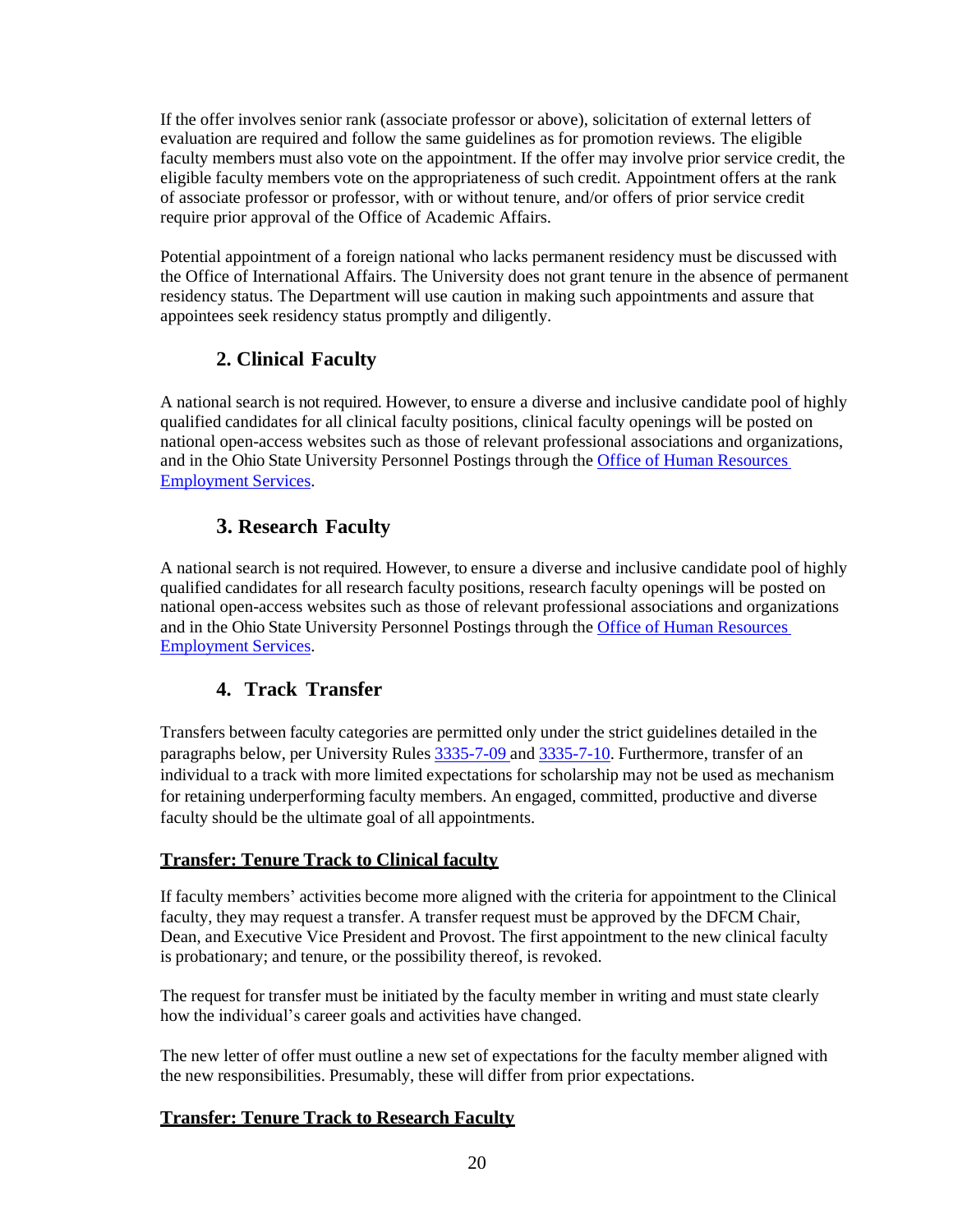If faculty members wish to engage exclusively in research, without the multiple demands required of the tenure track, they may request a transfer. A transfer request must be approved by the DFCM Chair, Dean, and Executive Vice President and Provost. The first appointment to the new research faculty is probationary; and tenure, or the possibility thereof, is revoked.

The request for transfer must be initiated by the faculty member in writing and must state clearly how the individual's career goals and activities have changed.

The new letter of offer must outline a new set of expectations for the faculty member aligned with the new responsibilities. Presumably, these will differ from prior expectations.

#### **Transfer: Clinical or Research to Tenure Track**

Transfer from the Clinical faculty or Research faculty to the Tenure Track is not permitted, but Clinical and Research faculty are eligible to apply for Tenure Track positions through a competitive national search.

The new letter of offer must outline a new set of expectations for the faculty member aligned with the new responsibilities. Presumably, these will differ from prior expectations.

## **5. Associated Faculty**

Initial appointments to a paid Associated faculty position should follow the same procedures as those utilized by the DFCM and the College of Medicine for clinical faculty, with the exception that a national search is not required. Appointments to an unpaid associated faculty position require no formal search process.

Associated appointments are generally made for a period of one to three years, unless a shorter period is appropriate to the circumstances.

All associated appointments expire at the end of the appointment term and must be formally renewed to be continued.

Associated faculty for whom promotion is a possibility follow the promotion guidelines and procedures for tenure-track faculty (see Promotion and Tenure and Promotion Reviews below), with the exception that the review does not proceed to the college level if the department chair's recommendation is negative, and does not proceed to the university level if the dean's recommendation is negative.

## **6. Courtesy Appointments for Faculty**

Any DFCM faculty member may propose a 0% FTE (Courtesy) appointment for a faculty member from another OSU department or TIU. A proposal that describes the uncompensated academic service to the (courtesy) DFCM justifying the appointment must be approved by the Chair in consultation with the faculty. The Chair, in consultation with the faculty, must review all courtesy appointments every three years to determine whether they continue to be justified.

## **VI. ANNUALPERFORMANCE AND MERIT REVIEW PROCEDURES**

The annual performance and merit review of a faculty member is the responsibility of the Department Chair.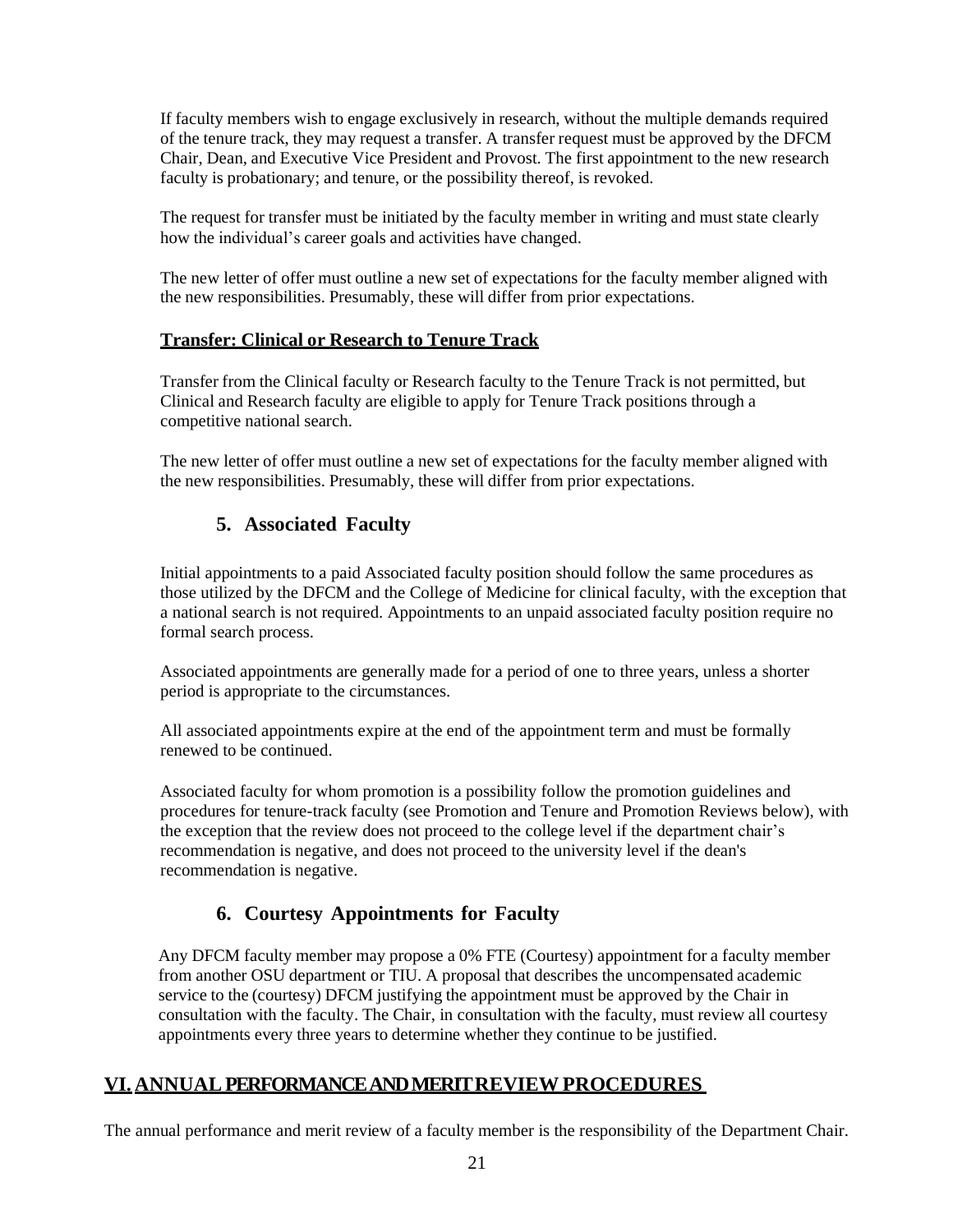- The review is based on expected performance in teaching, scholarship, and service as set forth in the DFCM's guidelines on faculty duties and responsibilities; on any additional assignments and goals specific to the individual; and on progress toward promotion where relevant.
- Meritorious performance in teaching, scholarship, and service is assessed in accordance with the same criteria that form the basis for promotion decisions.
- Annual performance and merit reviews must include a scheduled opportunity for a face-to-face meeting as well as a written assessment.
- Per Faculty Rule  $\frac{3335-3-35}{2}$ , DFCM heads are required to include a reminder in annual review letters that all faculty have the right (per Faculty Rule [3335-5-04\)](https://trustees.osu.edu/rules/university-rules/chapter-3335-5-faculty-governance-and-committees.html) to view their primary personnel file and to provide written comment on any material therein for inclusion in the file.

The DFCM will follow the requirements for annual performance and merit reviews as set forth in the Policy [on Faculty Annual Review](https://oaa.osu.edu/sites/default/files/uploads/policies/Faculty-Annual-Review-and-Reappointment.pdf) and Reappointment. Annual performance and merit reviews will also be consistent with the Department's APT document and other relevant policies, procedures, practices, and standards established by: (1) the college, (2) the Faculty Rules, (3) the Office of Academic Affairs, and (4) the Office of Human Resources.

The Dean must assess an annual performance and merit review when the DFCM has submitted (1) a Report of Non-Renewal of Probationary Appointment of Faculty; (2) the fourth-year review of a probationary faculty member; or (3) a Report of Contract Renewal or Non-Renewal for clinical faculty or research faculty. In each of these cases, the decision of the Dean is final.

## **A. Documentation**

All faculty are required to have an annual review by the Chair or their designee. The DFCM has established a formal mechanism for the review of all faculty members during the course of each academic year using a standardized evaluation tool. The DFCM Chair or their designee will supply each faculty member with a written evaluation of their performance, in narrative format. Annual reviews must include an opportunity for a face-to-face meeting with the Department Chair or their designee. If a Chair's designee conducts the annual review, there must be a mechanism for apprizing the Chair of each faculty member's performance.

# **B. Probationary Tenure Track Faculty**

Every probationary tenure track faculty member is reviewed annually by the Chair or their designee, who meets with the faculty member to discuss their performance and future plans and goals, and prepares a written evaluation that includes a recommendation on whether to renew the probationary appointment.

If the DFCM Chair recommends renewal of the appointment, this recommendation is final. The DFCM Chair's annual review letter to the faculty member renews the probationary appointment for another year and includes content on future plans and goals. The faculty member may provide written comments on the review. The Department Chair's letter (along with the faculty member's comments, if received) is forwarded to the Dean of the College. In addition, the annual review letter becomes part of the cumulative dossier for promotion and tenure (along with the faculty member's comments, if he or she chooses).

If the DFCM Chair recommends nonrenewal, the Fourth-Year Review process (per Faculty Rule [3335-6-03\)](https://trustees.osu.edu/university-faculty-rules/3335-6) is invoked. Following completion of the comments process, the complete dossier is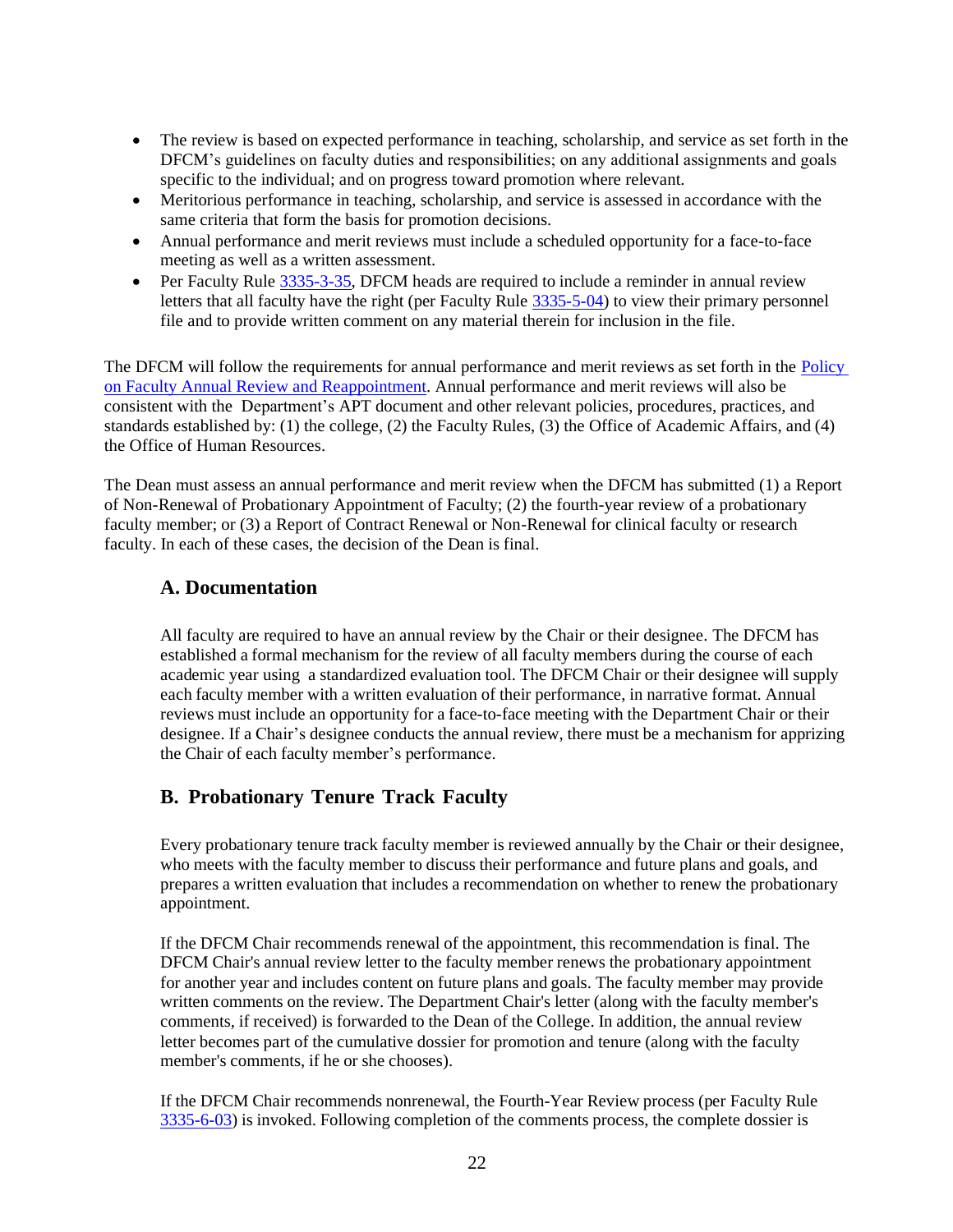forwarded to the college for review and the Dean makes the final decision on renewal or nonrenewal of the probationary appointment.

## **1. Fourth Year Review**

Each faculty member in the fourth year of probationary service must undergo a review utilizing the same process as the review for tenure and promotion, with two exceptions: external letters of evaluation will not be required, and the Dean (not DFCM head) makes the final decision regarding renewal or nonrenewal of the probationary appointment. In addition, review by the College of Medicine Promotion and Tenure Committee is not mandatory. The objective of this review will be to determine if adequate progress towards the achievement of promotion and tenure is being made by the candidate.

External evaluations are solicited only when either the DFCM head or the unit's eligible faculty determine that they are necessary to conduct the Fourth-Year Review. This may occur when the candidate's scholarship is in an emergent field, is interdisciplinary, or the eligible faculty do not feel otherwise capable of evaluating the scholarship without outside input.

If either the Department Chair or the Dean recommends nonrenewal of a faculty member's probationary contract, the case will be referred to the College Promotion and Tenure Committee, which will review the case, vote and make a recommendation to the Dean. The Dean makes the final decision regarding renewal or nonrenewal of the probationary appointment.

In all cases, the Dean or their designee independently evaluates all faculty in their fourth year of probationary appointment and will provide the DFCM Chair with a written evaluation of the candidate's progress.

# **2. Eighth Year Review**

For faculty members with an 11-year probationary period, an eighth year review, utilizing the same principles and procedures as the fourth year review, will also be conducted.

# **3. Exclusion of Time from Probationary Period**

Faculty Rule  $\frac{3335-6-03}{2}$  (D) sets forth the conditions under which a probationary tenure track faculty member may exclude time from the probationary period (see below). Additional procedures and guidelines can be found in the Office of Academic Affairs *[Policies and Procedures Handbook](https://oaa.osu.edu/policies-and-procedures-handbook)*.

## **C. Annual Review Procedures: Tenured Faculty**

The DFCM Chair may designate the responsibility for the annual review of associate professors and professors to Division Directors or other appropriate unit administrators. A subcommittee of the eligible faculty may provide a written review if asked by the DFCM head or designee. Accountability for the annual review process resides with the DFCM head.

Associate professors are reviewed annually by the DFCM Chair or her/his designee. In the case of a designee, the designee submits a written performance review to the Department Chair along with comments on the faculty member's progress toward promotion. The Department Chair or designee conducts an independent assessment; meets with the faculty member to discuss their performance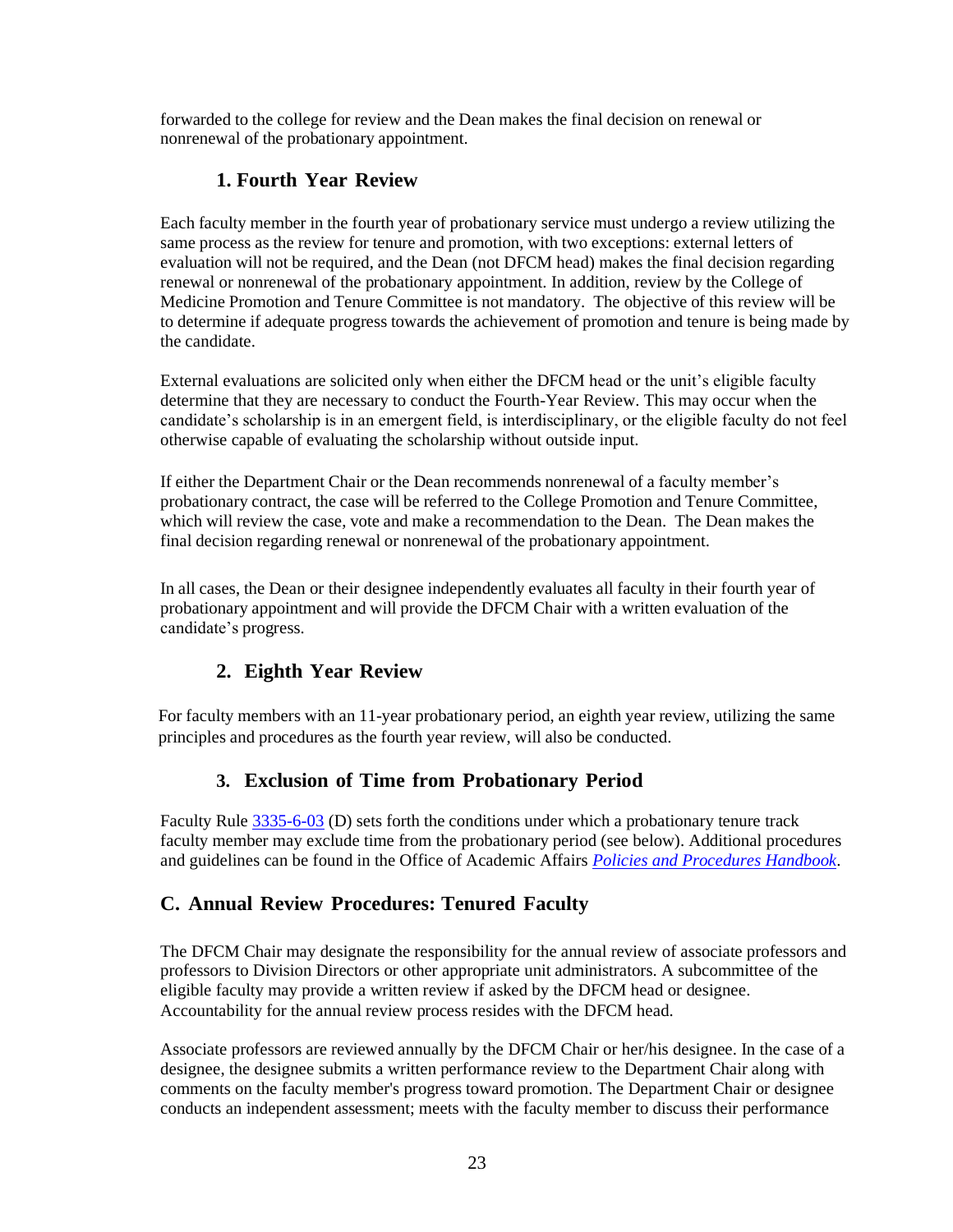and future plans and goals; and prepares a written evaluation on these topics. The faculty member may provide written comments on the review.

Professors are reviewed annually by the Department Chair who meets with the faculty member to discuss their performance and future plans and goals. The annual review of professors is based on their having achieved sustained excellence and ongoing outcomes in the discovery and dissemination of new knowledge relevant to the mission of the Department, as demonstrated by ongoing national and international recognition of their scholarship; ongoing excellence in teaching, mentoring students or junior faculty, and ongoing outstanding service to the DFCM, the university, the community and their profession, including their support for the mentoring and professional development of assistant and associate professors. Professors are expected to be role models in their academic work, interaction with colleagues and students, and in the recruitment and retention of junior colleagues. As the highest ranking members of the faculty, the expectations for academic leadership and mentoring for professors exceed those for all other members of the faculty.

If a professor has an administrative role, the impact of that role and other assignments will be considered in the annual review. The DFCM head or their designee prepares a written evaluation of performance against these expectations. The faculty member may provide written comments on the review.

## **D. Annual Review Procedures: Clinical Faculty**

The annual review process for clinical probationary and non-probationary faculty is identical to that for tenure track probationary and tenured faculty respectively. A subcommittee of the eligible faculty may provide a written review if asked by the Department head or designee. Accountability for the annual review process resides with the Department Chair.

In the penultimate year of a clinical faculty member's appointment, a formal performance review is necessary to determine whether the faculty member will be offered reappointment. The reappointment review during the probationary period proceeds identically to the Fourth-Year Review procedures for tenure track faculty. External letters of evaluation are not solicited. There is no presumption of renewal of contract. For subsequent reappointments, the DFCM determines the process for reappointment according to procedures set forth in the Faculty Annual Review and [Reappointment Policy, III, A-G.](https://oaa.osu.edu/sites/default/files/uploads/policies/Faculty-Annual-Review-and-Reappointment.pdf)

## **E. Annual Review Procedures: Research Faculty**

The annual review process for research faculty who are probationary and non-probationary is identical to that for tenure track probationary and tenured faculty respectively. A subcommittee of the eligible faculty may provide a written review if asked by the Department head or designee. Accountability for the annual review process resides with the Department Chair..

In the penultimate year of a research faculty member's appointment, a formal performance review is necessary to determine whether the faculty member will be offered reappointment. The reappointment review during the probationary period proceeds identically to the Fourth-Year Review procedures for tenure track faculty. External letters of evaluation are not solicited. There is no presumption of renewal of contract. For subsequent reappointments, the DFCM may determine the process for reappointment according to procedures set forth in the [Faculty Annual Review and](https://oaa.osu.edu/sites/default/files/uploads/policies/Faculty-Annual-Review-and-Reappointment.pdf)  [Reappointment Policy, III, A-G.](https://oaa.osu.edu/sites/default/files/uploads/policies/Faculty-Annual-Review-and-Reappointment.pdf)

## **F. Annual Review Procedures: Associated Faculty**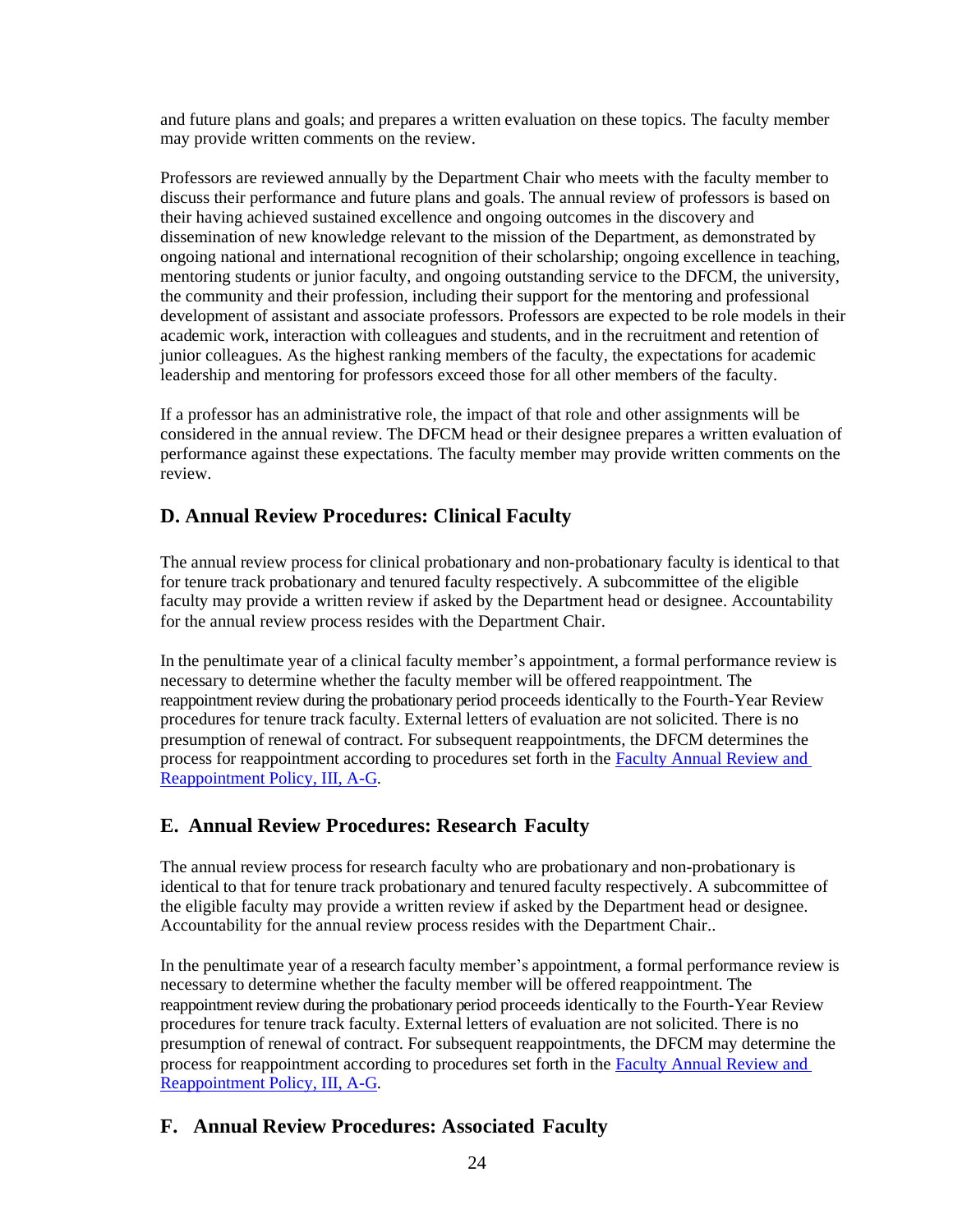Compensated associated faculty members in their initial appointment must be reviewed before reappointment. The DFCM Chair, or designee, prepares a written evaluation and meets with the faculty member to discuss their performance, future plans, and goals. The DFCM Chair's recommendation on renewal of the appointment is final. If the recommendation is to renew, the Department Chair may extend a multiple year appointment.

Compensated associated faculty members on a multiple year appointment (or hired annually for multiple years) are reviewed annually by the Department Chair or designee. The DFCM Chair or designee prepares a written evaluation and meets with the faculty member to discuss their performance, future plans, and goals. The Department Chair will decide whether or not to reappoint and the Chair's recommendation on reappointment is final.

When considering reappointment of Non-compensated associated faculty members, at a minimum, their contribution to the DFCM must be assessed on an annual basis and documented for the individual's personnel file. This may take the form of self-evaluation. Neither a formal written review nor a meeting is required.

## **G. Salary Recommendations**

The DFCM Chair makes annual salary recommendations to the Dean, who may modify them. The recommendations are based on the current annual performance and merit review as well as on the performance and merit reviews of the preceding 24 months. For clinicians, salary recommendations are under the auspices of the College of Medicine Compensation Plan.

Merit salary increases and other rewards made by the DFCM will be consistent with the Department's AP&T document and other relevant policies, procedures, practices, and standards established by: (1) the College, (2) the Faculty Rules, (3) the Office of Academic Affairs, and (4) the Office of Human Resources.

Except when the university dictates any type of across the board salary increase, all funds for annual salary increases are directed toward rewarding meritorious performance and assuring, to the extent possible given financial constraints, that salaries reflect the market and are internally equitable by the DFCM and subject to the Faculty Group Practice (FGP) Compensation plan as appropriate.

Meritorious performance in teaching, scholarship, and service are assessed in accordance with the same criteria that form the basis for promotion decisions. The time frame for assessing performance will be the past 24 months, with attention to patterns of increasing or declining productivity. Faculty with high-quality performance and a pattern of consistent professional growth will be viewed positively. Faculty members whose performance is unsatisfactory in one or more core areas as defined by the DFCM are likely to receive minimal or no salary increases.

Faculty members who wish to discuss dissatisfaction with their salary increase with the TIU head should be prepared to explain how their salary (rather than the increase) is inappropriately low, since increases are solely a means to the end of an optimal distribution of salaries.

Faculty who fail to submit the required documentation for an annual review at the required time will receive no salary increase in the year for which documentation was not provided, except in extenuating circumstances, and may not expect to recoup the foregone raise at a later time.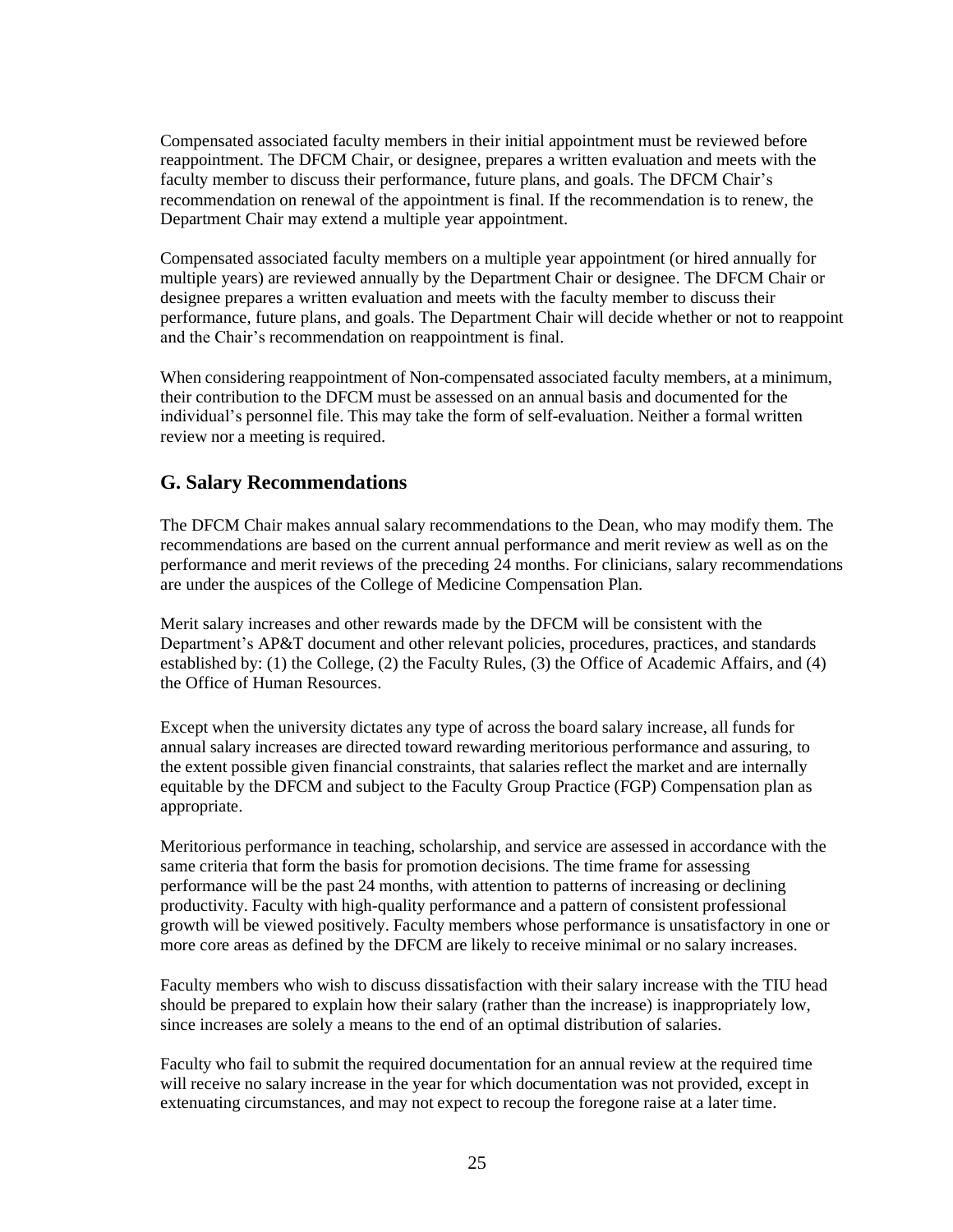# **VII. PROMOTION AND TENURE, AND PROMOTION REVIEWS**

## **A. Criteria**

In evaluating a candidate's qualifications in teaching, scholarship, and service, reasonable flexibility will be exercised. As the College of Medicine/Department diversifies and places new emphasis on interdisciplinary endeavors and program development, instances will arise in which the work of a faculty member may depart from traditional academic patterns. Thus, care will be exercised to apply criteria flexibly, but without compromise in requiring the essential qualifications for promotion.

Although institutional citizenship and collegiality are expected, they are not an independent criterion for promotion or tenure. These positive attributes enable the faculty member to effectively contribute to exemplary scholarship, teaching and service. A commitment to these values and principles can be demonstrated by constructive responses to and participation in University and College of Medicine initiatives. Examples include participation in faculty governance, outreach and service, ethical behavior, adherence to principles of responsible conduct of research, constructive conduct and behavior during the discharge of duties, responsibilities and authority, and the exercise of rights and privileges of a member of the faculty as reflected in the "Statement on [Professional](https://www.aaup.org/report/statement-professional-ethics) [Ethics"](https://www.aaup.org/report/statement-professional-ethics) of the American Association of University Professors.

Faculty Rule [3335-6-02](https://trustees.osu.edu/rules/university-rules/chapter-3335-6-rules-of-the-university-faculty-concerning-faculty-appointments-reappointments-promotion-and-tenure.html) provides the context for promotion and tenure and promotion reviews.

In accordance with Faculty Rule  $3335-6-02(E)$ , this DFCM APT document describes (1) the Department's criteria for the award of tenure and promotion to the rank of associate professor, and (2) the Department's criteria for promotion to the rank of professor. For each category of faculty, the DFCM's APT document describes the criteria for promotion and tenure, the types of documentation that demonstrate impact and show that criteria have been met; the levels of achievement necessary to meet the stated criteria within the context of the Department's mission, the standards of Chapters 6 and 7 of the Faculty Rules, the standards and mission of the college, and the mission of the University; and the criteria for evaluation of joint appointment candidates.

# **1. Promotion of Tenure Track Faculty**

## **a. Associate Professor with Tenure**

The awarding of tenure is an acknowledgment of excellence and future potential for preeminence. It requires evidence of consistent achievement throughout the professional life of the faculty member. Promotion to the rank of associate professor with tenure occurs when a faculty member exhibits convincing evidence of excellence in the discovery and dissemination of new knowledge, as demonstrated by a national level of impact and recognition of scholarship. In addition, excellence in teaching and service is required, but alone is not sufficient for promotion and awarding of tenure. These three key areas of achievement: scholarship, teaching and service, are individually discussed below.

Achievement of national recognition and impact is a prerequisite for promotion to associate professor and awarding of tenure.

Scholarship: Demonstration of national recognition and impact for a thematic independent program of scholarship is an essential requirement for promotion to associate professor and the award of tenure. Independence must be reflected in the record of scholarship, e.g. reflected by dissemination of new knowledge evidenced by publications and extramural funding.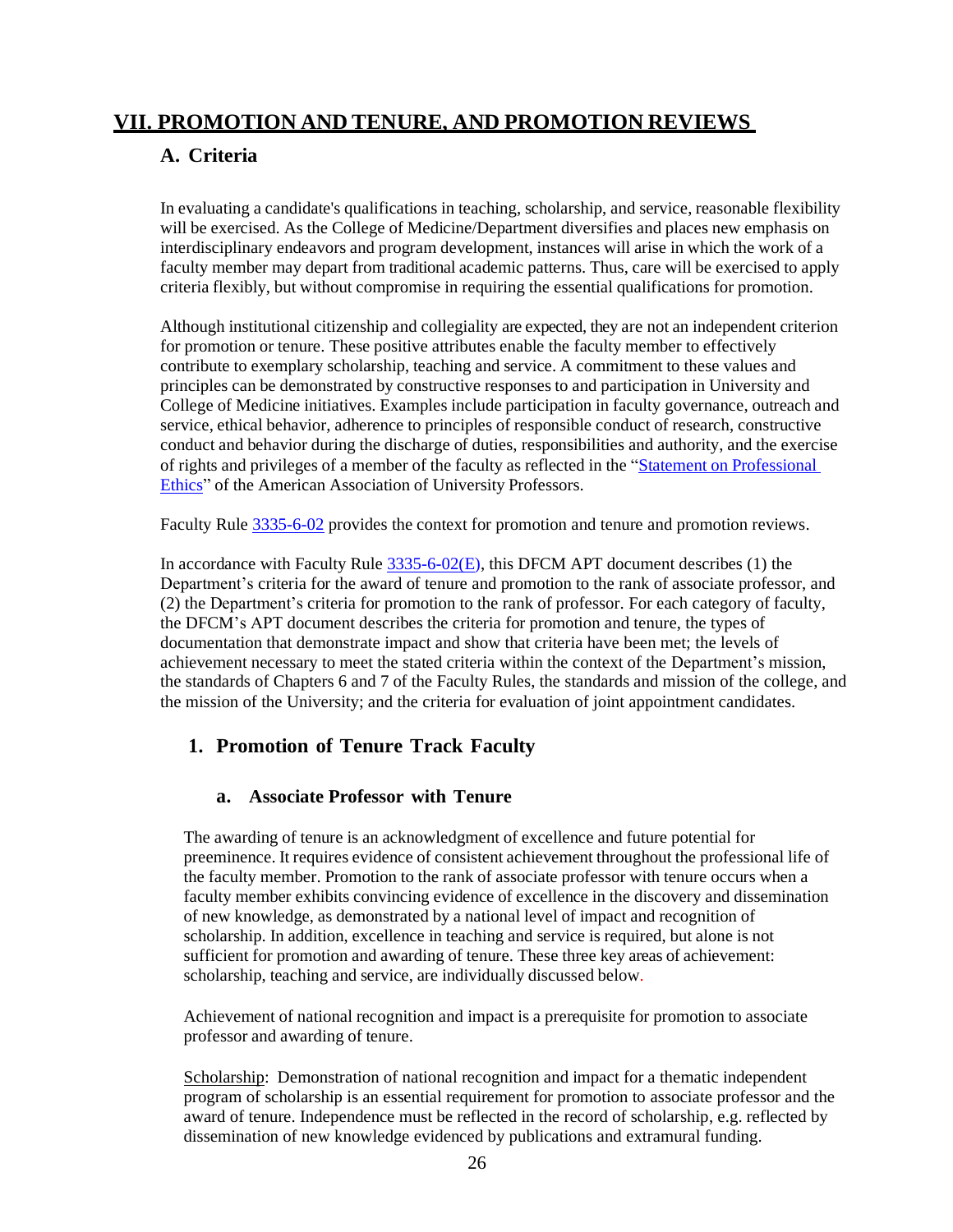Scholarship is broadly defined as the discovery and dissemination of new knowledge. Achievement of excellence in scholarship is demonstrated by a substantial body of original knowledge that is published in high quality, peer-reviewed journals or proceedings, and achievement of a national reputation for expertise and impact in one's field of endeavor. Such endeavors might include laboratory investigation, development of innovative programs, theoretical insight, innovative interpretation of an existing body of knowledge, clinical science, public health and community research, implementation science, and diffusion research, among many potential others. While individual circumstances may vary, both the quantity and quality of publications should be considered. Metrics that are useful in assessing a candidate's record of scholarship include but are not limited to the total number of publications since their appointment as an assistant professor, the number of citations of their publications, the trajectory of the publication and/or citation record, the relative proportion of first/senior authorships. The impact factor of a journal may or may not reflect the quality of the scholarship. For example, in some areas of research the best journal in that area may have a relatively low impact factor but may be highly cited. Conversely, publication in journals with a very high impact factors is a reflection of broader interest, but does not in and of itself demonstrate the impact of research. Impact may be demonstrated through non-traditional metrics. This can include but is not limited to social media penetration, blog subscription, Altmetrics score, non-academic invited presentations, or collaborations that advance the mission of the university or the field, and interviews by reputable national media outlets on scholarly topics, however, this does not in and of itself demonstrate the impact of research.

A sustained record of scholarly productivity, reflected by both quality and quantity, as an assistant professor is required for promotion to the rank of associate professor. Candidates for promotion to associate professor should ideally have 15 or more peer-reviewed publications since their appointment as an assistant professor. It is expected that the pattern of scholarship will include an increasing proportion of publications as first, senior or corresponding author.

The dossier will reflect the demonstration of impact, not just the potential for impact. Although review articles may form a portion of the publication list (typically less than 30%), and may be used to indicate that a faculty member is considered to be an expert in the field, a successful dossier will contain primarily peer-reviewed research articles; book chapters or reviews alone or in majority will not be sufficient for promotion. Considered together, demonstration of impact and a national reputation of an independent program of research is a prerequisite for promotion to associate professor and awarding of tenure. Participation in collaborative, multidisciplinary research and team science is highly valued. In cases where a faculty member's collaborative scholarship results primarily in middle authorship, the recognition and impact of their scholarship will be reflected through other indicators such as, but not limited to, the indispensability of the candidate's role and contribution in generating the publication(s), invitations to serve on editorial boards, study sections, national invitations to speak, etc.

Evidence of sustained or multiple external peer reviewed grant support is another crucial indicator of expertise in the field.

Candidates without significant clinical responsibilities: Candidates for promotion to associate professor with tenure who are without significant clinical responsibilities must have obtained NIH (or comparable) funding as a principal investigator (PI) or Multiple Principal Investigator (MPI) on a R01, P01, U54, or K award or other comparable funding, including but not limited to NSF, DoD, USDA, AHRQ, DARPA, RWJF, Commonwealth Fund, or Kaiser Family Foundation. They should ideally have demonstrated sustainability of their research program by renewal of the award and/or by garnering a second distinct nationally competitive, peer reviewed grant. The latter may include support from prominent national charitable foundations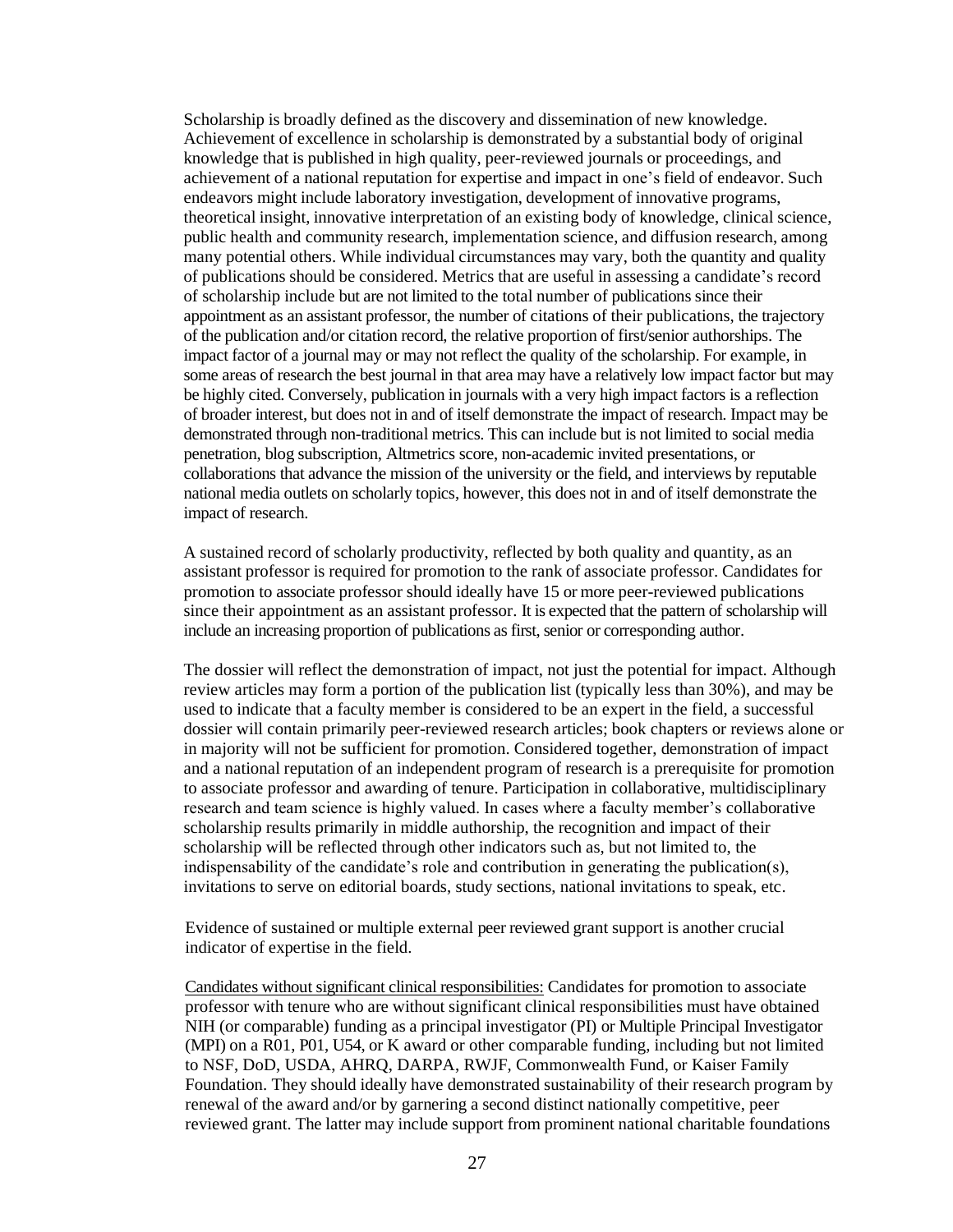(*e.g*., American Heart Association, American Lung Association, American Diabetes Association, American Cancer Society, the Lupus Foundation, the March of Dimes, etc.), a major industry grant, or other federal entities such as the Centers for Disease Control and Prevention, Department of Defense and the National Science Foundation. In some circumstances, (e.g. specific techniques) faculty member's expertise may not justify PI level status. In such cases serving as a co-investigator on multiple grants will satisfy the requirement for extramural funding.

Candidates with significant clinical responsibilities: Candidates for promotion to associate professor with tenure who have significant clinical responsibilities are expected to obtain extramural NIH or comparable funding as defined in the previous paragraph as a PI, MPI to support their research program. The DFCM also recognizes that the quantity of such work may be adjusted to account for clinical time. Competitive, peer-reviewed career development award funding, such as an NIH K award or national foundation career development award, is acceptable. Depending on the extent of clinical responsibilities, sustained funding through pharmaceutical or instrumentation companies for investigator-initiated proposals is acceptable. Serving as the site-PI for a multicenter trial would not satisfy the expectation for extramural funding on the tenure track. Similarly, faculty members who generate support for their research programs though creation of patents that generate licensing income or spin-off companies would meet the equivalent criteria of extramural funding.

Although the total body of scholarship over the course of a career is considered in promotion and tenure decisions, the highest priority is placed on scholarly achievements since appointment to the tenure track at The Ohio State University. Evidence of scholarship that is below the specified range as defined by the DFCM, does not preclude a positive promotion decision especially if reasonable extenuating circumstances exist. Scholarship exceeding the specified range is not a guarantee of a positive tenure or promotion decision, especially if it occurs in isolation or in the context of poor performance in other areas such as evidence of teaching excellence.

Entrepreneurship is a special form of scholarship that includes patents and licenses of invention disclosures, software development, and materials transfers technology commercialization, formation of startup companies and licensing and option agreements. Inasmuch as there are no expressly defined metrics for entrepreneurship, the College of Medicine will analyze these flexibly. Generally, invention disclosures and copyrights will be considered equivalent to a professional meeting abstract or conference proceeding, patents should be considered equivalent to an original peer-reviewed manuscript, licensing activities that generate revenue should be considered equivalent to extramural grant awards, and materials transfer activities should be considered evidence of national (or international) recognition and impact. These entrepreneurial activities will be recognized as scholarly or service activities in the promotion and tenure dossier.

Teaching and Mentoring: A strong and consistent record of effective teaching and mentoring is required for promotion and tenure. This may be demonstrated by positive evaluations by students, residents, fellows, local colleagues and/or national peers. The dossier must clearly document the faculty member's contribution and the impact of these efforts. Teaching awards and other honors are also highly supportive of teaching excellence. Teaching effectiveness may also be reflected by documented impact on teaching and training programs, including curricular innovation, new teaching modalities such as web-based design, mobile application, virtual teaching, or methods of evaluating teaching, program or course development, publications on teaching, and societal leadership in education,*.* Development of impactful, innovative programs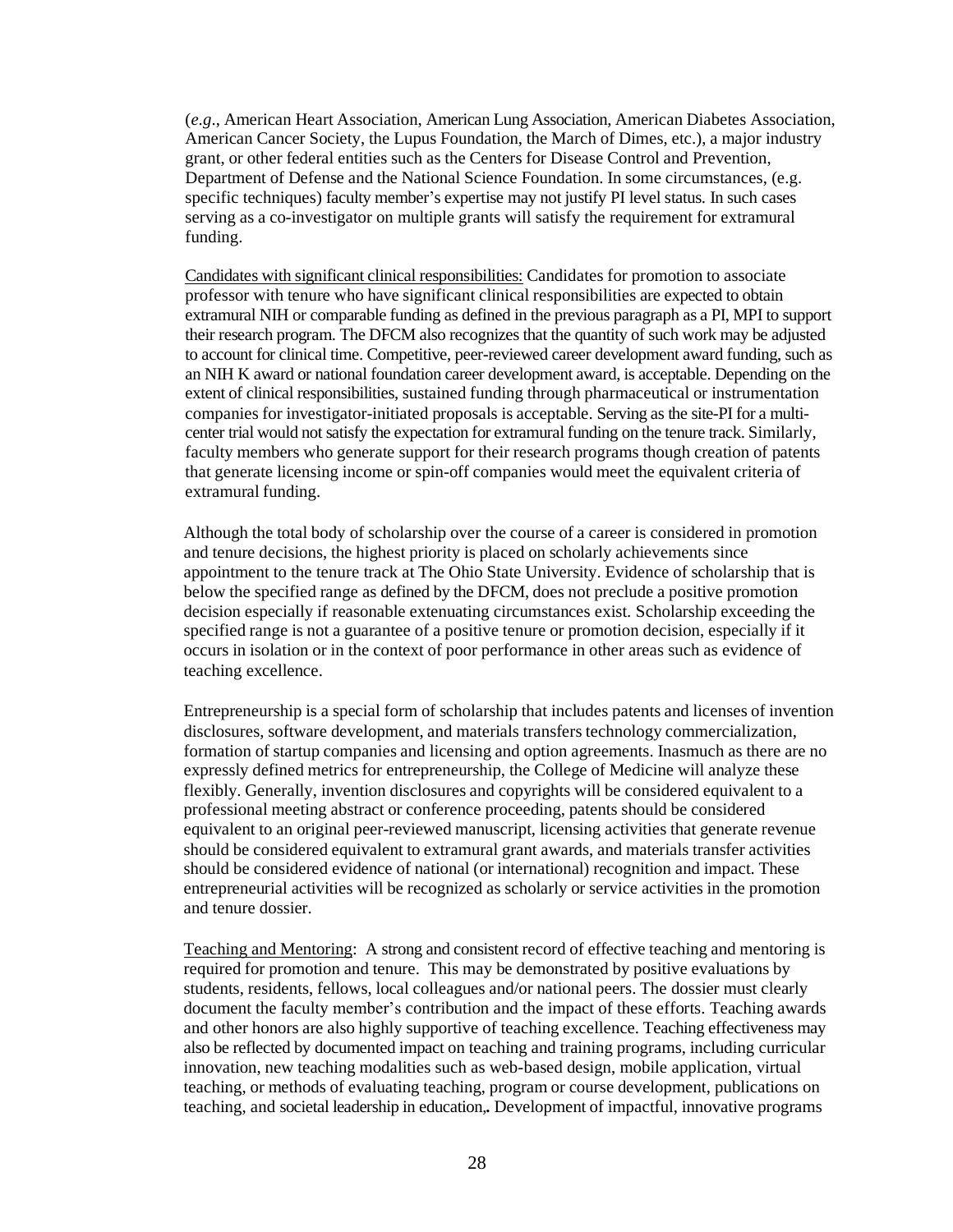that integrate teaching, research and patient care are valued. Programs that improve the cultural competence of, or access to, teaching for underserved populations are particularly valued.

Service: Service includes administrative service to OSU, excellent patient care, clinical program development, professional service to the faculty member's discipline, and the provision of professional expertise to public and private entities beyond the University. Evidence of service within the institution can include but is not limited to appointment or election to Department, College of Medicine, hospital, and/or University committees or working groups, or leadership of programs. Evidence of service to the faculty member's discipline or public and private entities beyond the University can include, but is not limited to ad hoc journal reviews, editorial boards or editorships; grant reviewer for national funding agencies; elected or appointed offices held and other service to local and national professional societies; service on panels and commissions; and professional consultation to industry, government, education and non-profit organizations.

Similarly, innovative programs that advance the mission of the university, such as creation and sustenance of a program to deliver healthcare to the community, or design and implementation of a novel program to reduce race or gender based discrimination in the within the DFCM, College, University or beyond, can be considered service activities. Professional expertise provided as compensated outside professional consultation alone is insufficient to satisfy the service criterion.

#### **b. Associate Professor in Advance of Tenure**

Promotion to associate professor in advance of tenure is available to faculty members with significant clinical responsibilities who have 11-year probationary periods. The criteria for promotion will require a level and pattern of achievement that demonstrates that the candidate is making significant progress toward tenure, but has not yet achieved all the requisite criteria for promotion with tenure. Specifically, the candidate should demonstrate evidence of an emerging national recognition.

The Department may propose a faculty member for promotion consideration (without tenure) in cases where a faculty member is making progress but has not achieved the necessary requirements for tenure. In addition, faculty committees (at the Department or College) or administrators (Chair or Dean) may determine that a faculty member's accomplishments do not merit tenure and may recommend promotion in advance of tenure even if a faculty member has requested promotion with tenure. Promotion in advance of tenure may only occur if a candidate is not in the mandatory review year. If a clinician candidate is promoted in advance of tenure, the tenure review must occur within six years, and no later than the mandatory review year, whichever comes first.

Scholarship: Evidence of (substantial progress toward the establishment) of a thematic program of scholarship as reflected by a consistent and increasing number of peer reviewed publications as first or senior author. Candidates for promotion to associate professor in advance of tenure should ideally have 10 or more peer-reviewed publications since their appointment as an assistant professor. Evidence for emerging national recognition may include, but is not limited to, invitations to serve as ad hoc journal reviewer and invited lectures outside of the university.

Criteria for a promising trajectory in extramural funding might be reflected by serving as a PI on an R21, R03, K awards or equivalent grants (AHRQ, PCORI), co-I on an R01 NIH grant award, as PI on foundation or other extramural grants.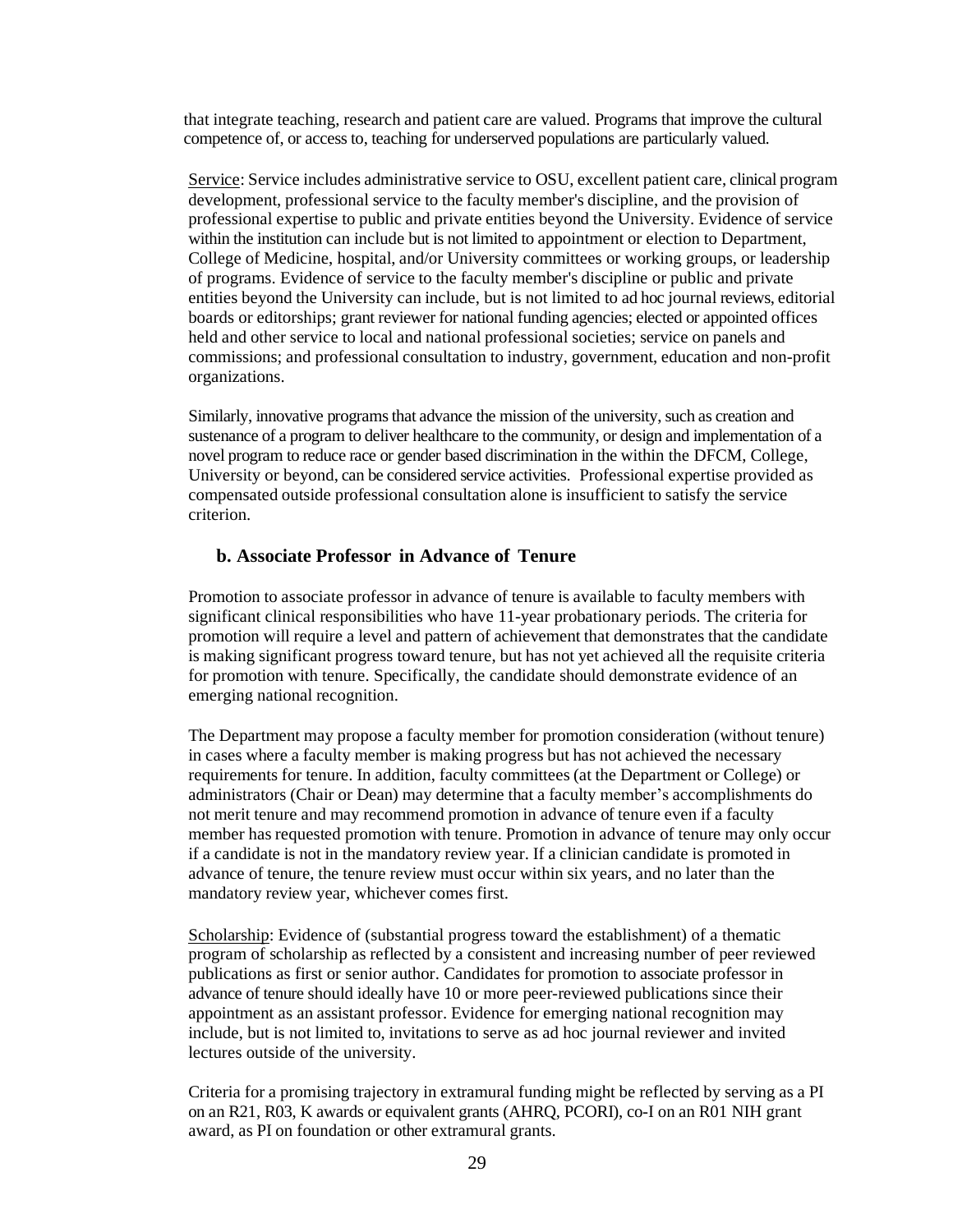The DFCM criteria balances qualitative and quantitative criteria for promotion; evidence of scholarship below the specified range does not preclude a positive promotion decision and evidence of scholarship above the specified range does not guarantee a favorable tenure decision.

Teaching and Mentoring: Indicators of teaching consistent with promotion in advance of tenure might include a record of teaching excellence involving a single group of trainees, and/or a clear trend of improving teaching evaluations. Teaching excellence may also be demonstrated through evaluations for presentations at other academic institutions, scientific or professional societies, or other hospitals. Programs that improve the cultural competence of or access to teaching for underserved populations are particularly valued

Service: Indicators of service consistent with promotion in advance of tenure might include service primarily within the institution with the beginning of a record of service outside the institution. This might also include activities as an ad hoc reviewer for journals, or service on the advisory board for local organizations. Similarly, innovative programs that advance the mission of the university, such as creation and sustenance of a program to deliver healthcare to the community, or design and implementation of a novel program to reduce race or gender based discrimination in the within the DFCM, College, University or beyond, can be considered service activities.

#### **c. Promotion to Professor**

Awarding promotion to the rank of professor with tenure must be based upon convincing, unequivocal evidence that the candidate has a sustained eminence in their field with a record of achievement recognized by national leadership and/or international recognition and impact. The general criteria for promotion in scholarship, teaching and service require more advanced and sustained quantity, quality and impact than that required for promotion to associate professor. Importantly, the standard for external reputation is substantially more rigorous than for promotion to Associate professor with tenure. This record of excellence must be evident from activities undertaken and accomplishments achieved since being appointed or promoted to the rank of associate professor. Associate professor. Demonstration of sustained national leadership and/or international recognition and impact is an essential requirement for promotion to professor. It is expected that the faculty member will have a consistent record of high-quality publications with demonstrated impact well beyond that required for promotion to associate professor.

Scholarship: A sustained record of external funding and an enhanced quality and quantity of scholarly productivity as an associate professor is required for promotion to professor. Candidates for promotion to professor should ideally have 25 or more peer-reviewed publications since their promotion to associate professor. A substantial proportion of publications should be as senior or corresponding author.

Candidates for promotion will be expected to have developed and maintained nationally competitive and current peer reviewed extramural funding to support their research program including sustained funding.

Candidates without significant clinical responsibilities: At a minimum, candidates for promotion to professor who do not have clinical responsibilities must be a PI or multiple-PD/PI on at least one NIH funded R01 or equivalent grant (e.g. but not limited to NSF, DoD, USDA, AHRQ, DARPA, RWJF, Commonwealth Fund, or Kaiser Family Foundation) with a history of at least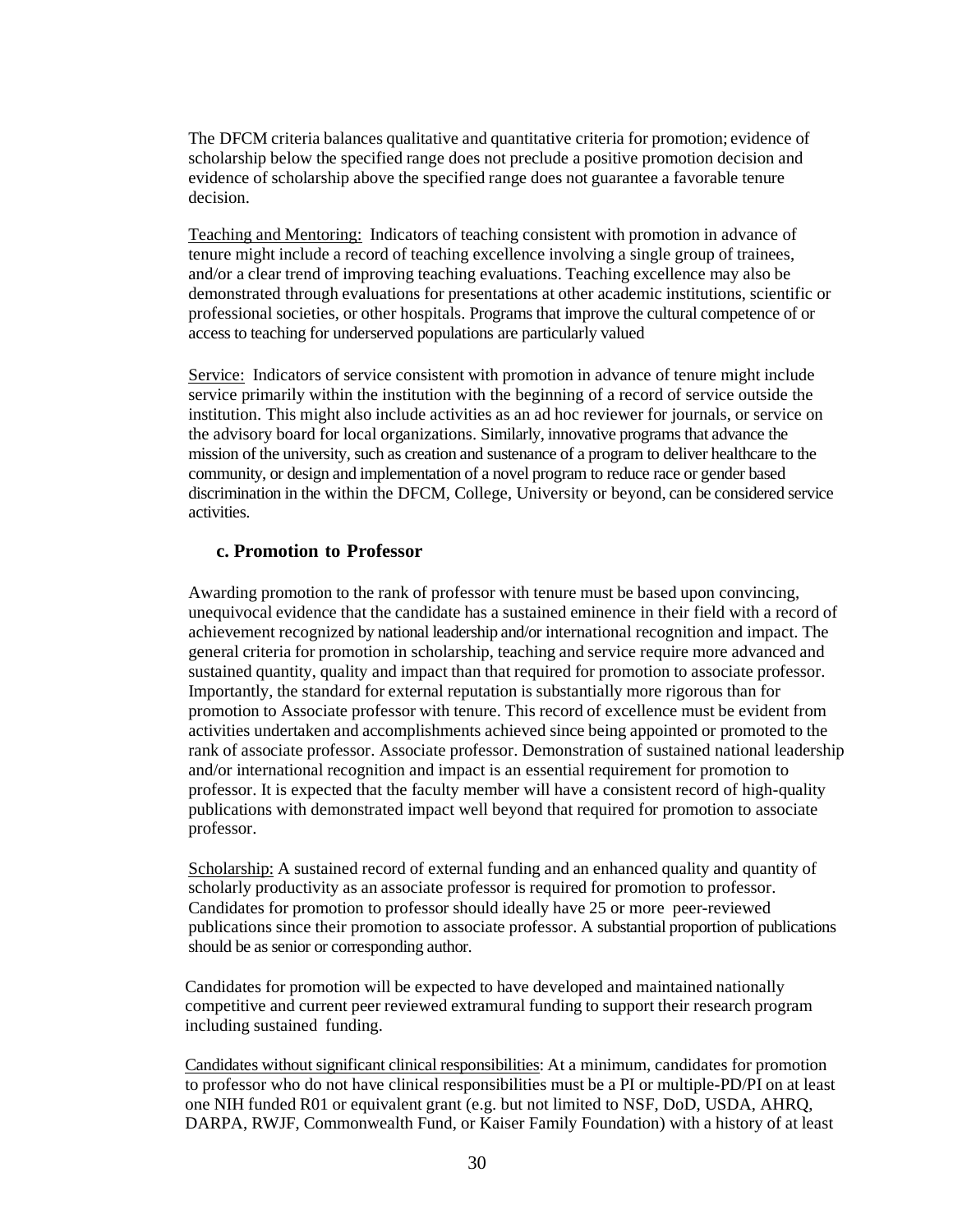one competitive renewal and another nationally competitive grant, or have simultaneous funding on two NIH R01 level awards. This may include support from prominent national charitable foundations (*e.g*., American Heart Association, American Lung Association, American Diabetes Association, American Cancer Society, the Lupus Foundation, the March of Dimes, etc.), a major industry grant, or other federal entities such as the Centers for Disease Control and Prevention, Department of Defense and the National Science Foundation. In some circumstances, (e.g. specific techniques) faculty member's expertise may not justify PI level status. In such cases serving as a co-investigator on multiple NIH grants will satisfy the requirement for extramural funding.

Candidates with significant clinical responsibilities: Candidates for promotion to professor who have significant clinical responsibilities are expected to obtain extramural NIH or comparable funding as defined above as a PI, MPI to support their research program. The DFCM also recognizes that the quantity of such work may be adjusted based on clincail resposnilbity. Depending on the extent of clinical responsibilities, sustained funding through pharmaceutical or instrumentation companies for investigator-initiated proposals is acceptable. Serving as the site-PI for a multi-center trial would not satisfy the expectation for extramural funding on the tenure track. Similarly, faculty members who generate support for their research programs though creation of patents that generate licensing income or spin-off companies would meet the equivalent criteria of extramural funding.. In some circumstances, (e.g. specific techniques) faculty member's expertise may not justify PI level status. In such cases serving as a co-investigator on multiple NIH grants will satisfy the requirement for extramural funding.

Examples of evidence of national leadership or an international reputation includes but is not limited to election or appointment to a leaderships position in a national or international societies, service as a national committee or task force chair, chair of an NIH or other federal review panel, regular membership on an NIH study section, peer recognition or awards for research, editorial boards or editorships of scientific journals, and invited lectures at hospitals or universities outside the country or at meetings of international societies.

Teaching and Mentoring: A continued strong and consistent record of effective teaching and mentoring is required for promotion. Evidence may include, but is not limited to outstanding student, resident, fellow, local colleagues, and/or national peer evaluations, course or workshop leadership and design, a training program directorship, teaching awards, and organization of national course and curricula and participation in specialty boards or Residency Review Committees of the Accreditation Council for Graduate Medical Education. Active participation as a mentor in training grants such as NIH T32 or K- awards is highly valued as a teaching and mentoring activity. Programs that improve the cultural competence of or access to teaching for underserved populations are particularly valued.Candidates with clinical duties should demonstrate consistent and effective teaching of trainees and practicing clinicians, and leadership in the administration of clinical training programs.

Mentorship of junior faculty is expected for candidates for promotion to professor. It is presumed that this will take the form of a primary mentoring relationship, and not just ad hoc career coaching. Candidates should provide evidence of the impact of their mentorship.

Service: Promotion to the rank of professor requires service to the COM, OSU, and in national and international professional societies. Service can include but is not limited to leadership roles on OSU committees, in professional organizations and journal editorships. Evidence of the provision of professional expertise could include roles as a board examiner, service on panels and commissions, program development, and professional consultation to industry, government, and education. Similarly, innovative programs that advance the mission of the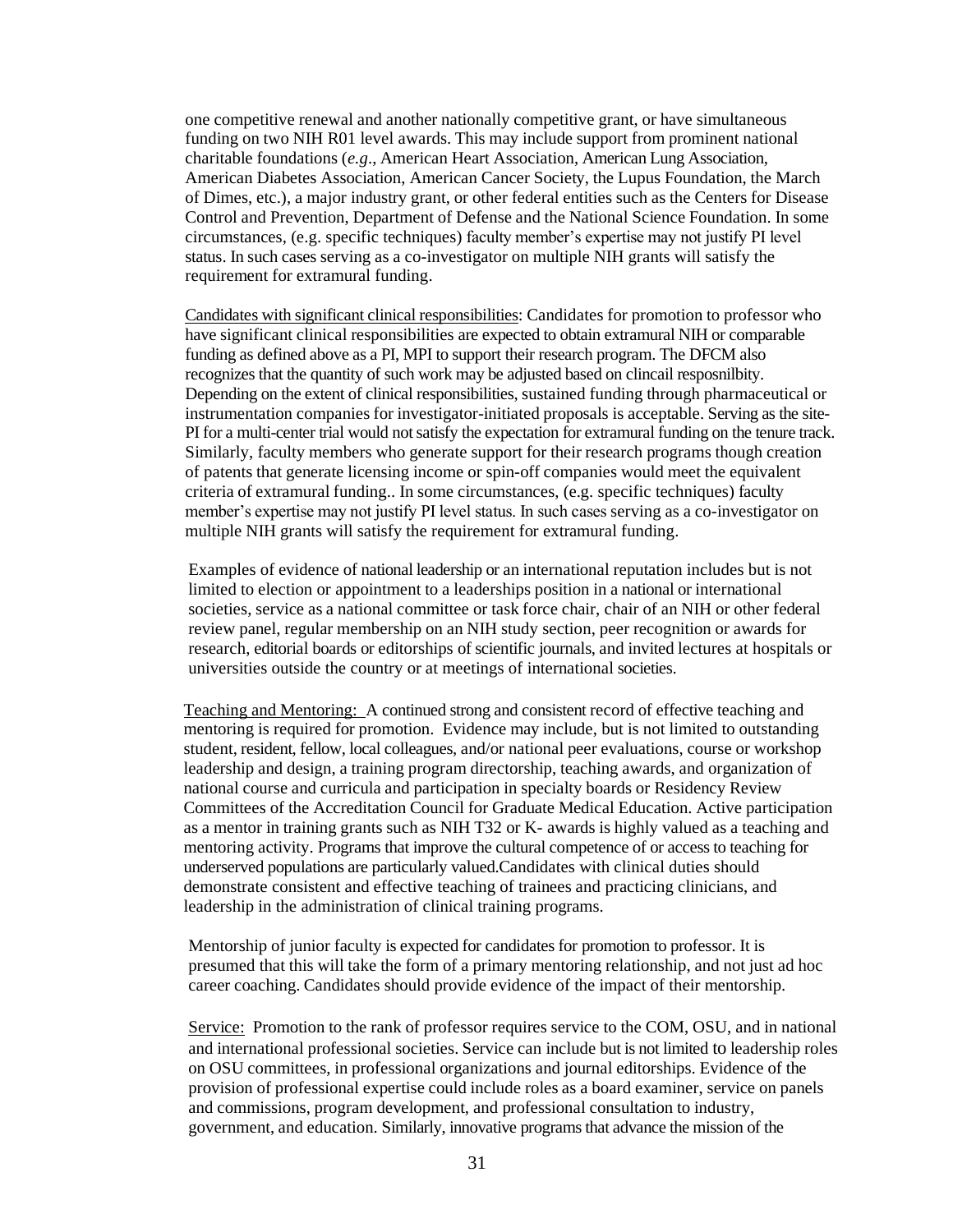university, such as creation and sustenance of a program to deliver healthcare to the community, or design and implementation of a novel program to reduce race or gender based discrimination in the within the Department, College, University or beyond, can be considered service activities.

## **2. Promotion of Clinical Faculty**

Clinical faculty members have a greater responsibility for clinical teaching, patient care, and clinical scholarship than individuals in the Tenure Track. Clinical faculty members are not eligible for tenure. The criteria in the categories of teaching and service are, for the most part, similar to those for the Tenure Track for each faculty rank, although there is greater emphasis on teaching, service and patient care for clinical faculty, and less emphasis on traditional scholarship.

Clinical Faculty members may continue their service to the Department and the University without ever seeking promotion to the next higher faculty rank, simply through repeated reappointment at the same level. However, the goals and objectives of the College and the University are best served when all faculty members, strive for continued improvement in all academic areas as measured by meeting or exceeding the requirements for promotion to the next faculty rank.

With the exception of the Clinical Excellence Pathway, the awarding of promotion to the rank of associate professor to the clinical faculty must be based upon convincing evidence that the candidate has developed a national level of impact and recognition since being appointed to the rank of assistant professor. Clinical faculty members typically pursue careers as clinician scholars, clinician educators or clinical practitioners and innovators (excellence).

## **a. Associate Professor, Clinician Educator Pathway**

The awarding of promotion to the rank of associate professor on the clinical faculty – clinician-educator pathway must be based upon convincing evidence that the candidate has developed a national level of impact and recognition as a clinician educator since being appointed to the rank of assistant professor. Evidence of national recognition and impact should be related to the primary focus of this pathway (clinical or didactic education), but can also be related to clinical, scholarship, or professional service. Excellence is not required in all domains. The clinician-educator pathway may reflect effectiveness as an educator of trainees at any level. Alternatively, the clinician educator pathway may reflect an outstanding clinician who has a demonstrated record of educating colleagues and peers, such as through invitations to serve as faculty on national continuing medical education programs.

Teaching and Mentoring: A strong and consistent record of effective teaching and mentoring is required for promotion. Effectiveness may be measured by various metrics including, but not limited to curriculum/web-based design and implementation, innovative teaching practices, modules, and publications. Consistently positive teaching evaluations by students, trainees, and peers are required. Peer evaluation is required on a recurring basis for all faculty members (see dossier documentation section). Effectiveness may also be reflected by teaching awards or other honors. Clinician Educators may also demonstrate national impact through invitations to serve as faculty on national continuing medical education programs or societal leadership in education or other national activities. In all cases, evidence of improved educational processes or outcomes (i.e., impact) is required. Programs that improve the cultural competence of or access to teaching for underserved populations are particularly valued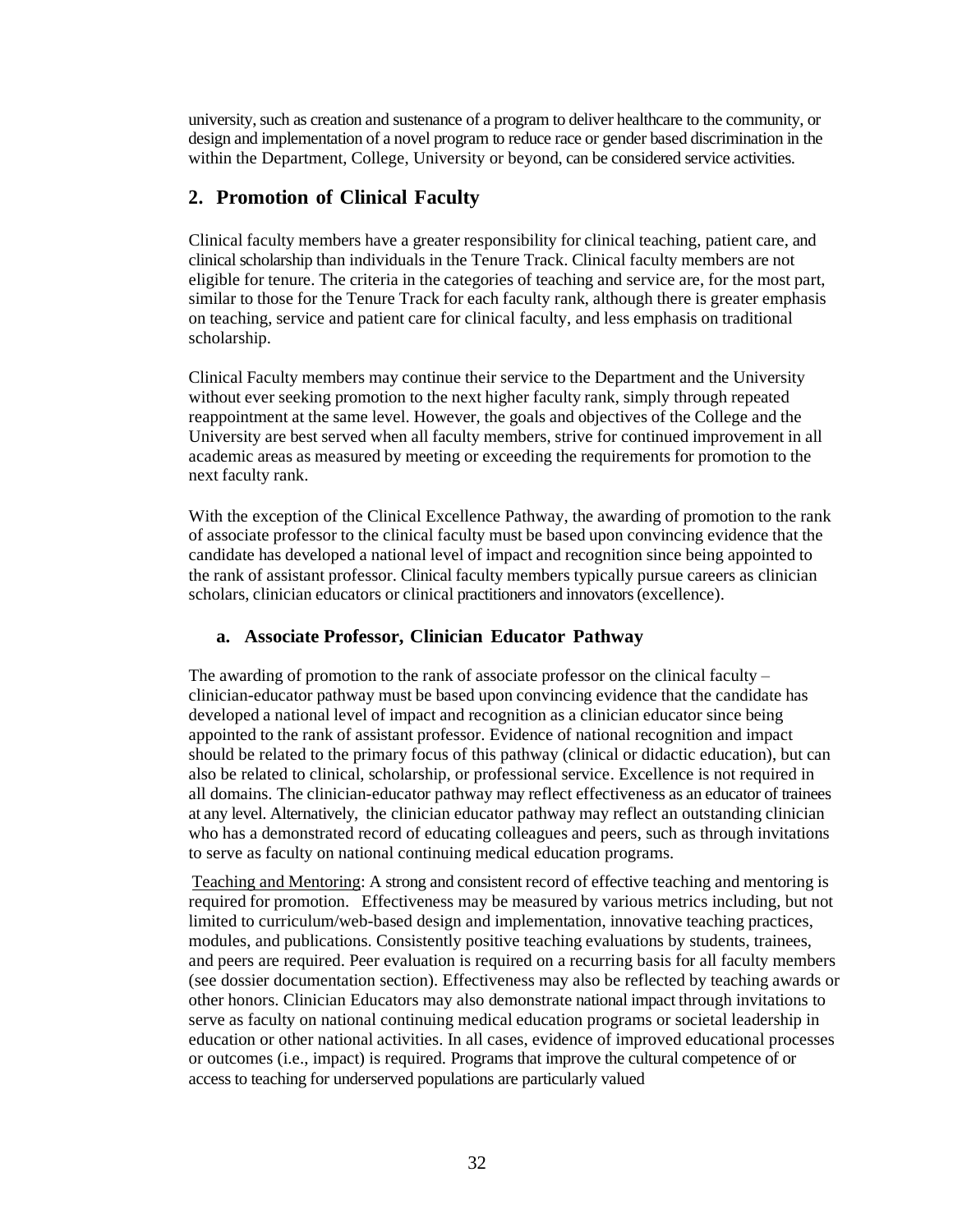Service: Service is broadly defined to include administrative service to the University, exemplary patient care, program development relating to clinical, administrative, leadership and related activities, professional service to the faculty member's discipline, and the provision of professional expertise to public and private entities beyond the University. Professional service could include, but is not limited to, peer reviews of manuscripts and grant applications, service on editorial boards, service to the community as pertains to the candidate's specialty, development of innovative programs that advance the mission of the university, such as creation and sustenance of a program to deliver healthcare to the community, or design and implementation of a novel program to reduce race or gender based discrimination within the Department, College, University or beyond, and leadership positions in professional societies.

Scholarship: The candidate must demonstrate contributions to scholarship, a portion of which should be peer-reviewed journal publications. Candidates must demonstrate the impact of their scholarship. Faculty in the Clinician Educator Pathway may focus on the pedagogy of education and publish in this domain. Examples include papers regarding innovative teaching techniques, scholarly review articles and book chapters focused on education theory, new curricula and methods of evaluation. Alternatively, other faculty members in the Clinician Educator Pathway may publish works based on their areas of clinical expertise which form the basis for their teaching of colleagues and peers. These may include, but are not limited to review papers, book chapters as well as original investigator-initiated studies related to their area of clinical practice. Some faculty members may combine these two areas of career emphasis. For both types of faculty careers, development of web-based or video-teaching modules and other digital media are considered to be published works. In the current era of team and collaborative scholarship, it is recognized that meaningful scholarship is not uniformly represented by first or senior authorship. Works in which the faculty member's individual and identifiable expertise was essential to the publication are regarded as having merit equivalent to those that are first or senior author. A minimum of 10 scholarly works or written/digital publications of this type since appointment as an assistant professor is suggested as a scope of work consistent with promotion to associate professor.

## **b. Professor, Clinician Educator Pathway**

The awarding of promotion to the rank of professor on the clinical faculty – clinician-educator pathway must be based upon convincing evidence that that the candidate has developed a national level of leadership or international recognition since appointment or promotion to the rank of associate professor. Evidence of international recognition or national leadership should be related to the primary focus of the pathway (clinical or didactic education), but can also be related to clinical, scholarship activities, or professional service. Excellence is not required in all domains.

Teaching and Mentoring: A documented record of sustained teaching and mentoring excellence is required for promotion. Candidates must demonstrate the impact of their teaching and mentoring. Sustained positive evaluations by students, residents, fellows, local colleagues and/or national peers are required. Multiple teaching awards and other honors are indicative of this level of teaching excellence but are not required. Candidates must demonstrate favorable impact on teaching and training programs, such as curriculum/web-based innovation, new teaching modalities or methods of evaluating teaching, and/or program or course development*.* Other examples include the development of multiple impactful, innovative programs that integrate teaching, research and patient care. Programs that improve the cultural competence of or access to teaching for underserved populations are particularly valued .Teaching excellence may also be demonstrated through committee appointments in national education committees such as Accreditation Council for Graduate Medical Education, National Medical Association,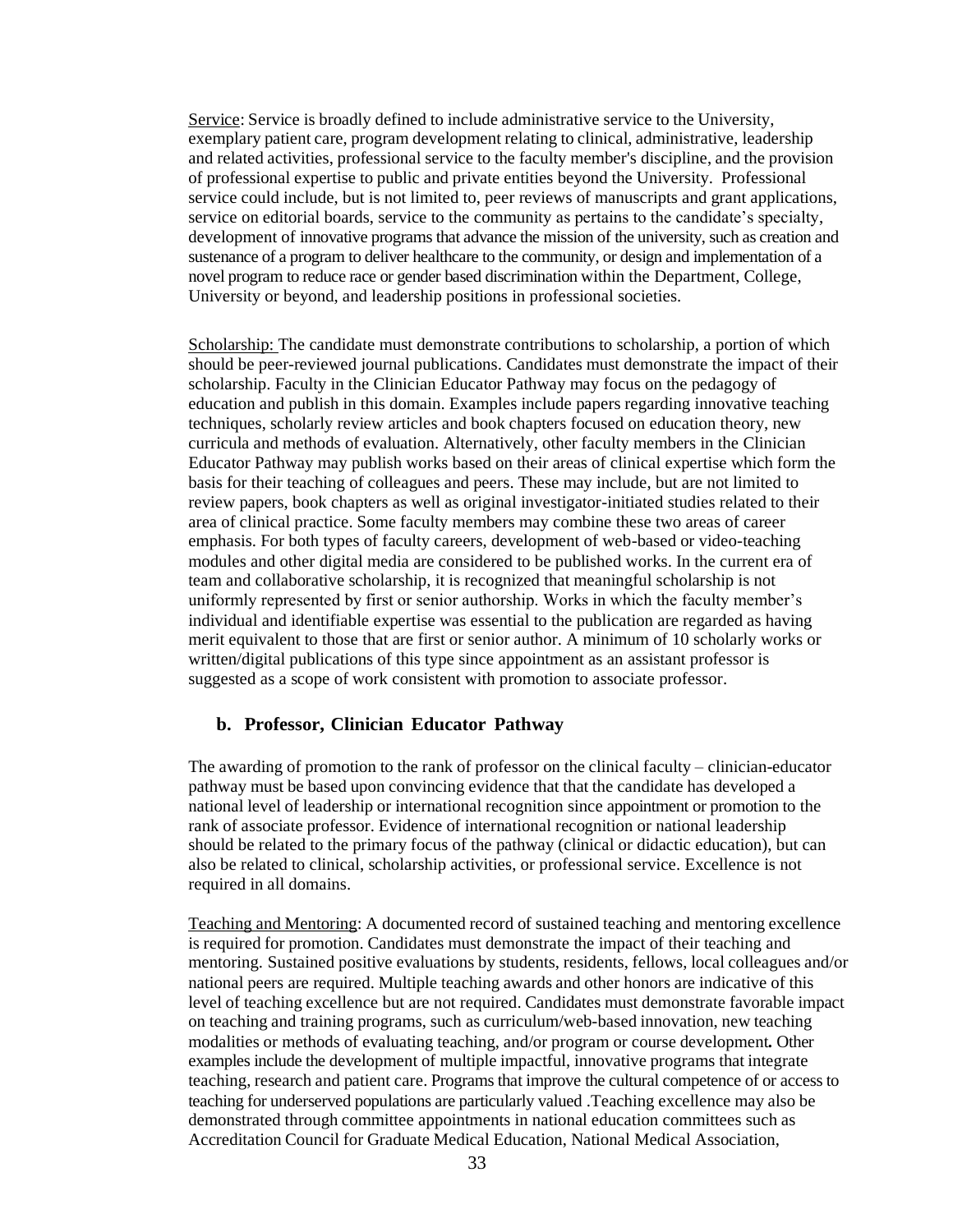American Association of Higher Education, Association of American Colleges and Universities or Association of American Medical Colleges, including specialty boards or professional societies at national level.

Mentorship of junior faculty is an expectation for faculty being considered to the rank of professor. Candidates should demonstrate evidence of mentoring or other career development activities for other faculty members.

Service: Service to the institution and profession is an expectation for promotion to professor. Service is broadly defined to include administrative service to the University, patient care, program development relating to clinical, administrative, leadership and related activities, professional service to the faculty member's discipline, and the provision of professional expertise to public and private entities beyond the University. Professional service could include, but is not limited to, peer reviews of manuscripts and grant applications, serve on editorial boards, development of innovative programs that advance the mission of the university, such as creation and sustenance of a program to deliver healthcare to the community, or design and implementation of a novel program to reduce race or gender based discrimination in the within the Department, College, University or beyond, and leadership positions in professional societies. In addition, invitations to serve as external evaluators for promotion candidates from peer institutions is a reflection of national reputation.

Scholarship: The candidate must demonstrate contributions to scholarship, a portion of which should be peer-reviewed journal publications. Candidates must demonstrate the impact of their scholarship. Faculty in the Clinician Educator Pathway may focus on the pedagogy of education and publish in this domain. Examples include papers regarding innovative teaching techniques, scholarly review articles and book chapters focused on education theory, new curricula and methods of evaluation or clinical community based educational efforts. Alternatively, other faculty members in the Clinician Educator Pathway may publish works based on their areas of clinical expertise which form the basis for their teaching of colleagues and peers. These may include, but are not limited to, review papers, book chapters as well as original investigator-initiated studies related to their area of clinical practice. Some faculty members may combine these two areas of career emphasis. Development of web-based or video-teaching modules and other digital media are considered to be published works. In the current era of team and collaborative scholarship, it is recognized that meaningful scholarship is not uniformly represented by first or senior authorship. Works in which the faculty member's individual and identifiable expertise was essential to the publication are regarded as having merit equivalent to those that are first or senior author. A minimum of 15 scholarly works or written/digital publications of this type since appointment or promotion to associate professor is suggested as a scope of work consistent with promotion to professor.

#### **c. Associate Professor, Clinician Scholar Pathway**

The awarding of promotion to the rank of associate professor on the clinical faculty -clinicianscholar pathway must be based upon convincing evidence that that the candidate has developed a national level of impact and recognition as a clinician scholar since being appointed to the rank of assistant professor. Evidence of national recognition and impact should be related to the primary focus of this pathway (scholarship), but can also be related to clinical, educational, or professional service but is not required in all domains.

Teaching and Mentoring: A strong and consistent record of effective teaching and mentoring is required for promotion. This may be demonstrated by positive evaluations by students, residents, fellows, local colleagues and/or national peers. Teaching evaluations may be based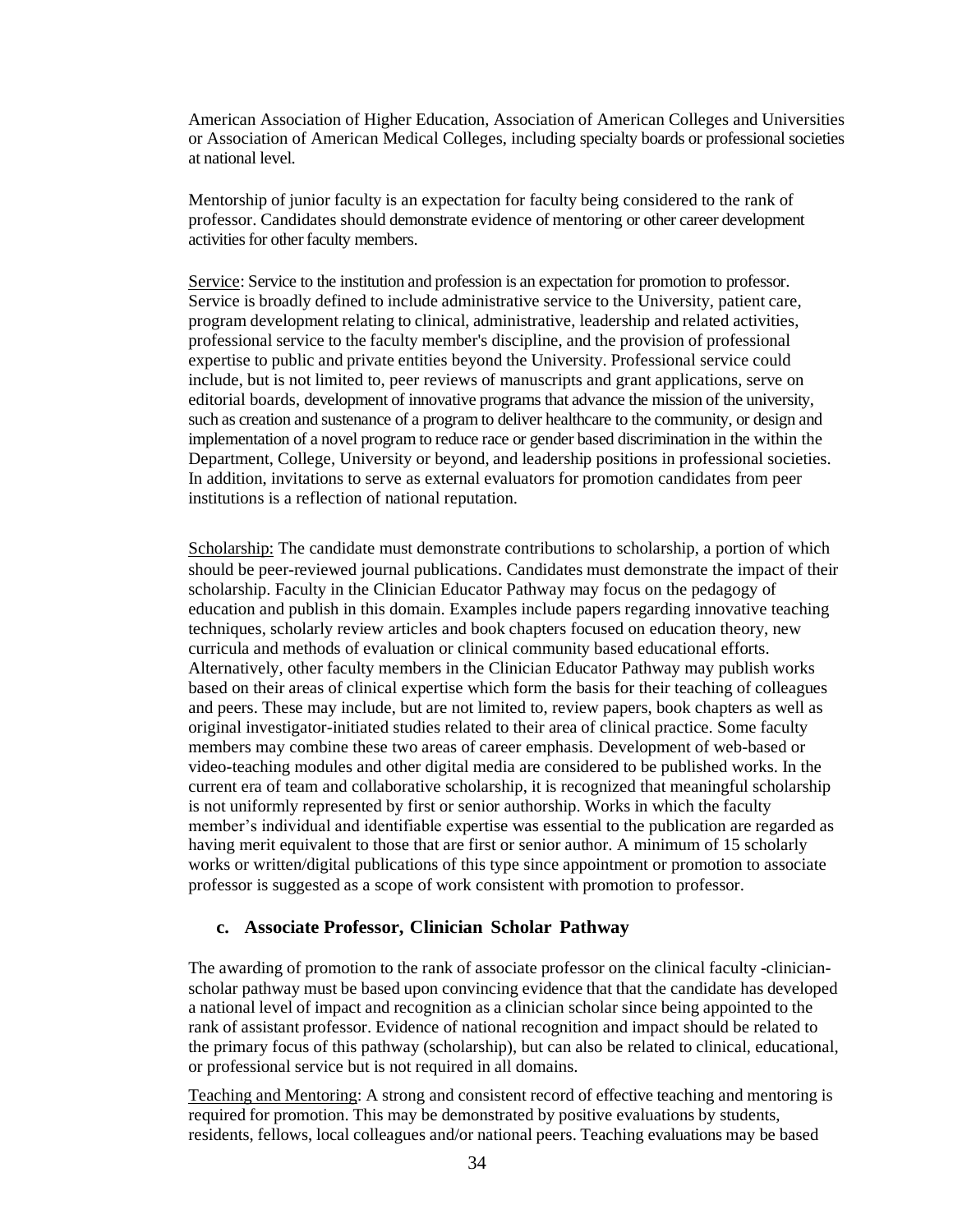on presentations internally or at other academic institutions, bedside teaching scores, presentations or tutorials at scientific conferences or meetings, presentations at other medical centers or hospitals, etc. Teaching awards and other honors are also supportive of a strong teaching record, but are not required. Peer evaluation is required on a recurring basis for all faculty members (see dossier documentation section).

Scholarship: Demonstration of impact and a national reputation for scholarship is a prerequisite for promotion to associate professor. The candidate must demonstrate scholarship typically as reflected by primary, senior or corresponding author of peer-reviewed journal publications, scholarly review articles and case reports, and participation in basic, translational clinical, or health services research projects, or in clinical trials as PI or Co-I. Participation in collaborative, multidisciplinary research and team science is valued. Faculty members who participate in team science may have a record of scholarship primarily as middle author. In these cases, there must be evidence from other domains that demonstrate at the national level the faculty member's unique expertise (e.g., invitation to serve on study sections, invitation to speak at national meetings, etc). In general, a minimum of 10 peer reviewed publications since appointment to assistant professor is expected. The dossier will require the demonstration of impact, not just the potential for impact. Although review articles may form a portion of the publication list (typically less than 30%), and may be used to indicate that a faculty member is considered to be an expert in the field, a successful dossier will contain primarily peerreviewed research articles; book chapters or reviews alone or in majority will not be sufficient for promotion.

Faculty on this pathway should have acquired external funding (as PI or Co-I) in support of their program of scholarship. Candidates should have a track record of funding by foundation, industry, NIH or comparable agencies (e.g. but not limited to NSF, DoD, USDA, AHRQ, DARPA). Alternatively, entrepreneurship and inventorship are also evidence of scholarly activity.

Service: Service is broadly defined to include administrative service to the University, exemplary patient care, program development relating to clinical, administrative, leadership and related activities, professional service to the faculty member's discipline, and the provision of professional expertise to public and private entities beyond the University. Professional service could include, but is not limited to, peer reviews of manuscripts and grant applications, serve on editorial boards, development of innovative programs that advance the mission of the university, such as creation and sustenance of a program to deliver healthcare to the community, or design and implementation of a novel program to reduce race or gender based discrimination in the within the Department, College, University or beyond and leadership positions in professional societies.

## **d. Professor, Clinician Scholar Pathway**

The awarding of promotion to the rank of professor on the clinical faculty-clinician-scholar pathway must be based upon convincing evidence that the candidate has developed national leadership or international recognition as a clinician scholar since being appointed to the rank of associate professor. Evidence of national leadership or international recognition and impact should be related to the primary focus of this pathway (scholarship), but can also be related to clinical, educational, or professional service but is not required in all domains.

Teaching and Mentoring: A strong and consistent record of effective teaching and mentoring is required for promotion to professor. Programs that improve the cultural competence of or access to teaching for underserved populations are particularly valued. This may be demonstrated by positive evaluations by students, residents, fellows, local colleagues and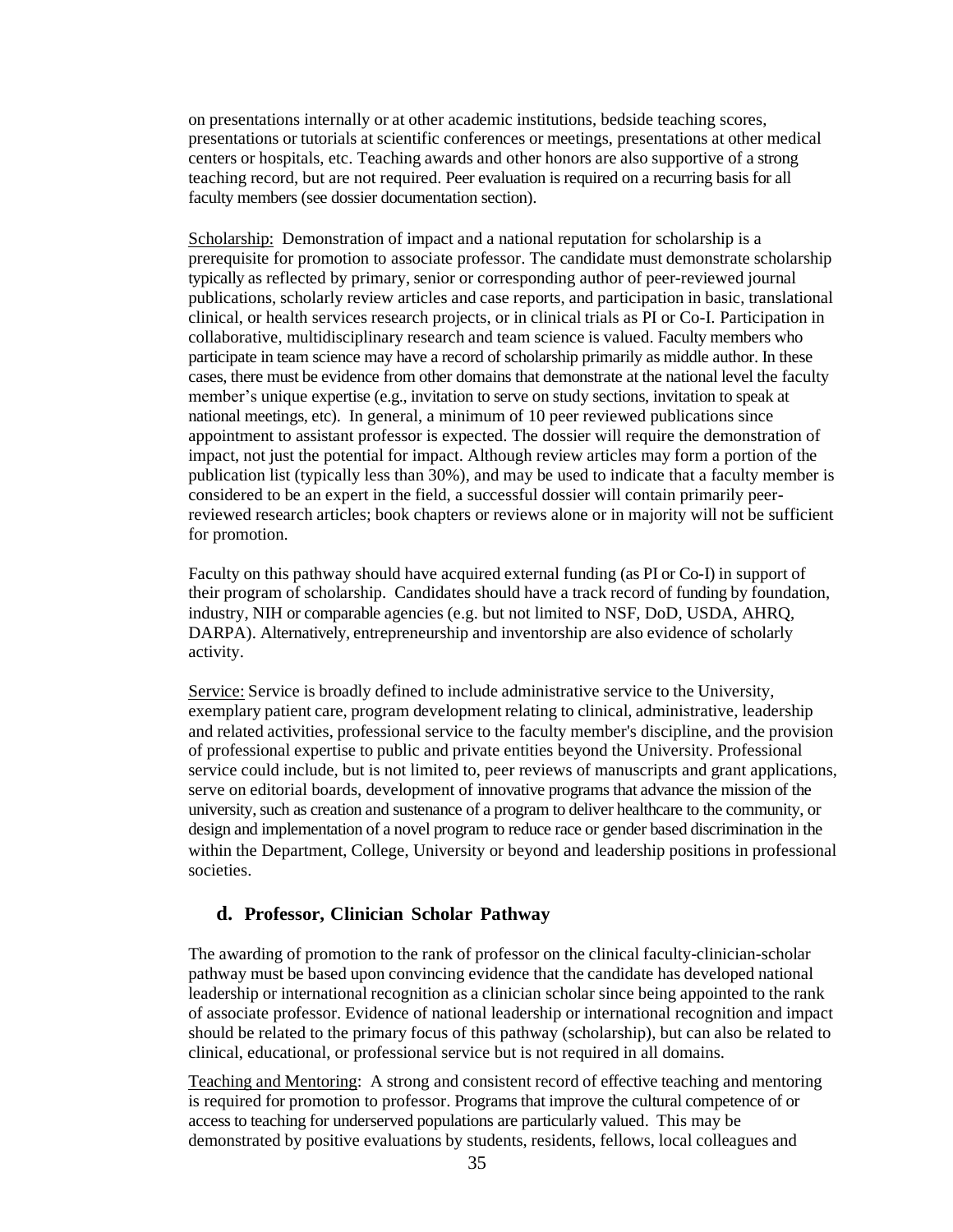national peers. Teaching evaluations may be based on presentations internally or at other academic institutions, presentations or tutorials at scientific conferences or meetings, presentations at other medical centers or hospitals, etc. Teaching awards and other honors are also supportive of a strong teaching record but are not required. Peer evaluation is required on a recurring basis for all faculty members (see dossier documentation section). Candidates should demonstrate consistent effective teaching of trainees and practicing clinicians, and leadership in the administration of clinical training programs.

Mentorship of junior faculty is an expectation for faculty being considered to the rank of professor. It is presumed that this will take the form of a primary mentoring relationship, and not just ad hoc career coaching. Candidates must demonstrate evidence of mentoring or other career development activities for other faculty members. Active participation as a mentor in training grants such as NIH T32 or K-awards and other such mentored programs is very highly valued as a teaching and mentoring activity.

Scholarship: Demonstration of a sustained and expanded impact and national reputation for scholarship is a prerequisite for promotion to professor. The candidate must demonstrate scholarship typically as reflected by primary, senior or corresponding author of peer-reviewed journal publications, scholarly review articles and case reports, and participation in basic, translational or clinical, or health services research projects or in clinical trials as PI or Co-I. Participation in collaborative, multidisciplinary research and team science is highly valued. Faculty members who participate in team science may have a record of scholarship primarily as middle author. In these cases, there must be evidence from other domains that demonstrate at the national level the faculty member's unique expertise (e.g. invitation to serve on study sections, invitation to speak at national meetings, etc). In general, a minimum of 20 peer reviewed publications since appointment to associate professor is expected. The dossier will require the demonstration of impact, not just the potential for impact. Although review articles may form a portion of the publication list and may be used to indicate that a faculty member is considered to be an expert in the field, a successful dossier will also contain peer-reviewed research articles, books, and book chapters or reviews.

Faculty on this pathway should have acquired external funding (as PI or Co-I) in support of their program of scholarship. Candidates should have a track record of being funded by industry, NIH or comparable agencies (e.g. but not limited to NSF, DoD, USDA, AHRQ, DARPA). Alternatively, entrepreneurship and inventorship are also evidence of scholarly activity.

Service: Promotion to the rank of professor requires service to the University, and in a national context. The faculty member should have increased levels of responsibility and leadership (e.g. committee chair or elected office in national or international organizations) since appointment or promotion to associate professor. Candidates may have led the development of new and innovative clinical or clinical research programs which received national recognition. Similarly, innovative programs that advance the mission of the university, such as creation and sustenance of a program to deliver healthcare to the community, or design and implementation of a novel program to reduce race or gender based discrimination in the within the DFCM, College, University or beyond, can be considered service activities. Professional service could include, but is not limited to, peer reviews of manuscripts and grant applications, serve on editorial boards, leadership positions in professional societies.

#### **e. Associate Professor, Clinical Excellence Pathway**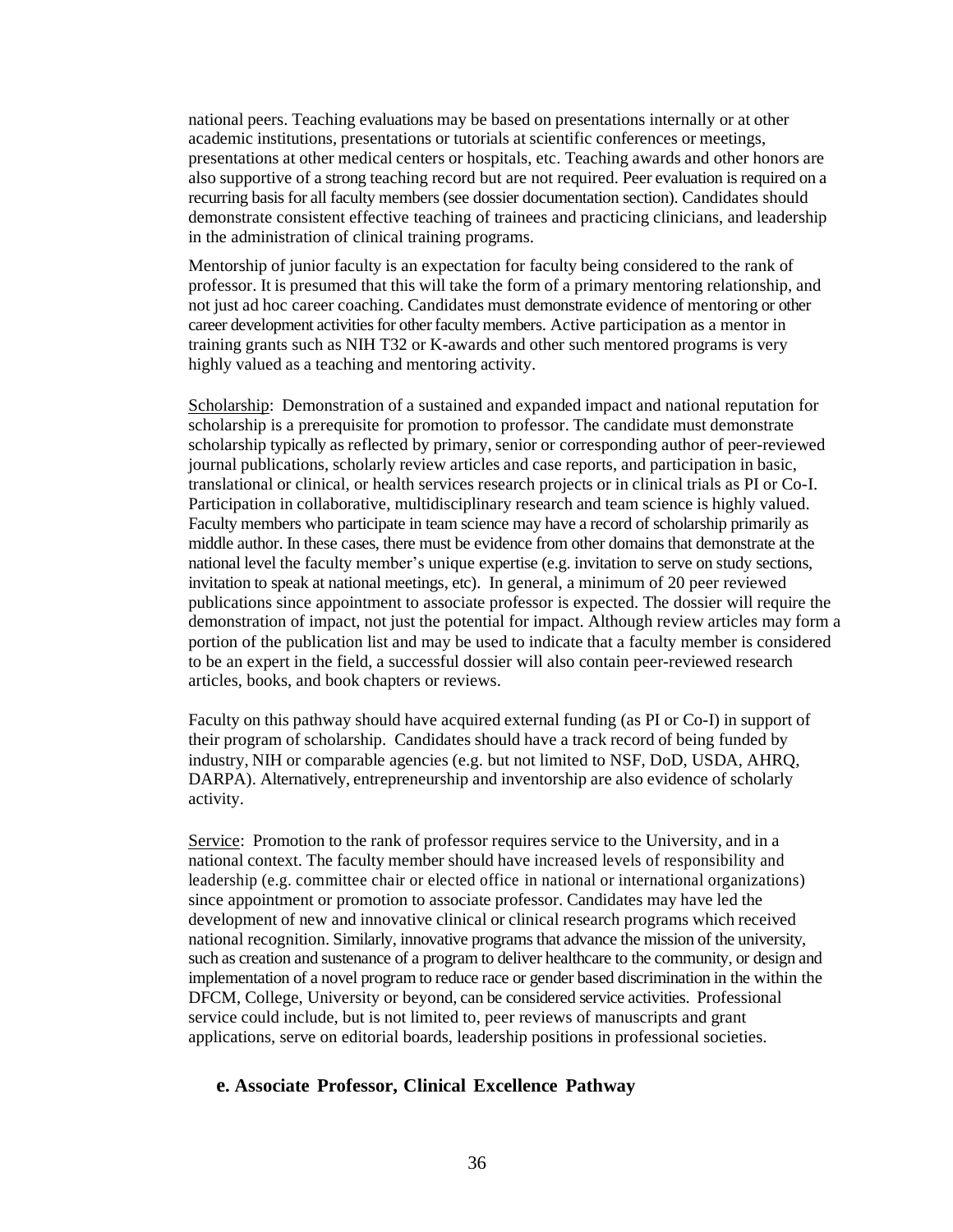Faculty members with predominantly clinical or clinical administrative responsibilities may be considered for promotion based on clinical excellence. Ordinarily these faculty have 80% or greater clinical and/or clinical administrative responsibilities; These faculty have distinguished themselves by having particularly outstanding clinical outcomes. These faculty are recognized for the scholarship of clinical practice or novel contributions to the advancement of the practice in their field. Local recognition for outstanding clinical care is a hallmark of qualification for Associate Professor on the Clinical Excellence Pathway. National recognition is not a requirement. The awarding of promotion to the rank of associate professor on the clinical excellence pathway must be based upon convincing evidence that the candidate has demonstrated outstanding clinical outcomes, and a record of impact relating to clinical care. Promotion will not be granted purely on the basis of length of service to the institution, clinical productivity, or satisfactory job performance. A faculty member who qualifies for promotion on this pathway should have supportive annual evaluations that document clinical effort in the years leading up to promotion on this pathway.

These faculty are expected to support the research and teaching mission of the DFCM, but the focus of the promotion review is on demonstration of clinical excellence. The documentation and demonstration of outcomes or impact is required. It is not expected that candidates will meet all of the examples below, but meeting only one will not satisfy the demonstration of collective impact of excellence.

Examples of excellence may include, but are not limited to:

1. Multiple lines of evidence supporting excellence in clinical performance, including discipline relevant clinical measures such as, but not limited to quality indicators, mortality metrics, complication rates, turnaround times, readmission rates, process improvements, reduction in health disparities, improvements in community health outcomes and patient satisfaction rates where performance measures can easily be internally and externally benchmarked for comparison. Dissemination of excellence in, and improvement of, clinical performance via websites, social media and the like is valued. Clinical productivity metrics (e.g. wRVU) per se, are not sufficient for supporting excellence in clinical performance.

> Measures of targeted clinical excellence that contribute to furthering Family Medicine (e.g., Meaningful Use measures; PCMH statistics). Example: You can obtain these from your dashboard. Have you made a presentation to a group (outside of your immediate office) with respect to interventions and methods as to how you achieved good quality metrics?

- 2. Preferred provider recognition. Referral patterns or other metrics that indicate acknowledgment of a faculty member's expertise such as, but are not limited to, the number of cases referred for a second opinion, patients referred from other states or other regions within Ohio.
- 3. A record that demonstrates that a faculty member is frequently consulted by physicians from inside and/or outside the OSU system for advice about patient care.

Example: Referral of the most complex and sickest patients as indicated by casemix index (identifies those physicians with clinical skills beyond their peers). Example: provide a report demonstrating that your patient population is sicker/more complex than other providers. On the Patient panel link you can see your panel size. You can then see your total patient numbers and tour "calculated" patient numbers. Calculated is how we stratify patients due to complexity in family medicine. The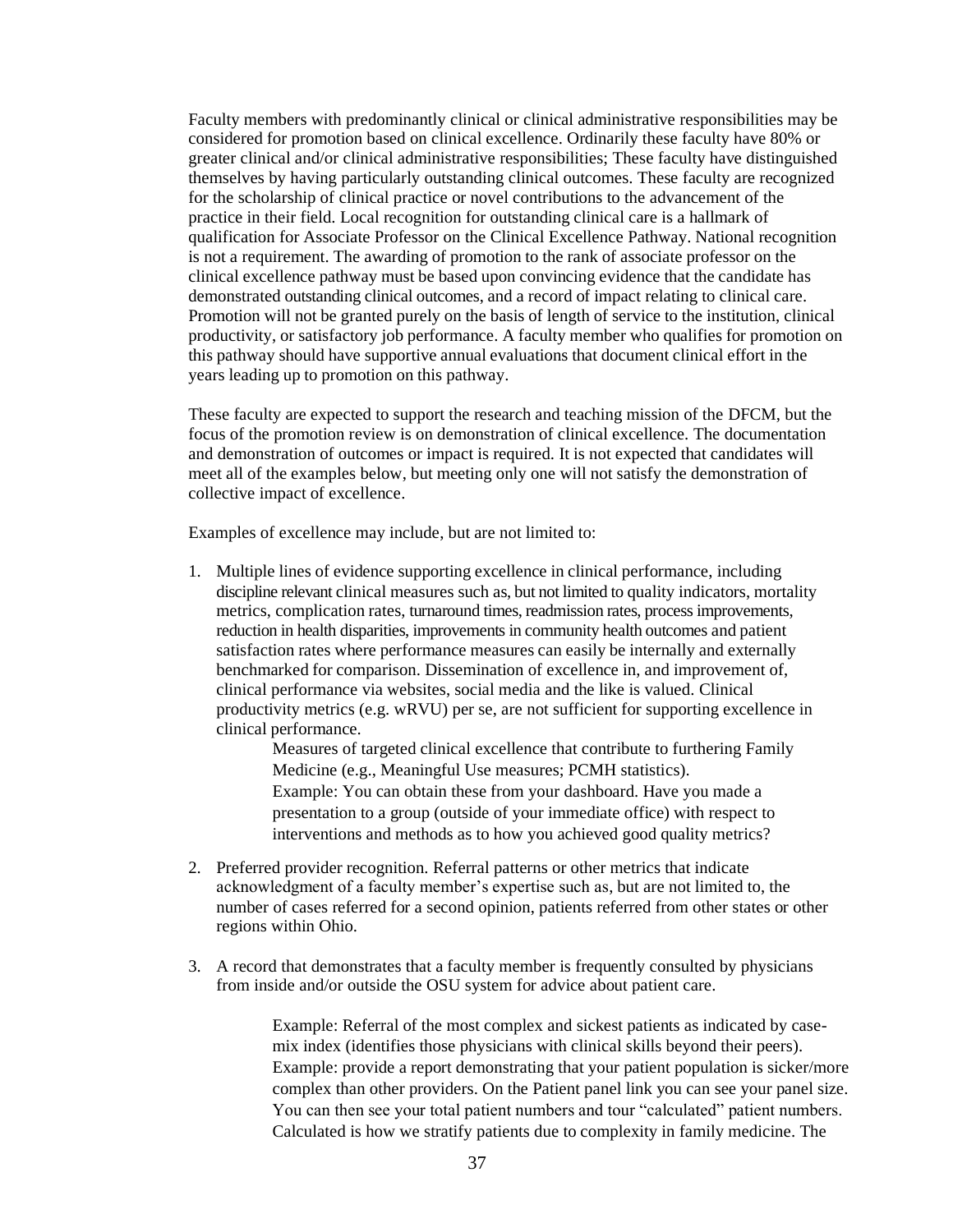Mean is 1.00, but if your patient complexity number is 1.3 then your panel is much more complicated than most.

- 4. A record that the physician is consulted for their expertise by local groups seeking medical recommendations which may include but is not limited to religious groups, employers, and student groups, and the like.
- 5. A sustained track record of exemplary clinical leadership and unique program of development within Ohio State.

Example: Have you developed/implemented any initiatives/interventions such as team-based diabetes care that is unique and presented that initiative/intervention outside OSU or that have been adopted by other FM offices or providers outside of your immediate office?

6. Contribution to the medical literature and demonstration of knowledge and ability to build on existing literature in relevant domains. This may include publication in journals, abstracts, etc. or dissemination of knowledge to a wider audience (e.g. regional or national).

Example: Do you speak on health issues to community organizations?

7. Demonstration of dissemination of peer-reviewed data and expertise in the form of Grand Rounds, clinical practice guidelines, seminars, podcasts, websites, small group activities with peer reviewed data and internal benchmarking. Participation in the development of institutional, statewide, or local practice guidelines.

> Example: Have you participated in any guideline writing groups that have been adopted by Wexner Medical Center as a standard?

- 8. Evidence that physicians from other medical centers come to OSU for training specifically by the faculty member, or request proctoring at their home institution by the faculty member.
- 9. A record that demonstrates the faculty member has been invited to lecture locally, regionally, nationally, or at other hospitals, academic medical centers or statewide professional societies; particularly in their area of expertise.
- 10. Clinical program development. Evidence that a faculty member has developed a new program or led improvements in an existing program and that subsequent to those innovations the success of the program has materially improved, or the program has been duplicated or adopted within the Medical center or by other institutions or practices.
- 11. Evidence that a faculty member has developed clinical innovations that have been adopted by other physicians within or outside the Medical Center.
- 12. Evidence that the faculty member participates as an instructor or involved with the development of education activities at local or state levels that are in person, virtual, or web-based.
- 13. Receipt of awards from from internal and external sources including local, state, or national organizations for clinical excellence. Ranking among the region's and nation's elite such as Best Doctors ©, Castle-Connolly, and the like.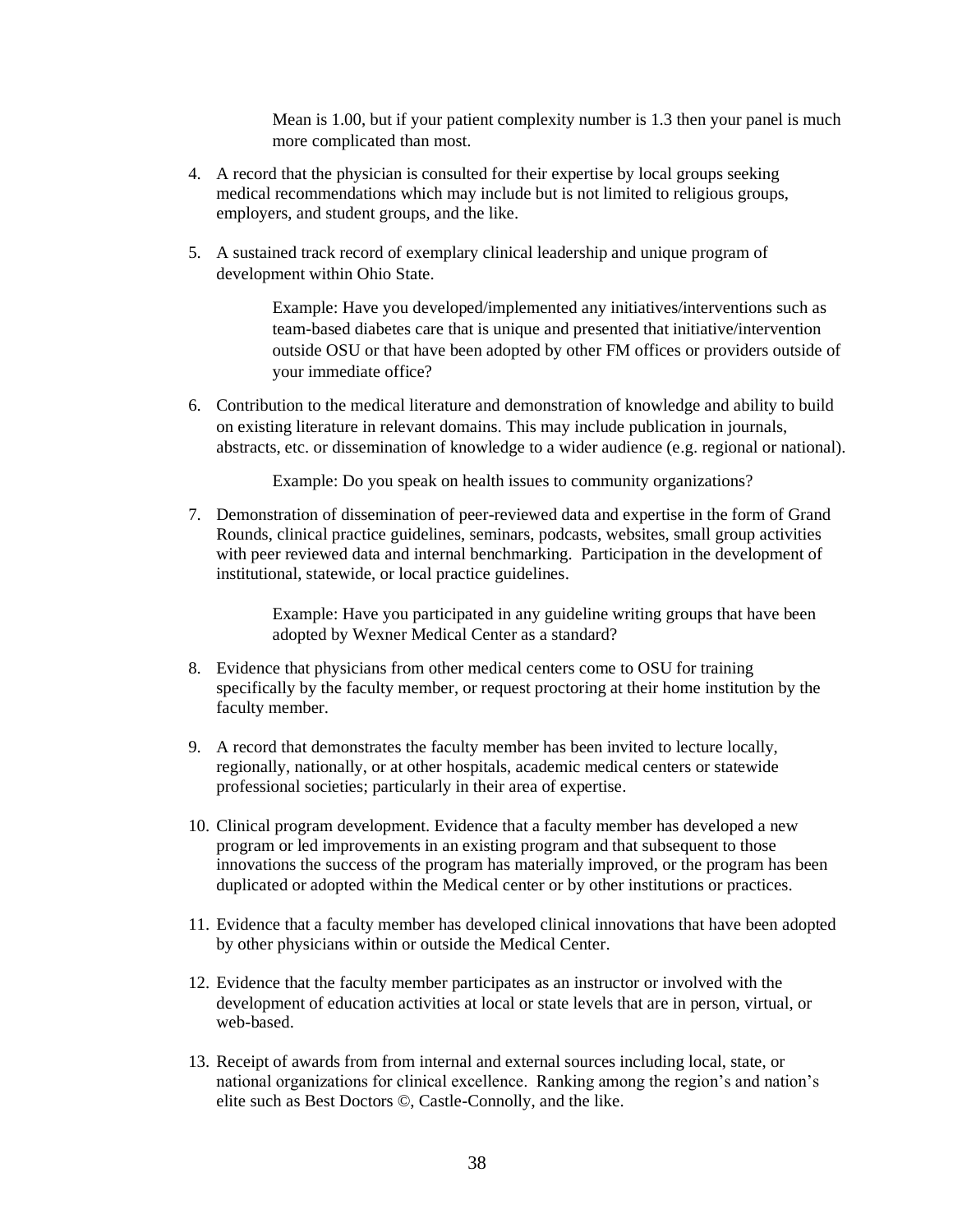14. Demonstration of collaboration with researchers and educators internal and external to the Department of Family Medicine.

Example: Do you do any educational small groups or have you participated on any internally funded grants?

15. Demonstration of a career arc that has supported the longitudinal evolution of the practice of the specialty. This would include a career body of work that has helped evolve the specialty but covers a longer time-frame than discreet contribtutions listed above.

> Example: Serving as the lead during a period of transformation of office practice such as PCMH/CPC+/PCF/Team-Based care implementation. Leading changes for imbedding other professionals (RD,PharmD,other) within offices. Developing processes for increasing participation in clincal research or student teaching.

16. Establishment of quality improvements or systems-based changes that result in enhancement of the care provided to patients at Ohio State and/or beyond OSUWMC, demonstrating an impact beyond that physician's individual patients.

> Example: Have you participated in any QA/QI initiatives/interventions that have been adopted by other FM offices or providers outside of your immediate office? Contributions in processes that helped lead to success in valuebased contracts such as PCMH/CPC+/PCF, Improved HCC coding, or other similar metrics.

17. Demonstration of a positive impact on the specialty by increasing medical student interest in/entering family medicine as a chosen field. This should be sustained and occur over a period of time.

> Examples: Total students entering family medicine. Students who originally were planning on a different specialty but after spending time with the faculty member changed to family medicine. Advising medical student groups. Member of medical student committee at local, state, or national level.

## **f. Professor, Clinical Excellence Pathway**

Faculty members with predominantly clinical or clinical administrative responsibilities may be considered for promotion based on clinical excellence. Ordinarily these faculty have 80% or greater clinical and/or clinical administrative responsibilities. These faculty have distinguished themselves by having particularly outstanding clinical outcomes. These faculty are recognized for the scholarship of practice or novel contributions to the advancement of the practice in their field. State and national recognition for outstanding clinical care is a hallmark of qualification for Professor on the Clinical Excellence Pathway. The awarding of promotion to the rank of professor in the clinical excellence pathway must be based upon convincing evidence that the candidate has demonstrated a sustained and enhanced level of excellence in clinical care and has developed regional and/or national impact and recognition since being appointed to the rank of associate professor. Mentorship of junior faculty is an expectation for faculty being considered to the rank of professor.

Promotion will not be granted solely on the basis of length of service to the institution, time in rank, clinical productivity, or satisfactory job performance. Faculty who qualify for promotion on this pathway should have supportive annual evaluations that document increasing clinical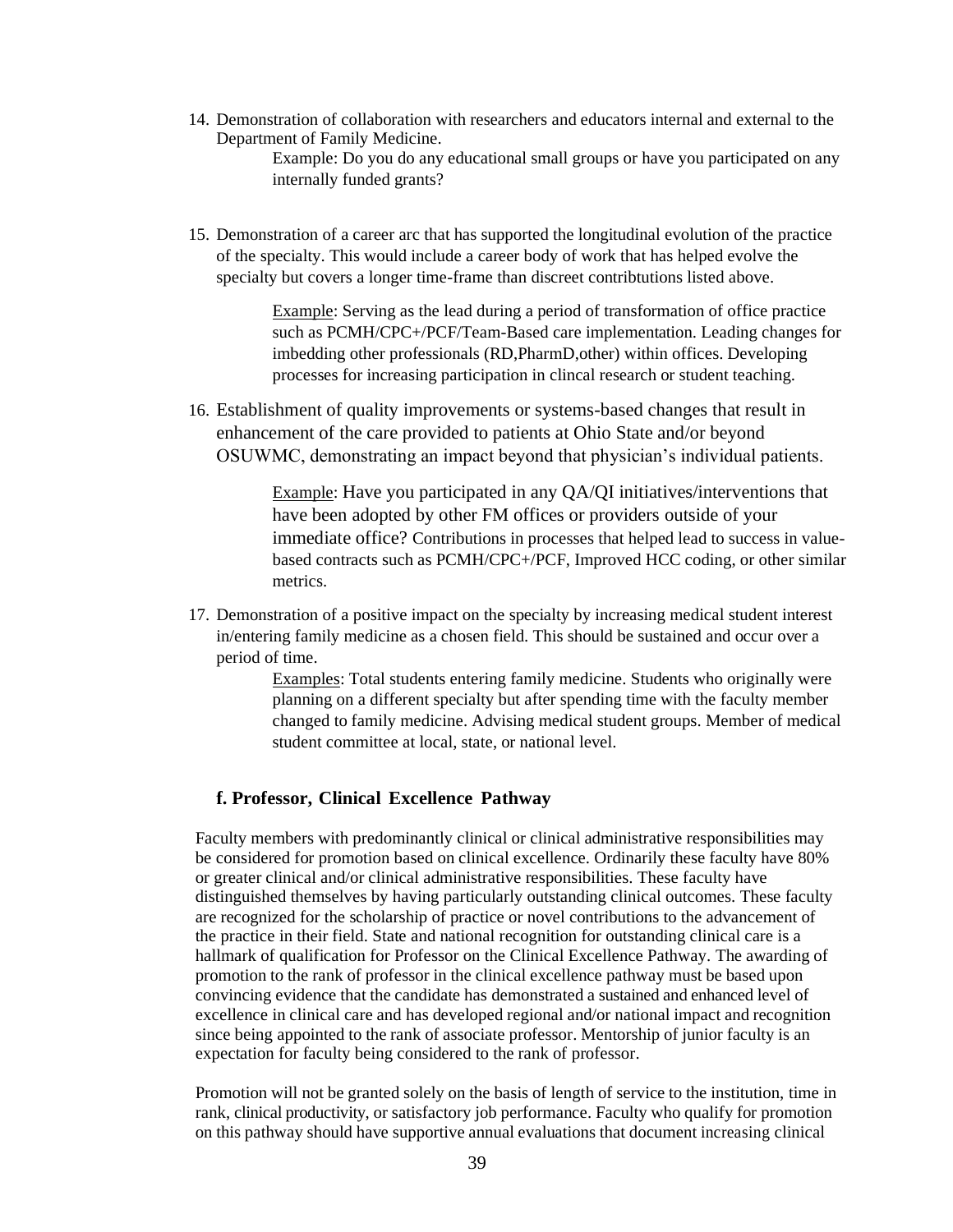impact and performance since achieving the rank of associate professor. These faculty are expected to support the research and teaching mission of the DFCM, but the focus of the promotion review is on demonstration of clinical excellence. The documentation and demonstration of outcomes or impact is required. It is not expected that any candidate will meet all of the examples below but meeting only one will not satisfy the demonstration of collective impact of excellence.

Examples of excellence may include, but are not limited to those listed above for promotion to Associate Professor. However, promotion will not be based upon a mere continuation of successes demonstrated for promotion to associate professor but demonstrate substantial further impact of developed programs and/or the development of new areas of impact/success.

# **3. Promotion of Research Faculty**

The criteria for promotion focus entirely on the category of research. Since research faculty typically have a supportive role in research programs, the expectations for scholarship are quantitatively and qualitatively different than those for faculty on the tenure track.

#### **a. Research Associate Professor**

Candidates for promotion to research associate professor are expected to demonstrate the beginnings of a national recognition of their expertise. This may be reflected by (but not limited to) invitations to review manuscripts or grant applications, invitations to lecture at scientific societies or other universities, consultation with industry or governmental agencies, requests for collaboration from other universities, request to serve in central roles on multi-center studies, etc.

Research faculty typically are not expected to establish an independent program of research. Promotion to associate professor requires documentation of a sustained and substantial record of scholarship based upon their expertise. Candidates typically should have at a minimum 25 peer reviewed journal publications since their appointment as research assistant professors. First, senior, or corresponding authorships are typically not expected. Overall, the number of publications required for promotion should be sufficient to persuasively characterize the faculty member's influence in helping to discover new knowledge in their field. Thus, both quality and quantity are important considerations. It should be appreciated that scholarship exceeding the specified range is not a guarantee of a positive promotion decision. Similarly, records of scholarship below the specified range do not preclude a positive promotion decision.

It is expected that the successful candidate will have a sustained record of 100% salary recovery from extramural sources. Research faculty typically serve as Co-Investigators, and independent extramural funding (Principal Investigator or Multiple Principal Investigator) is not required.

## **b. Research Professor**

The awarding of promotion to the rank of research professor must be based upon convincing evidence that the candidate has established a national level of recognition and impact beyond that which was established for promotion to associate professor. This may be reflected by (but not limited to) invitations to review manuscripts or grant applications, invitations to lecture at scientific societies or other universities, consultation with industry or governmental agencies,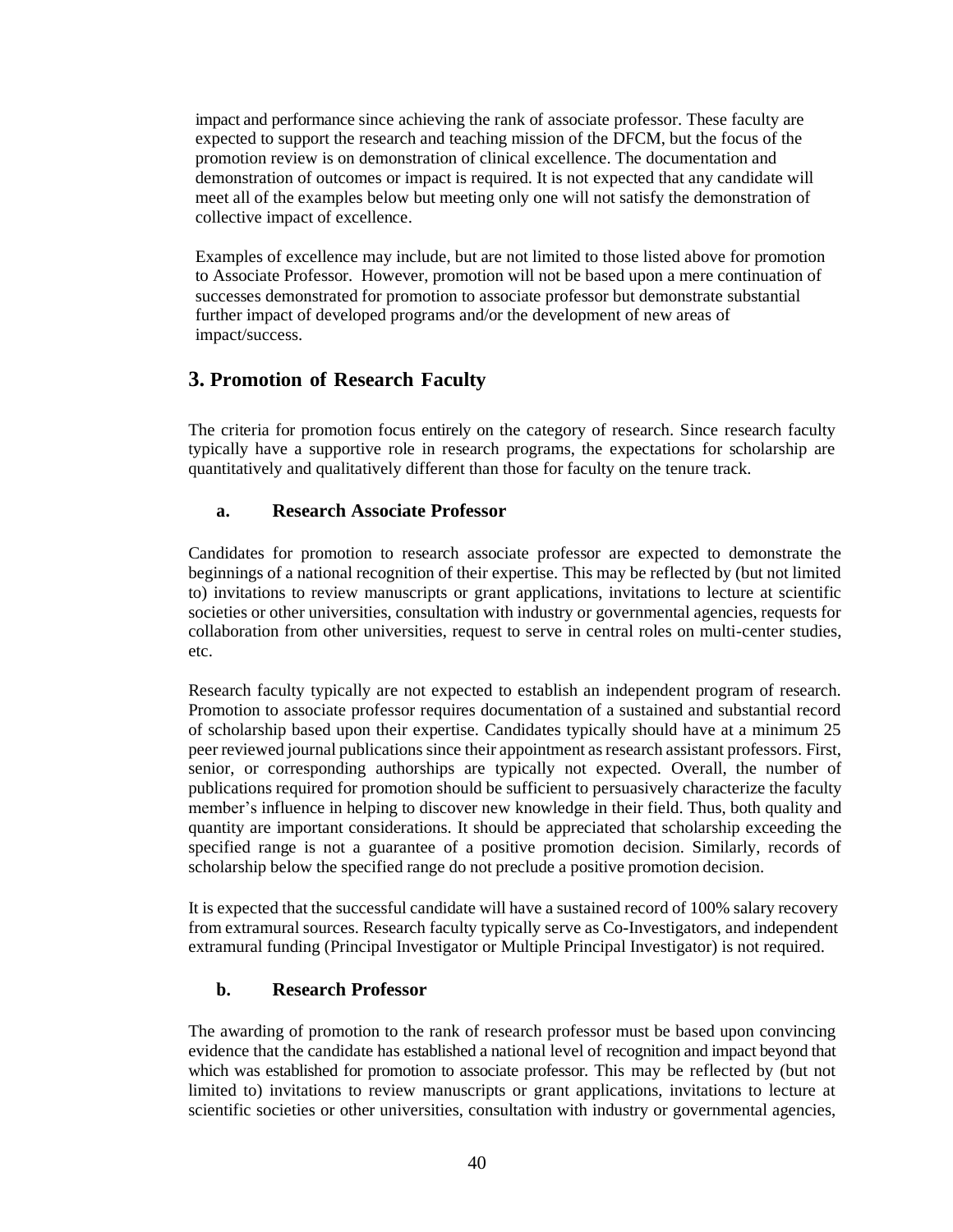requests for collaboration from other universities, request to serve in central roles on multicenter studies, etc.

Research faculty typically are not expected to establish an independent program of research. Promotion to professor requires documentation evidence of a sustained and substantial record of scholarship. Candidates should have a minimum of 25 peer reviewed journal publications since their appointment as research associate professor. Some first, senior, or corresponding authorships are expected. Overall, the number of publications required for promotion should be sufficient to persuasively characterize the faculty member's influence in helping to discover new knowledge in their field. Thus, both quality and quantity are important considerations. It should be appreciated that scholarship exceeding the specified range is not a guarantee of a positive promotion decision. Similarly, records of scholarship below the specified range do not preclude a positive promotion decision.

It is expected that the successful candidate will have a sustained record of 100% salary recovery from extramural sources. Research faculty typically serve as Co-Investigators, and independent extramural funding (Principal Investigator or Multiple Principal Investigator) is not required.

## **4. Associated Faculty**

#### **a. Compensated Associated Faculty** (i.e., Practice)

For compensated associated faculty (paid through OSU, OSUP, or NCH) who are principally focused on patient care, the promotion criteria and procedures will be identical to those for the clinical excellence pathway, except that the decision of the Dean is final. For compensated associated faculty (paid through OSU, OSUP, or NCH) who contribute principally through educational activities, the promotion criteria and procedures will be identical to those for the clinician educator pathway, except that the decision of the Dean is final.

## **b**. **Uncompensated Associated Faculty** (i.e., Adjunct)

For uncompensated associated faculty, promotion should reflect contributions to the DFCM or College that exceed the activities that represent the basis for their faculty appointment, in most cases related to the educational mission. At the associate professor level this could include service on department and/or college committees, contributions to medical student curriculum development or other evidence of contributions to the educational or scholarly mission of the department or college. For promotion to professor, the level of contribution must demonstrate sustained and enhanced engagement or leadership.

Procedures for promotion of uncompensated associated faculty:

- Submission of an updated CV
- Letters from two people, including the faculty member's immediate supervisor (i.e., division director or clerkship director), who can attest to the associated faculty member's contributions.
- Teaching evaluations
- Letter from the committee of eligible faculty including the vote
- Letter from the chair
- Review and approval by College of Medicine Office of Academic Affairs.

## **B. Promotion and Tenure, and Promotion Review: Procedures**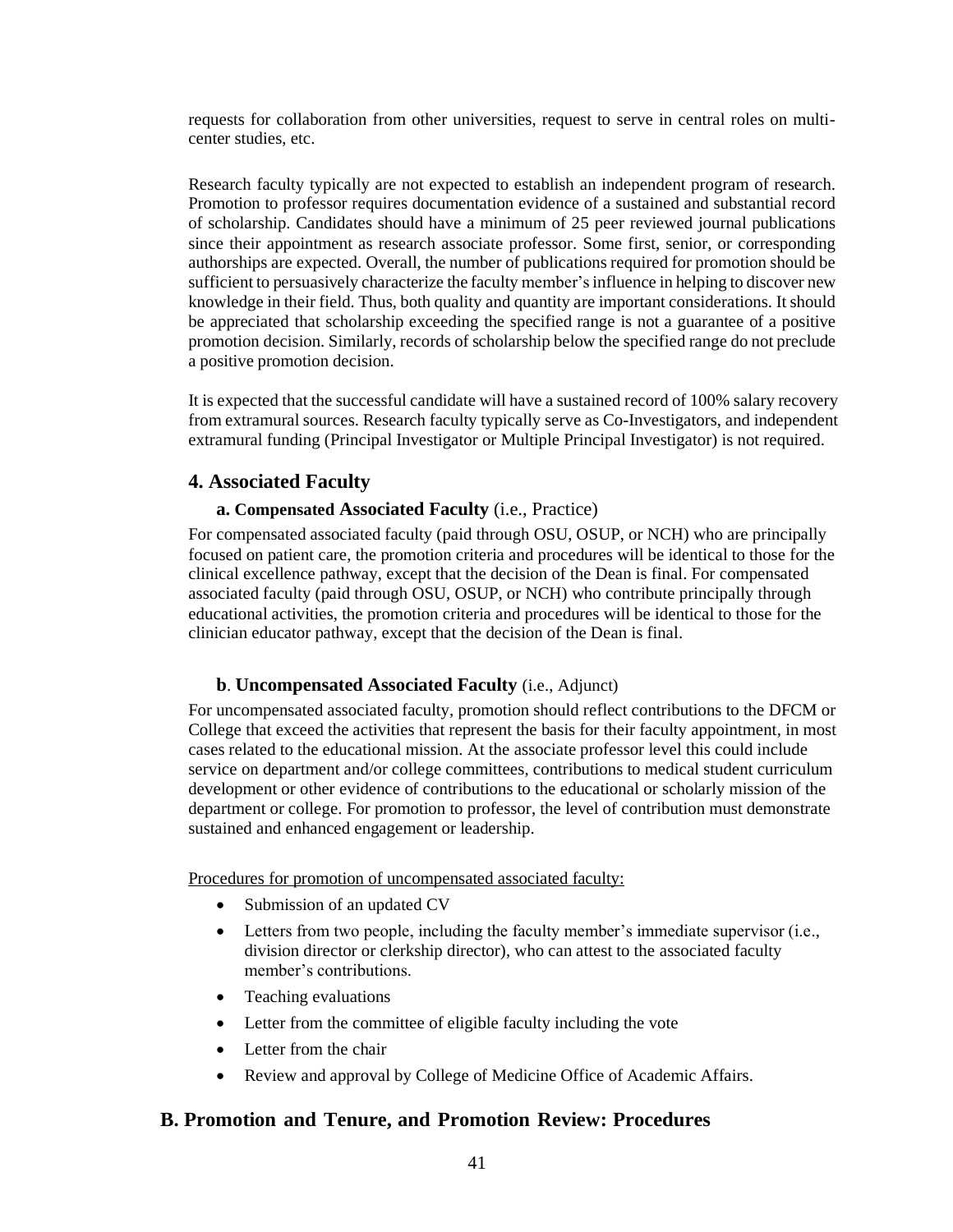In evaluating a candidate's qualifications in teaching, scholarship, and service, reasonable flexibility will be exercised, balancing (where appropriate) heavier commitments and responsibilities in one area of performance against lighter commitments and responsibilities in another. As the College enters new fields of endeavor, including interdisciplinary involvement, and places new emphases on its continuing activities, instances will arise in which the proper work of a faculty member may depart from established academic patterns. Generally, distinguished achievement in scholarship must include evidence of creative expression and innovation in the candidate's discipline.

# **1. Candidate Responsibilities**

Candidates are responsible following the University guidelines for dossier creation to submit a complete, accurate dossier fully consistent with Office of Academic Affairs guidelines. Candidates should not sign the Office of Academic Affairs Candidate Checklist without ascertaining that they have fully met the requirements set forth in the core dossier outline including, but not limited to, those highlighted on the checklist.

Candidates must also submit a copy of the APT under which they wish to be reviewed. Candidates may submit the DFCM's current APT document; or, alternatively, they may elect to be reviewed under either (a) the APT document that was in effect on their start date, or (b) the APT document that was in effect on the date of their last promotion, whichever of these two latter documents is the more recent. However, the current APT document must be used if the letter of offer or last promotion, whichever is more recent, was more than 10 years before April 1 of the review year. The APT document must be submitted when the dossier is submitted to the DFCM.

Candidates may review the list of potential external evaluators developed by the Vice Chair of Academics and Faculty Coordinator who may ask for the input from others on a case by case basis depending on candidiate specifics. For example, if the candidate is an educator, other educators may be contacted for reviewer recommendations. The candidate may add no more than three additional names, but is not required to do so. The candidate may request the removal of no more than two names, providing the reasons for the request. The Department Chair decides whether removal is justified. (Also see External Evaluations below.)

# **2. Department Promotion and Tenure Committee Responsibilities**

The recommended responsibilities of Promotion and Tenure Committees within the DFCM of the College of Medicine are as follows:

- a) To review the DFCM's Appointment, Promotion, & Tenure document annually and to recommend proposed revisions to the faculty.
- b) To consider annually, in spring semester, requests from faculty members seeking a nonmandatory review in the following academic year and to decide whether it is appropriate for such a review to take place. Only professors on the committee may consider promotion review requests to the rank of professor. A simple majority of those eligible to vote on a request must vote affirmatively for the review to proceed.
	- i. The committee bases its decision on assessment of the record as presented in the faculty member's CV or dossier as specified in the Department's Appointment, Promotion, and Tenure documents and on a determination of the availability of all required documentation for a full review. Lack of the required documentation is necessary and sufficient grounds on which to deny a non-mandatory review.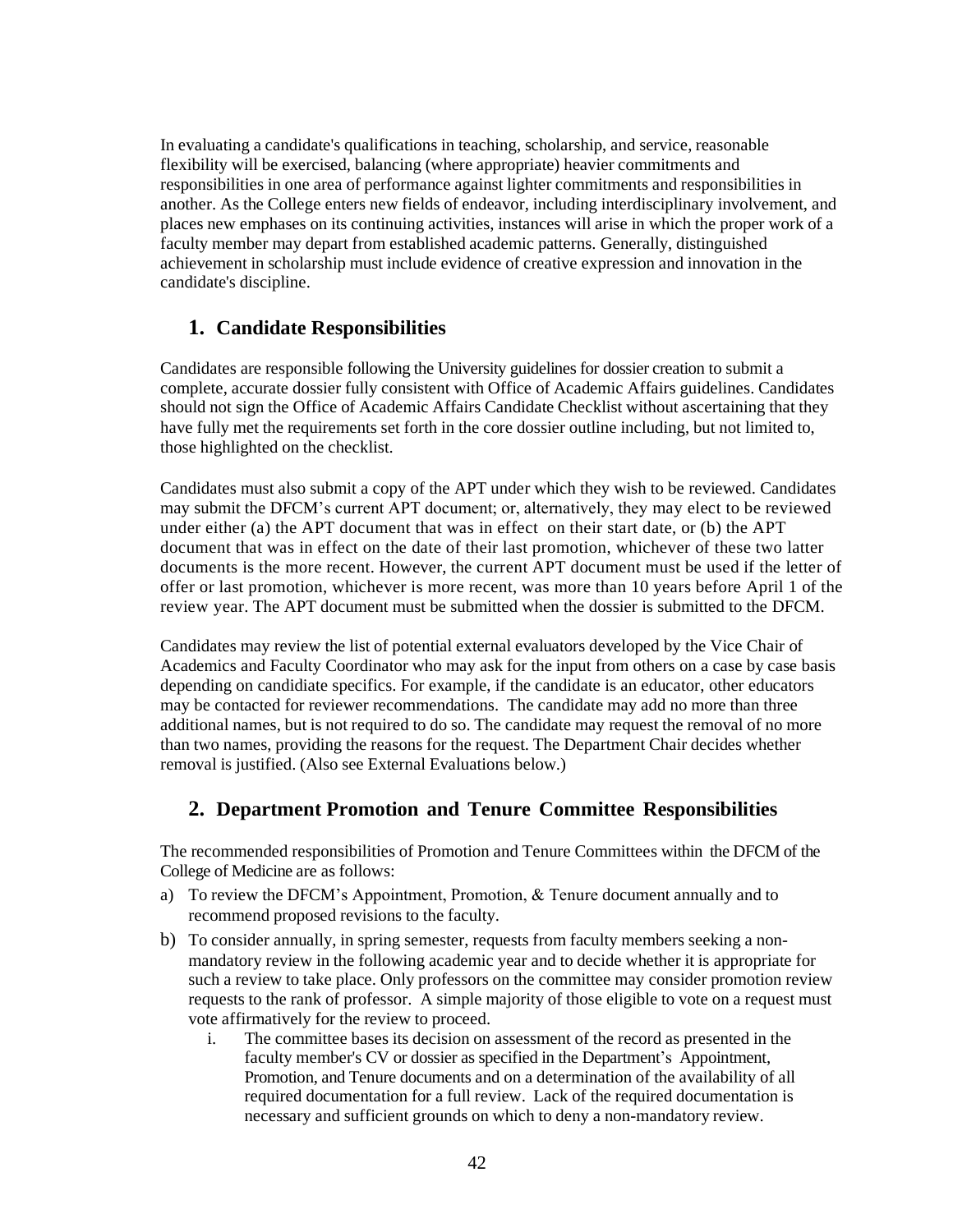- ii. A tenured or non-probationary faculty member may only be denied a formal promotion review under Faculty Rule [3335-6-04](https://trustees.osu.edu/bylaws-and-rules/3335-6) for one year. If the denial is based on lack of required documentation and the faculty member insists that the review go forward in the following year despite incomplete documentation, the individual should be advised that such a review is unlikely to be successful.
- c) A decision by the committee to permit a review to take place in no way commits the eligible faculty, the DFCM Chair, or any other party to the review to making a positive recommendation during the review itself.
- d) Annually, in late spring through early autumn semester, to provide administrative support for the promotion and tenure review process as described below.
	- i. **Late Spring:** Select from among its members a Procedures Oversight Designee who will serve in this role for the following year. The Procedures Oversight Designee cannot be the same individual who chairs the committee. The Procedures Oversight Designee's responsibilities are described in the Office of Academic Affairs annual procedural guidelines.
	- ii. **Late Spring**: Suggest names of external evaluators to the Department Chair.
	- iii. **Summer:** Gather internal evidence of the quality of the candidate's teaching, scholarship, and service from students and peers, as appropriate, within the DFCM.
	- iv. **Early Autumn:** Review candidates' dossiers for completeness, accuracy (including citations), and consistency with Office of Academic Affairs requirements; and work with candidates to assure that needed revisions are made in the dossier before the formal review process begins.
	- v. Meet with each candidate for clarification as necessary and to provide the candidate an opportunity to comment on their dossier. This meeting is not an occasion to debate the candidate's record.
	- vi. Each candidate's dossier will be made available to the eligible faculty for review at least two weeks before the the meeting and vote. (e.g. secure website) at least two weeks before the meeting at which specific cases are to be discussed and voted.
	- vii. According to the DFCM's Appointment, Promotion, and Tenure document, the committee will draft an analysis of the candidate's performance in teaching, scholarship and service to provide to the full eligible faculty with the dossier; and seek to clarify any inconsistent evidence in the case, where possible. The committee neither votes on cases nor takes a position in presenting its analysis of the record.
	- viii. In the DFCM the chair of the committee will revise the draft analysis of each case following the faculty meeting, to include the faculty vote and a summary of the faculty perspectives expressed during the meeting; and forward the completed written evaluation and recommendation to the Department Chair.
	- ix. Provide a written response, on behalf of the eligible faculty, to any candidate comments that warrant response, for inclusion in the dossier.
	- x. Provide a written evaluation and recommendation to the TIU head in the case of joint appointees from another tenure-initiating unit. The full eligible faculty does not vote on these cases since the department's recommendation must be provided to the other tenure-initiating unit substantially earlier than the committee begins meeting on this unit's cases.

# **3. DFCM Eligible Faculty Responsibilities**

In the event that the DFCM does not have at least three faculty members who are eligible to conduct the review, the Department Chair must contact the College of Medicine to identify appropriate faculty members from other TIUs who will supplement the eligible faculty within the DFCM.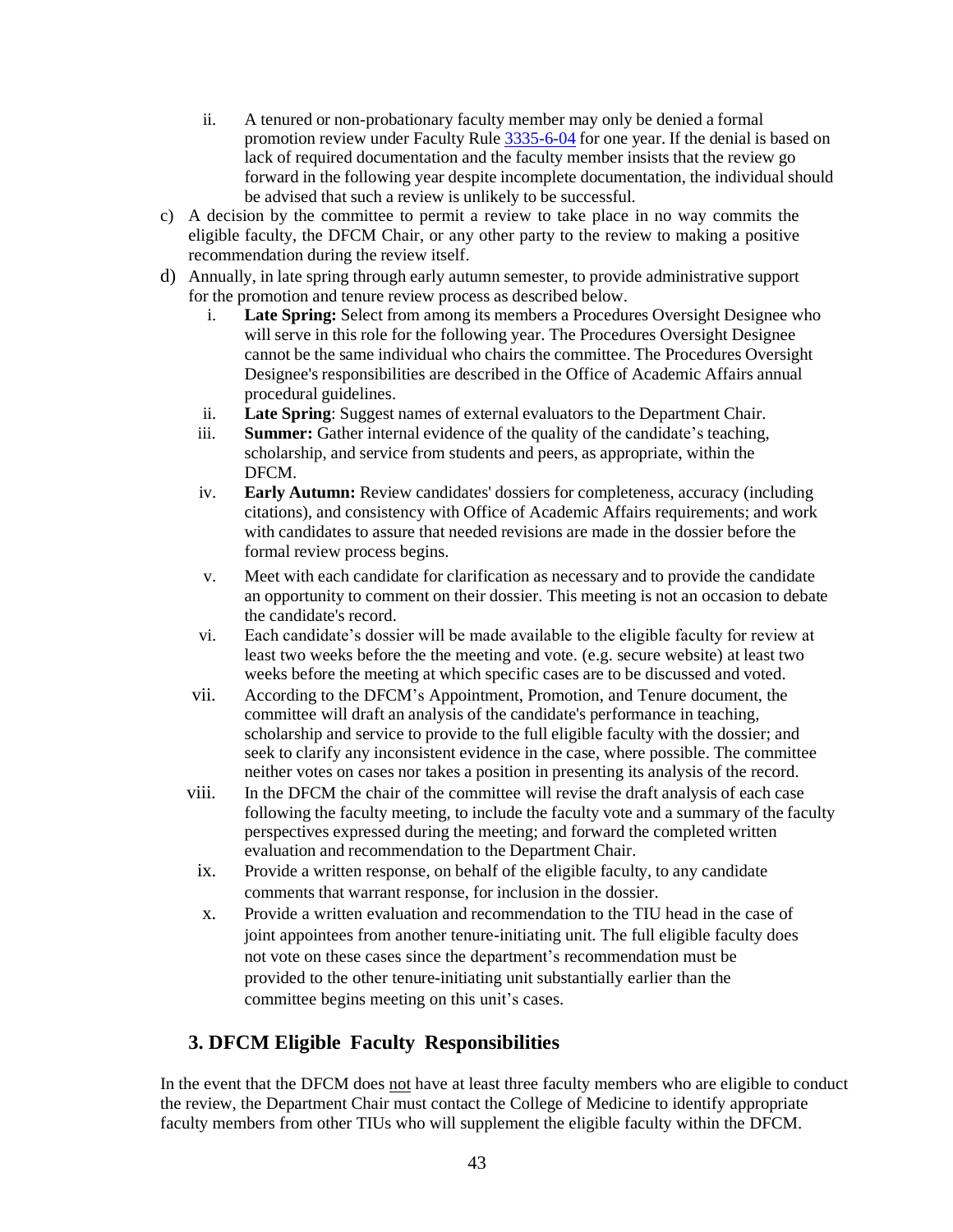The responsibilities of the members of the eligible faculty are as follows:

- a) To review thoroughly and objectively every candidate's dossier in advance of the meeting at which the candidate's case will be discussed.
- b) To attend all eligible faculty meetings except when circumstances beyond one's control prevent attendance; to participate in discussion of every case; and to vote.
- c) The evaluation by the eligible faculty is not advisory, but rather represents an independent review.
- d) The Eligible Faculty Committee chair will write a letter to the DFCM Chair reporting the vote and summarizing the discussion of the eligible faculty. This letter will be evaluative as well as descriptive and contextualize the vote, including any "minority opinions" as appropriate. In the event the candidate is on the tenure track, this letter must be written by a tenured faculty at the appropriate rank per University Faculty Rules.

## **4. Department Chair**

In the event that the Department Chair is on the Clinical faculty, and therefore ineligible to conduct the promotion evaluation of a tenure track candidate for promotion, the DFCM will designate a tenured faculty member—the Vice Chair for Academic Affairs--to provide the Chair level review. For review of candidates being considered for promotion to professor, that designee must be a tenured professor. The responsibilities of the DFCM Chair or designee are as follows:

- a) To charge each member of the Eligible Faculty Committee to conduct reviews free of bias and based on criteria.
- b) Where relevant, to verify the prospective candidate's residency status. Faculty members who are neither citizens nor permanent residents of the United States may not undergo a nonmandatory review for tenure, and tenure will not be awarded as the result of a mandatory review until permanent residency status is established. Faculty members not eligible for tenure due to lack of citizenship or permanent residency are moreover not considered for promotion by the unit.
- c) **Late Spring Semester**: To solicit external evaluations from a list including names suggested by the Appointments Promotion and Tenure Committee, the Chair and the candidate. (Also see External Evaluations below.)
- d) To solicit an evaluation from the TIU head of any TIU with which the candidate has a joint appointment.
- e) To remove any member of the eligible faculty from the review of a candidate when the member has a conflict of interest but does not voluntarily withdraw from the review.
- f) Following receipt of the letter of the eligible faculty's completed evaluation and vote, to provide an independent written evaluation and conclusion regarding if a candidate's dossier meets the criteria for promotion and/or tenure. In the interest of an independent evaluation, the DFCM Chair will not attend the committee of eligible of faculty deliberations.
- g) To meet with the eligible faculty to explain any recommendations contrary to the recommendation of the committee.
- h) To inform each candidate in writing after completion of the DFCM review process:
	- i. of the recommendations by the eligible faculty and DFCM Chair
	- ii. of the availability for review of the written evaluations by the eligible faculty and department chair
	- iii. of the opportunity to submit written comments on the above material, within ten days from receipt of the letter from the Department Chair, for inclusion in the dossier.
- i) To provide a written response to any candidate comments that warrants response for inclusion in the dossier.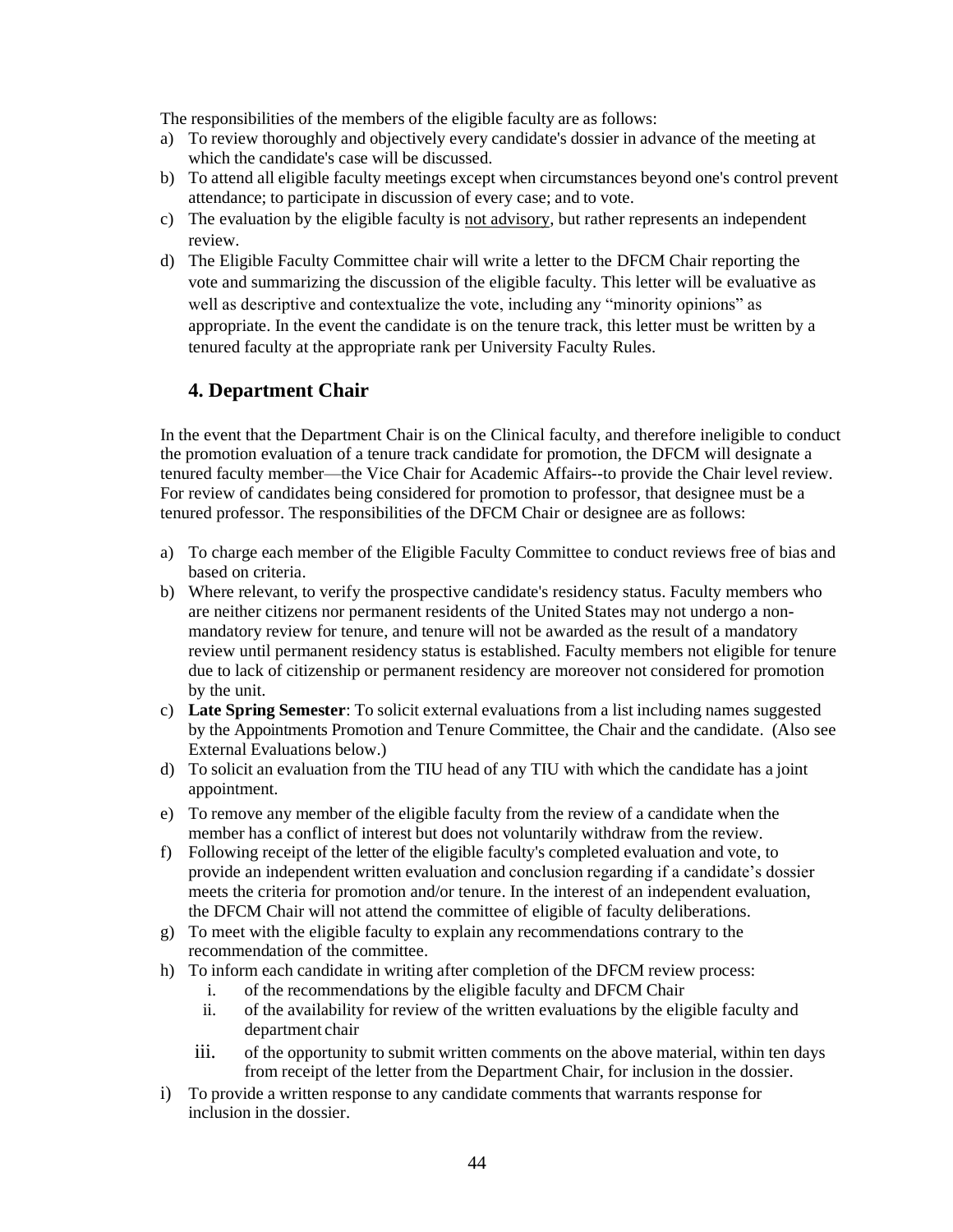- j) To forward the completed dossier to the college office by that office's deadline of November 1. With the exception of Associated faculty, all dossiers including those with a negative DFCM evaluation must be forwarded to the College. Only the faculty member may stop the review process. In the case of Associated faculty a negative recommendation by the Department Chair is final.
- k) To write an evaluation and recommendation to the Department Chair of a tenure initiating unit recommending promotion for a joint appointee by the date requested.

## **5. External Evaluations**

External evaluations are obtained for all promotion and/or tenure reviews. As described above, a list of potential evaluators is assembled by the Promotion and Tenure Committee, the Department Chair, and the candidate. Candidates are permitted to suggestion external evaluator names following the criteria below. However, per Faculty Rule [3335-06-04](https://trustees.osu.edu/university-faculty-rules/3335-6) (B) 3, "no more than one-half of the letters contained in the final dossier should be from persons suggested by the candidate."

A minimum of five credible and useful evaluations must be obtained. A credible and useful evaluation:

- a) Is written by a person highly qualified to judge the candidate's scholarship (or other performance, if relevant) who is not a close personal friend, research collaborator (no shared publications in the last five years, unless part of a very large multi-centered project with a large number of authors), or former academic advisor or postdoctoral mentor of the candidate. Qualifications are generally judged on the basis of the evaluator's expertise, record of accomplishments, and institutional affiliation. External evaluators must be able to provide an objective evaluation of the scholarly work. They must be at the rank above the candidate being considered unless an exception has been granted by the college. It is therefore essential that the individual or body generating the list of prospective evaluators ascertain the relationship of prospective evaluators with the candidate before seeking a letter of evaluation. Candidates must be provided the opportunity to propose potential external reviewers and to review the proposed list of reviewers to identify potential conflicts.
- b) Provides sufficient analysis of the candidate's performance to add information to the review. A letter's usefulness is defined as the extent to which the letter is analytical as opposed to perfunctory. Under no circumstances will "usefulness" be defined by the perspective taken by an evaluator on the merits of the case.
- c) In the event that a unit is unable to obtain the required five external evaluations, the unit must document its efforts, noting the individuals who were contacted, how they were contacted, and the dates and number of times they were contacted. The unit is to notify the college as soon as it becomes apparent that it will not be able to obtain the required letters in time for the meeting of the eligible faculty. The lack of five external letters will not stop a mandatory review from proceeding, but will halt a non-mandatory review from proceeding unless the candidate, P&T Chair, and the Department Chair all agree in writing that it may proceed and agree that it will not constitute a procedural error.

Since the DFCM cannot control who agrees to write and or the usefulness of the letters received, at least twice as many letters should be sought as are required, and they should be solicited no later than the end of the spring semester prior to the review year. This timing allows additional letters to be requested should fewer than five useful letters result from the first round of requests.

The College of Medicine provide[s templates](https://medicine.osu.edu/faculty/promotion-and-tenure/apt-toolbox) for the solicitation of external letters of evaluation for faculty. <https://medicine.osu.edu/faculty/promotion-and-tenure/apt-toolbox>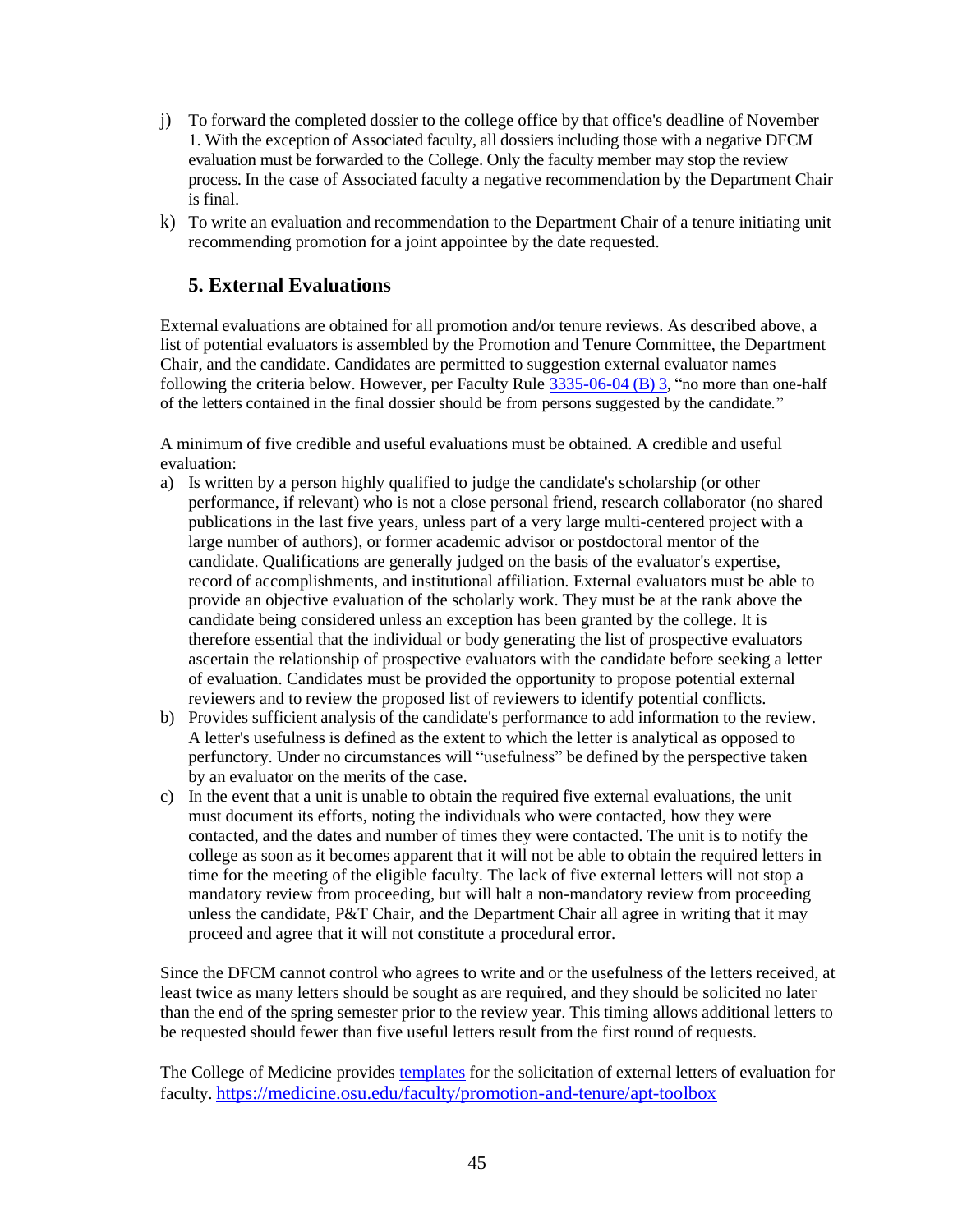Under no circumstances may a candidate solicit external evaluations or initiate contact in any way with external evaluators for any purpose related to the promotion review. If an external evaluator should initiate contact with the candidate regarding the review, the candidate must inform the evaluator that such communication is inappropriate and report the occurrence to the Department Chair, who will decide what, if any, action is warranted (such as requesting permission from the Office of Academic Affairs to exclude that letter from the dossier). It is in the candidate's selfinterest to assure that there is no ethical or procedural lapse, or the appearance of such a lapse, in the course of the review process.

All solicited external evaluation letters that are received must be included in the dossier. If concerns arise about any of the letters received, these concerns may be addressed in the DFCM's written evaluations or brought to the attention of the Office of Academic Affairs for advice.

## **6. Dossier**

As noted above under Candidate Responsibilities, every candidate must submit a complete and accurate dossier that follows the Office of Academic Affairs dossier outline. While the Promotion and Tenure Committee (*or Eligible Faculty*) makes reasonable efforts to check the dossier for accuracy and completeness, the candidate bears full responsibility for all parts of the dossier that are to be completed by them.

The time period for teaching documentation to be included in the dossier for probationary faculty is the start date at OSU to present. For tenured or non-probationary faculty it is the date of last promotion or the last five years, whichever is less (and excluding any information that may have been considered for a previous promotion), to present.

The time period for scholarship documentation to be included in the dossier is the entire duration of the faculty's academic career (including residency or post-doctoral training). For faculty being considered for promotion at the rank of associate professor, the weight of the review is from the date of the initial faculty appointment (including time on faculty at another institution) to the present. For faculty being considered for promotion at the rank of professor, the weight of the review is from the date of the dossier submission for the promotion to associate professor to present. All scholarship outcomes will be reviewed for increasing independence over time. There should also be an increasing trajectory of significant scholarly outcomes over time.

The time period for service documentation to be included in the dossier for probationary faculty is the start date to present. For tenured or non-probationary faculty it is the date of last promotion to present.

#### a) Documentation

Faculty members preparing their dossiers for promotion and/or tenure review should consult [Volume](https://oaa.osu.edu/sites/default/files/uploads/handbooks/policies-and-procedures/HB3.pdf) 3 of OAA's policies and procedures handbook to ensure that all required documentation is included.

The following paragraphs provide suggested standards for documenting excellence in Teaching, Research and Scholarship, and Service.

i. Teaching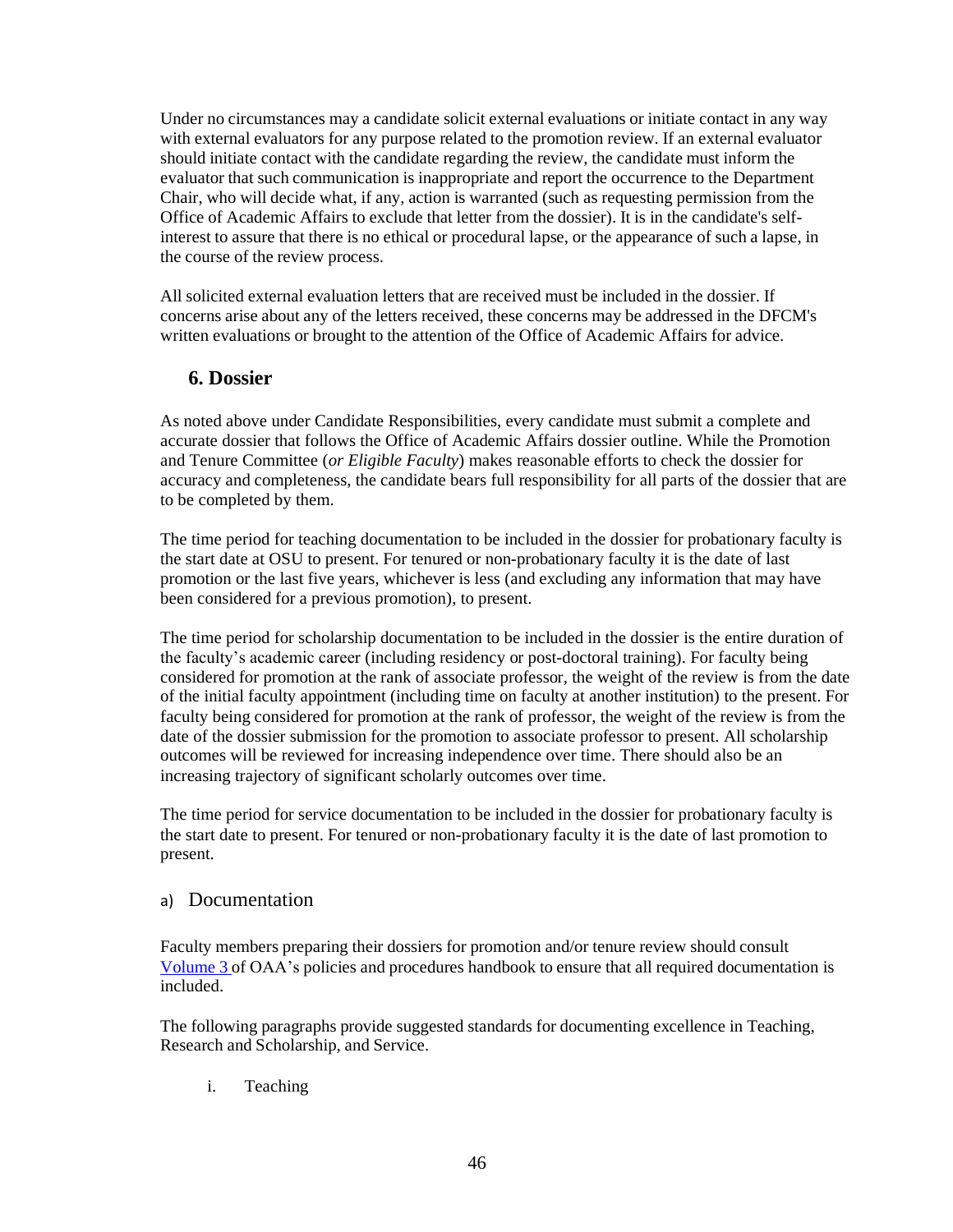Teaching is defined as imparting knowledge, experience, insight, and skill to other persons. In the College of Medicine, teaching must be consistently effective and of high quality.

All Tenure Track and Clinical faculty members in the DFCM must be engaged in teaching, development of the Department's academic programs, and mentoring of students, residents and fellows. Evidence of effective teaching must be demonstrated by documentation of teaching activities over a sustained period of time.

Yearly evaluations, student evaluations, resident & fellow evaluations (when applicable) and peer evaluations, at a minimum, are required. Effectiveness in teaching is demonstrated by positive evaluations from students, residents, fellows, local colleagues and national peers. The DFCM has established a consistent methodology and assessment tool for teacher evaluation by students, residents  $\&$  fellows in specific types of instructional settings. The frequency of evaluations varies by activity and is specific to the activity (e.g. medical student rotations, resident rotations, etc.) and are included in the appropriate policy and procedures and curricula for the activity described.

Typically documentation of teaching for the promotion dossier will include, for the time period since the last promotion or the last five years, whichever is less:

- cumulative SEI reports (Student Evaluation of Instruction computer-generated summaries prepared by the Office of the University Registrar) for every formal class
- Medical student evaluations (e.g., Vitals)
- Resident evaluations (e.g., MedHub)
- Peer evaluation of teaching reports as required by the department's peer evaluation of teaching program (below)
- teaching activities as listed in the core dossier including
	- o involvement in graduate/professional exams, theses, and dissertations, and undergraduate research
	- o mentoring postdoctoral scholars and researchers
	- o extension and continuing education instruction
	- o involvement in curriculum development
	- o awards and formal recognition of teaching
	- o presentations on pedagogy and teaching at national and international conferences
	- o adoption of teaching materials at other colleges or universities
- other relevant documentation of teaching as appropriate

Peer evaluation is required on a recurring basis for all faculty members. Peer evaluations may include internal, and/or external review of classroom instruction, clinical teaching and course materials such as syllabi, examinations and instructional materials including textbooks. Assessment by observation of classroom and clinical teaching is most useful when done systematically over time and conducted with the specific goal of offering constructive suggestions.

The DFCM requires a minimum of two (2) peer-reviews of teaching per year using the Department's standard form. This may be of presentations, clinical teaching etc. Feedback from peer audiences of presentations/workshops and similar at conferencs (regional, local, national, etc.) will also serve as peer-reviews of teaching.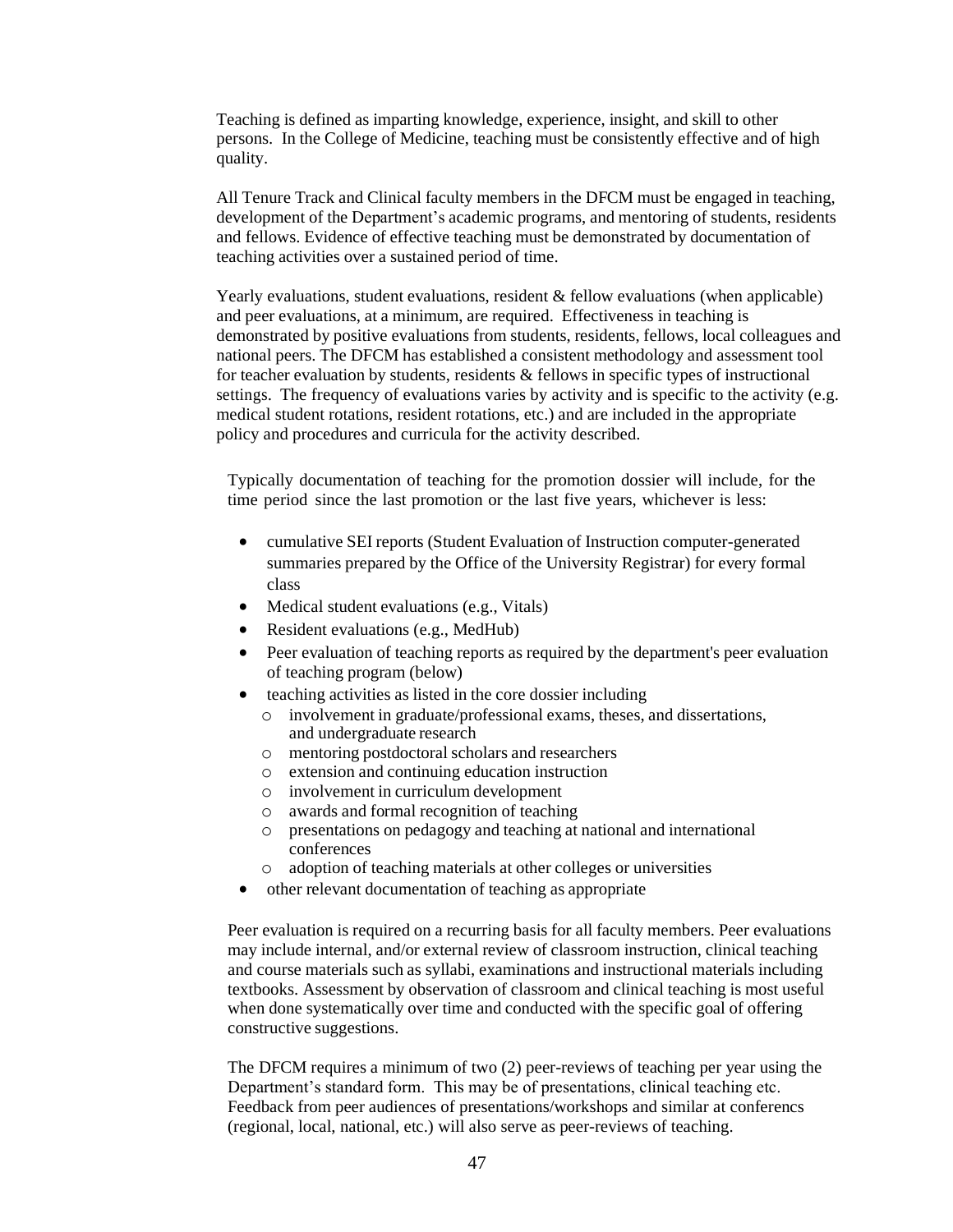Other documentation of teaching may include an administrator's assessment of the candidate's teaching load, contribution to the teaching mission of the academic unit, and contribution to curriculum development. Evidence of the success of the candidate's former students including professional and graduate students and post-doctoral trainees should be documented.

The College of Medicine provides a number of [peer evaluation resources.](https://medicine.osu.edu/faculty/fame/our-programs/educators/peer-review-of-teaching)

ii. Scholarship

Scholarship is broadly defined as the discovery and dissemination of new knowledge by research, study and learning. In the College of Medicine, a faculty member's scholarship must be demonstrated to be of high quality, significance and impact. The DFCM's Appointments, Promotion and Tenure document specifically establish's how the evidence of a faculty member's scholarship will be documented and assessed in terms of quality and significance.

All tenure track, clinical, and research faculty members (with the exception of faculty on the clinical excellence pathway) must develop a record of scholarship that is documented by a body of original scholarly work over a period of time. The evidence for scholarship must refer to original, substantive works that are documented achievements. Recognition of the scholarly work must also be external to the University, residing in the scientific communities apropos to the faculty member's field of scholarship.

Scholarship is broadly defined including all aspects of basic science, clinical research including clinical trials and research based on cases or case series, educational outcomes research, development of academic modules, entrepreneurship, etc. The nature of scholarship should be pertinent to the faculty member's track and pattern of responsibilities. In addition, the DFCM recognizes new and emerging methods of dissemination of scholarship including websites, social media, etc.

Evidence of scholarship can include but are not limited to: peer reviewed journal articles, bulletins and technical reports, original books and monographs, edited books, chapters in edited books, editor reviewed journal articles, reviews and abstracts, papers in proceedings, unpublished scholarly presentations, externally funded research, funded training grants, other funding for academic work, prizes and awards for research or scholarly or creative work, poster presentations, major professional awards and commendations. Evidence of scholarship may also include invited lectures at other universities, symposia, and conferences; invention disclosures, patent activity, entrepreneurship, technology commercialization, software development; editorship of a major collection of research work; leadership of advanced seminars and symposia under organizational sponsorship; and invitations to serve on national review bodies.

Documentation of scholarship also includes grants and contracts submitted and received, and a demonstration of the impact of the scholarship, as documented with citation data, impact factors, book distribution data, adoption of texts or procedures by external departments and organizations or academic health centers, and so forth.

#### iii. Service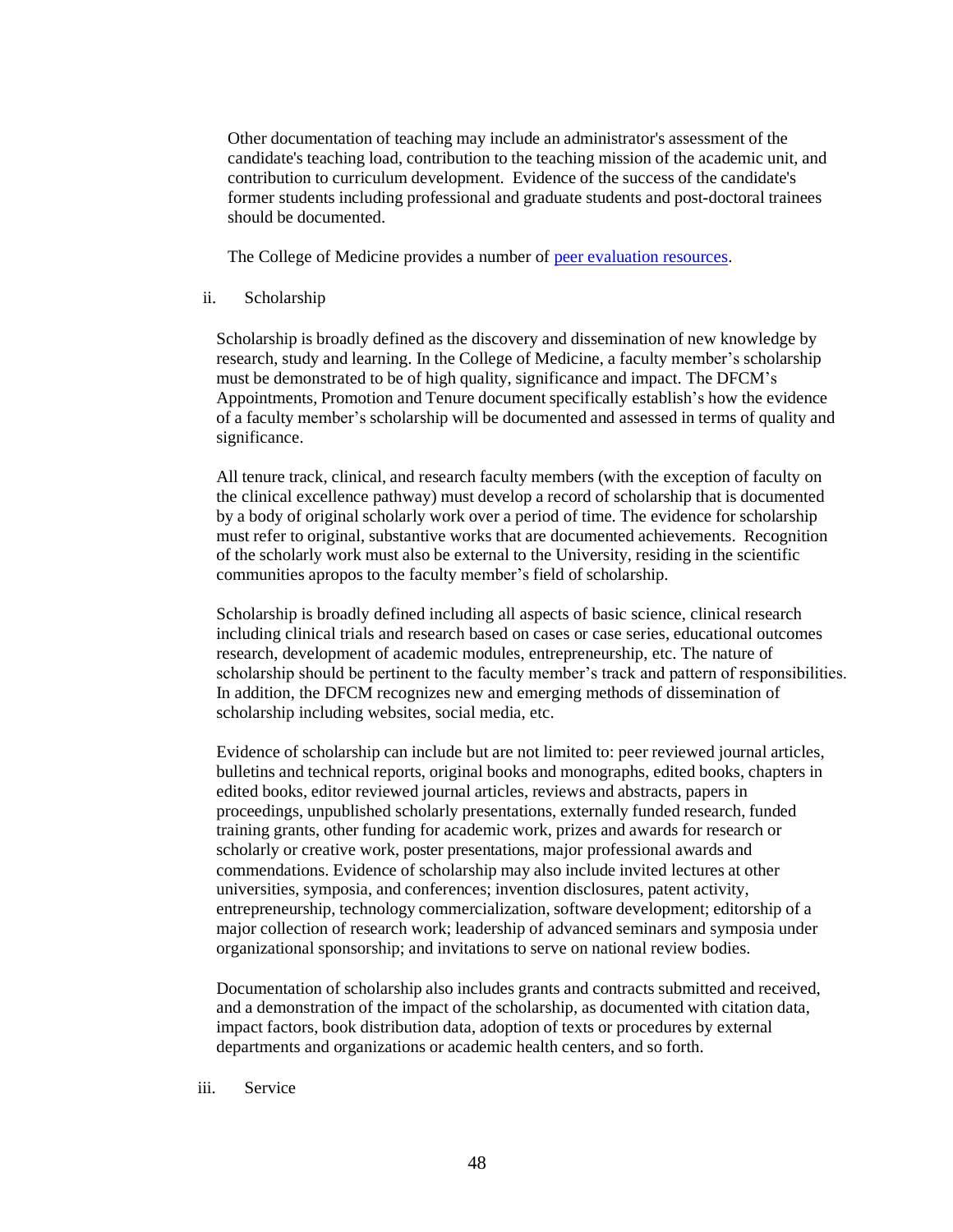Service is broadly defined to include administrative service to the University, exemplary patient care, professional service to the faculty member's discipline, and the provision of professional expertise to public and private entities beyond the University. A candidate's service contributions must be demonstrated to be of high quality and effectiveness. All tenure track and clinical faculty members must contribute to service as evidenced by documentation of contributions over a sustained period of time.

Evidence of administrative service to the University may include appointment or election to Department, College, and/or University committees, holding administrative positions; development of innovative programs, and participating in mentoring activities. Program Development, reflecting the integration of teaching, service and research in a specific content area, may be given special recognition and significance. Evidence of professional service to the faculty member's discipline can include editorships of, or service as a reviewer for journals or other learned publications; offices held and other service to professional societies, and the like. Evidence of the provision of professional expertise to public and private entities beyond the University includes service such as a reviewer of grants or other scholarly proposals, external examiner or advisor, a panel and commission participant, and as professional consultant to industry, government, and education. While provision of high quality patient care is expected of all faculty members with clinical responsibilities, in and of itself it is insufficient for meeting the service requirement for tenure track and clinical faculty.

# **VIII. APPEALS**

Faculty Rule [3335-6-05](https://trustees.osu.edu/university-faculty-rules/3335-6) sets forth general criteria for appeals of negative promotion and tenure decisions. Appeals alleging improper evaluation are described in Faculty Rule [3335-5-05.](https://trustees.osu.edu/bylaws-and-rules/3335-5)

Disagreement with a negative decision is not grounds for appeal. In pursuing an appeal, the faculty member is required to document the failure of one or more parties to the review process to follow written policies and procedures.

# **IX. REVIEWS IN THE FINAL YEAR OF PROBATION**

In most instances, a decision to deny promotion and tenure in the penultimate probationary year  $(11<sup>th</sup>$  year for faculty members with significant clinical responsibilities,  $6<sup>th</sup>$  year for those without significant clinical responsibilities) is considered final. However, in rare instances in which there is substantial new information regarding the candidate's performance that is relevant to the reasons for the original negative decision, a seventh (or twelfth) year review may be conducted. The request for this review must come from the eligible faculty and the Department Chair, and may not come from the faculty member . Details of the criteria and procedures for a review in the final year of probation are described in University Rule [3335-6-05](https://trustees.osu.edu/university-faculty-rules/3335-6) (B).

If a terminal year review is conducted by the Department and the College, it will be made consistent with the DFCM's Appointments, Promotion and Tenure document, the College's Appointments, Promotion and Tenure document, and other relevant policies, procedures, practices, and standards established by: (l) the College, (2) the *Rules of the University Faculty*, (3) the Office of Academic Affairs, including the Office of Academic Affairs Policies and Procedures Handbook*,* and (4) the Office of Human Resources.

# **X. PROCEDURES FOR STUDENT AND PEER EVALUTION OF TEACHING**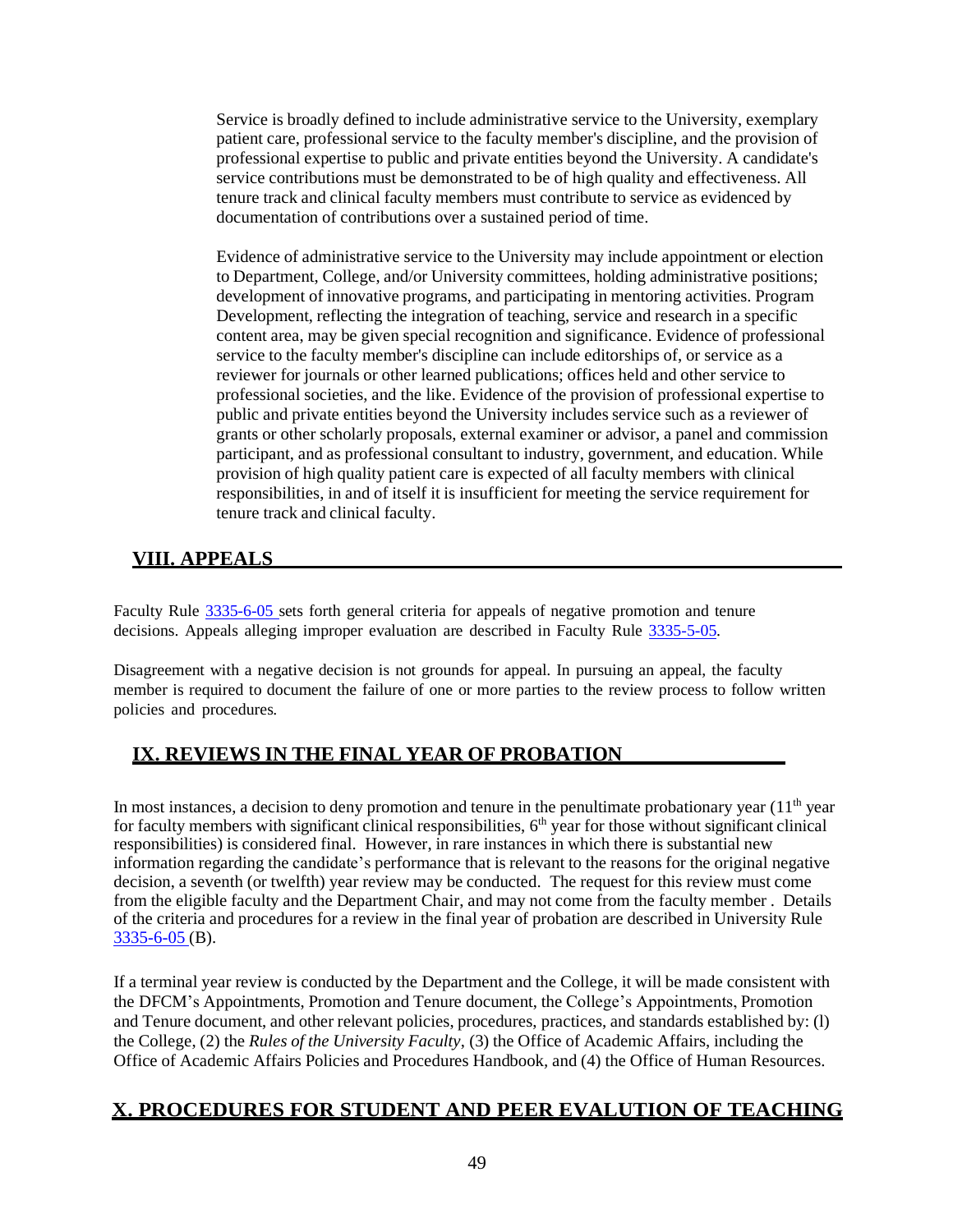#### **A. Student Evaluation of Teaching**

The definition of teaching is broad and it includes teaching in the classroom, at the bedside, or in the laboratory. If appropriate, faculty can use of the Student Evaluation of Instruction (eSEI) or can use any other appropriate method of student evaluation of their teaching. If using the eSEI, the faculty member must leave the classroom during the time allotted for completing the evaluation. If using other forms of evaluation, the faculty member should not be present during the students' completion of the evaluation form or other online evaluation systems. Faculty are also reviewed regularly by residents using appropriate online evaluation systems (e.g. MedHub). The faculty member should reiterate to learners that the feedback provided in the evaluations is used both for performance reviews and to provide feedback that can be taken into account in future teaching.

#### **B. Peer Evaluation of Teaching**

The DFCM Chair or designee oversees the Department's peer evaluation of teaching process. The DCFM utililizes standard, institutional-developed peer review of teaching forms approved by the DCFM AP&T Committee.

- Clinical Excellence pathway faculty will have at least 2 peer evaluation of clinical teaching anually
- Clinical Educator pathway faculty will have at least 2 peer evaluation of clinical teaching anually and 1 or more peer evaluations of small or large group presentations every 5 years
- Clinical Scholar pathway will have at least 2 peer evaluation of clinical teaching annually and 1 or more peer evaluation of small or large group presentations every 5 years
- Tenure Track Clinical pathway will have at least 2 peer evaluation of clinical teaching anually and 1 or more peer evaluation of small or large group anually
- Tenure Track Non Clinical pathway will have 2 or more peer evaluation of small or large group presentations anually

## **XI. APPENDICES**

## **A. Glossary of Terms**

**Adjunct Faculty** – 0% FTE, non-salaried, non-clinical associated faculty that participate in the education and training of medical students. e.g. community faculty (see also **Associated Faculty**). An adjunct appointment is not the same as a **Courtesy Appointment**.

#### **APT** – **Appointments, Promotion and Tenure**

**Appointments, Promotion and Tenure Committee** – the body of faculty that make recommendations to the Department Chair or Dean regarding the viability of candidates for appointment, promotion and/or tenure.

**Appointments, Promotion and Tenure Document –** a document required of every TIU and College that describes the guidelines that must be used for making appointments, and for faculty to achieve promotion and tenure.

**Associated** – a broad category of faculty that encompasses adjunct, practice, visiting, returning retirees, lecturers which are typically intended to be short term appointments. (See also Adjunct Faculty, Practice Faculty)

**Courtesy Appointment** – a no salary appointment for a clinical, research, or tenure track faculty member from another academic department within the University. The title associated with the no salary appointment is always the same as the faculty's title in their home department.

**Dossier** – a document compiled by a promotion and/or tenure candidate to demonstrate achievement.

**Eligible faculty** – the faculty who are authorized vote on appointment, promotion, and tenure matters. These faculty must be above the candidate's rank. Clinical and Research faculty may not vote on tenure track faculty.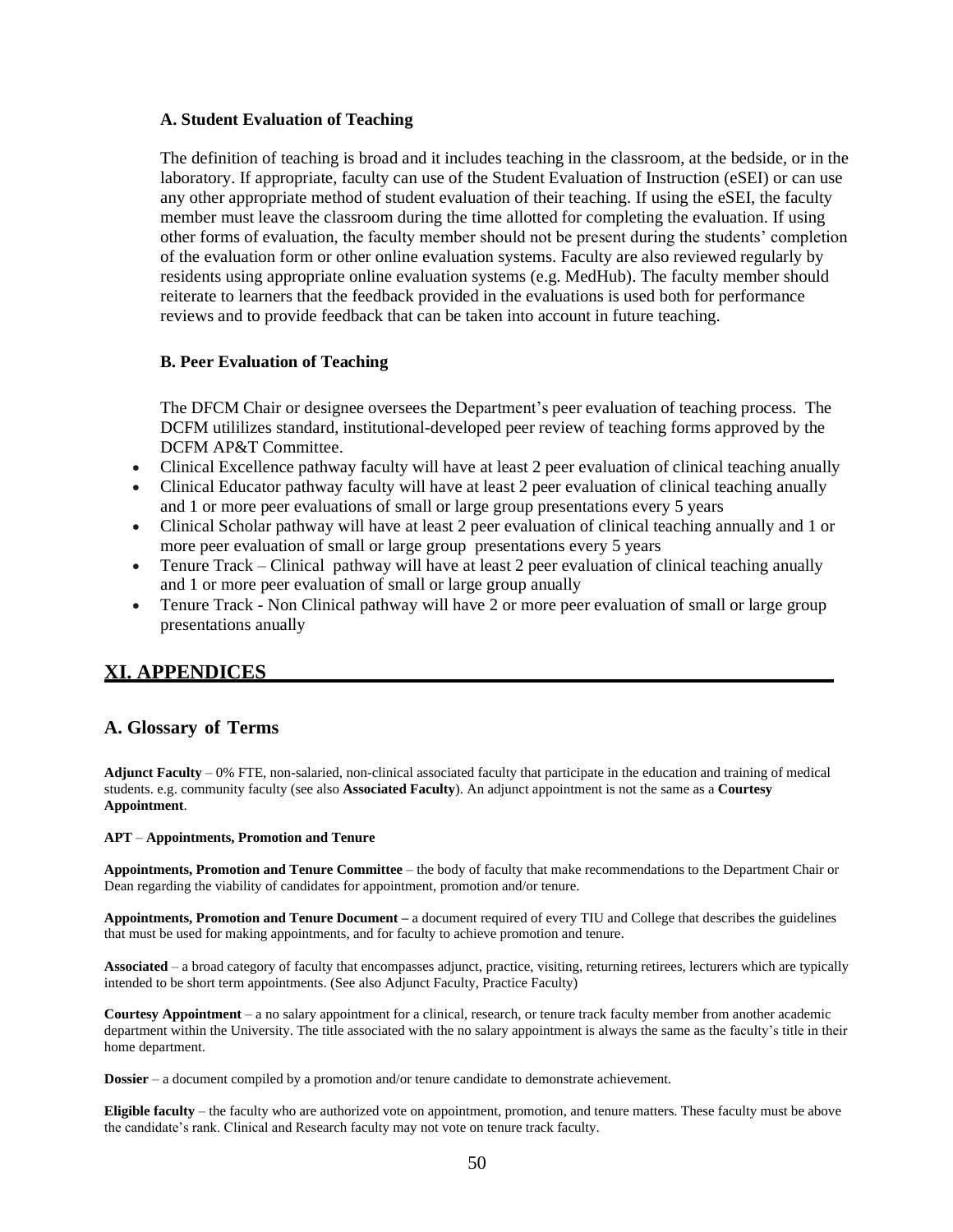**Exclusion of Time** – the ability to have up to three years taken off the time clock toward achieving tenure.

**Faculty** – the College of Medicine has four faculty types: Tenure Track, Clinical faculty, Research faculty, and the Associated faculty.

**FTE** – Full-time equivalent, the percentage of time worked expressed as a decimal. Full-time is 1.0, half-time is 0.5, and quartertime is 0.25.

**Joint Appointment** – when a faculty member's FTE (and salary support) is split between one or more academic departments it is considered to be a joint appointment. (this is different than a **Courtesy Appointment**)

**Mandatory review** – a required 4<sup>th</sup> year, 8<sup>th</sup> year, tenure review, or reappointment review.

**MOU** – Memorandum of Understanding – a document between two academic departments expressing how a faculty member's appointment, time, salary and other resources will be allocated and/or divided. (Used during a transfer of resources and for joint appointments.)

**National Recognition** – could be based on geographic considerations (i.e. outside of Ohio) or on the basis of national ranking for the discipline.

**Non-mandatory review** – voluntary promotion or tenure review.

#### **OAA** – **Office of Academic Affairs.**

Peer Review – evaluation of teaching by colleagues. Documentation of peer review is required for the promotion and tenure dossier.

**Penultimate year** – the next to last year of a contract, used to determine required clinical and research faculty review dates.

**Practice Faculty** – an associated faculty appointment for those who will have a paid associated faculty appointment or have a paid appointment (e.g. staff, physician) through OSU, OSUP, or NCH. (see also **Associated Faculty**)

**Prior Service Credit** – Application of years of service at the University in one track or rank applied to another track or rank when a faculty member transfers tracks or is promoted. Prior service credit is not allowed for track transfers; it is automatic for promotions unless turned down. For probationary tenure track appointments, prior service credit shortens the length of time that a faculty member has to achieve tenure by the amount of the credit.

**Probationary period** – the length of time in which a faculty member on the tenure track has to achieve tenure (e.g. 6 years for assistant professor faculty without clinical service, 11 years for assistant professor faculty with significant clinical service responsibilities). It is also defined as the first contract for faculty on the Clinical faculty or Research faculty.

**Reappointment Review** – the review of a Clinical or Research faculty member in the penultimate year of their contract to determine if the contract will be renewed.

**Clinical Faculty** – the faculty who primarily engage in clinical, teaching and practice.

**Research Faculty** –for basic scientist faculty who engage exclusively in research-based scholarship.

**Tenure Track** – the faculty track for basic scientists and physicians with a major focus of research- based scholarship.

#### **SEI** – **Student Evaluation of Instruction.**

**Tenure** – permanent employment status only granted to faculty on the tenure track when the probationary period is successfully completed.

**TIU** – **Tenure Initiating Unit**, usually synonymous with Department. Centers and Institutes are not Tenure Initiating Units (please see Appendix B for the complete list of TIUs).

**University Rules – or** *Rules of the University Faculty* – The section of the Ohio Revised Code that prescribes the rules and governance of The Ohio State University and its employees.

**VITA**- the University's online dossier and CV creation tool (se[e https://vita.osu.edu/](https://vita.osu.edu/))

#### **B AAUP Statement on Professional Ethics**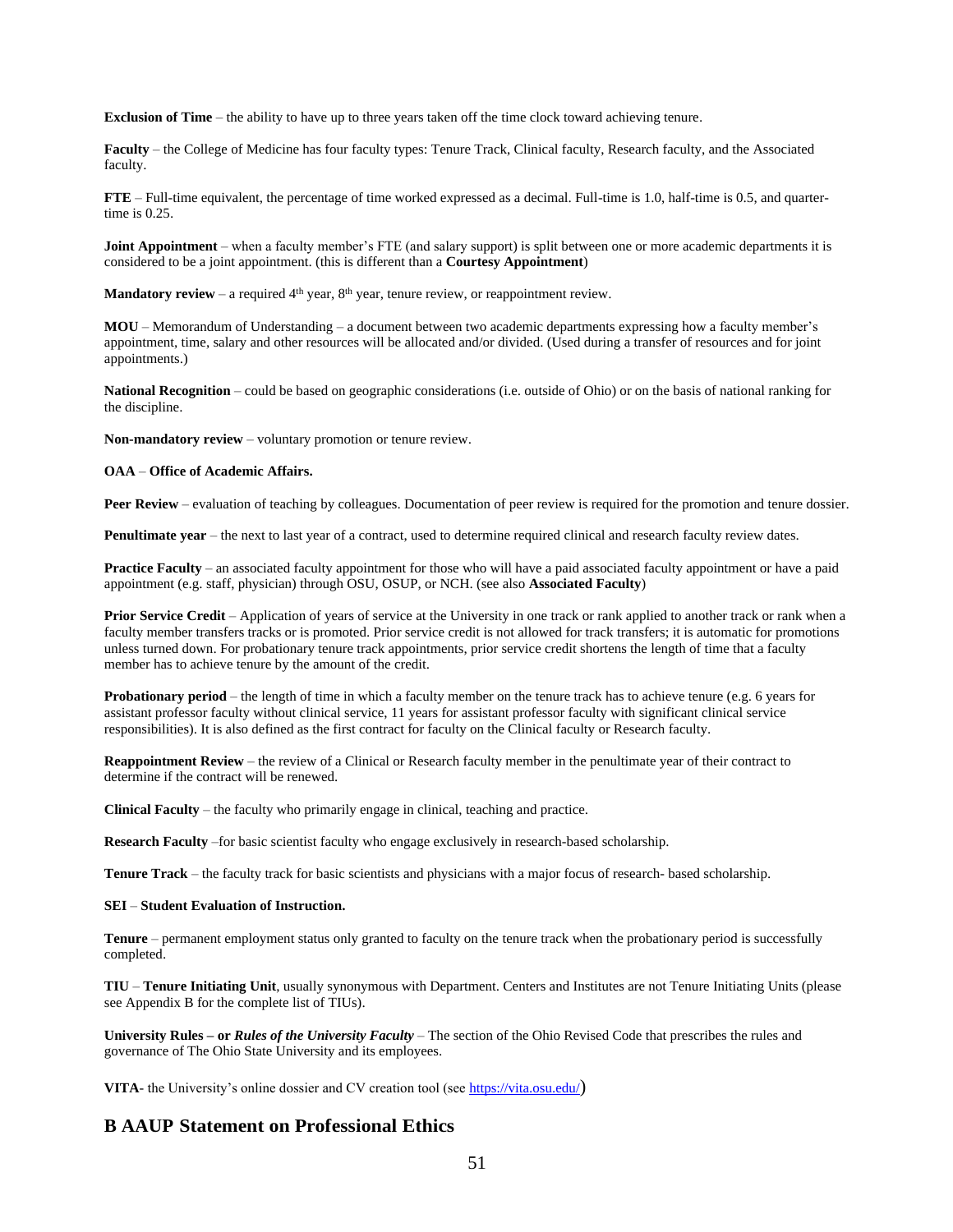- 1. Professors, guided by a deep conviction of the worth and dignity of the advancement of knowledge, recognize the special responsibilities placed upon them. Their primary responsibility to their subject is to seek and to state the truth as they see it. To this end professors devote their energies to developing and improving their scholarly competence. They accept the obligation to exercise critical self-discipline and judgment in using, extending, and transmitting knowledge. They practice intellectual honesty. Although professors may follow subsidiary interests, these interests must never seriously hamper or compromise their freedom of inquiry.
- 2. As teachers, professors encourage the free pursuit of learning in their students. They hold before them the best scholarly and ethical standards of their discipline. Professors demonstrate respect for students as individuals and adhere to their proper roles as intellectual guides and counselors. Professors make every reasonable effort to foster honest academic conduct and to ensure that their evaluations of students reflect each student's true merit. They respect the confidential nature of the relationship between professor and student. They avoid any exploitation, harassment, or discriminatory treatment of students. They acknowledge significant academic or scholarly assistance from them. They protect their academic freedom.
- 3. As colleagues, professors have obligations that derive from common membership in the community of scholars. Professors do not discriminate against or harass colleagues. They respect and defend the free inquiry of associates, even when it leads to findings and conclusions that differ from their own. Professors acknowledge academic debt and strive to be objective in their professional judgment of colleagues. Professors accept their share of faculty responsibilities for the governance of their institution.
- 4. As members of an academic institution, professors seek above all to be effective teachers and scholars. Although professors observe the stated regulations of the institution, provided the regulations do not contravene academic freedom, they maintain their right to criticize and seek revision. Professors give due regard to their paramount responsibilities within their institution in determining the amount and character of work done outside it. When considering the interruption or termination of their service, professors recognize the effect of their decision upon the program of the institution and give due notice of their intentions.
- 5. As members of their community, professors have the rights and obligations of other citizens. Professors measure the urgency of these obligations in the light of their responsibilities to their subject, to their students, to their profession, and to their institution. When they speak or act as private persons, they avoid creating the impression of speaking or acting for their college or university. As citizens engaged in a profession that depends upon freedom for its health and integrity, professors have a particular obligation to promote conditions of free inquiry and to further public understanding of academic freedom.

The statement above was originally adopted in 1966. Revisions were made and approved by the Association's Council in 1987 and 2009.